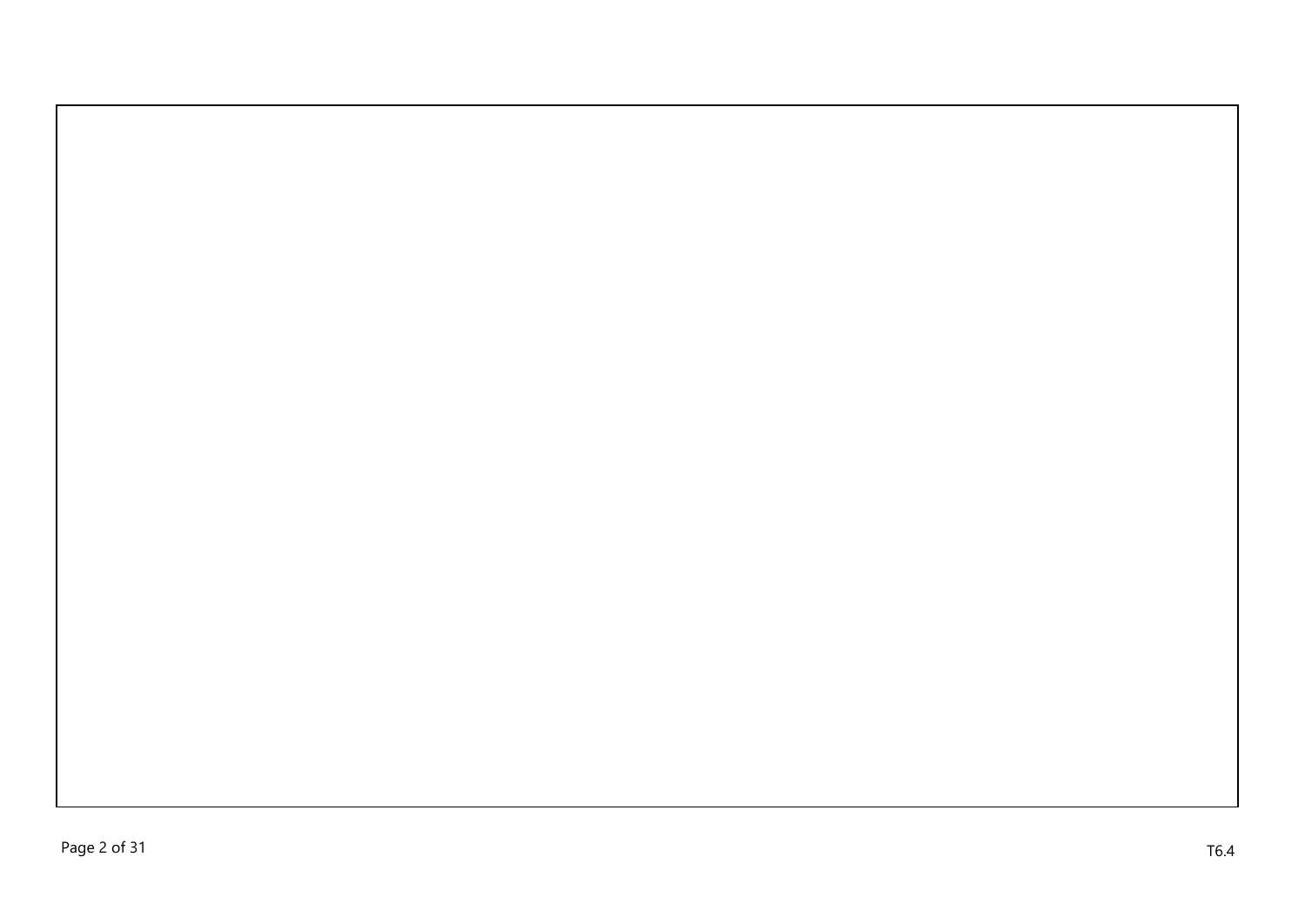| #               | Island | House Name       | Name                   | Sex       | National ID | ، ه ، ره<br>د ، برگ          | ىئرىتر                                                                        |
|-----------------|--------|------------------|------------------------|-----------|-------------|------------------------------|-------------------------------------------------------------------------------|
| Male'           |        |                  |                        |           |             |                              |                                                                               |
|                 | Male'  | G. Aakaash Villa | Asiyath Asma           | F         | A033332     | ى بەرگەشى بۇ                 | أتم سوري الاستوق                                                              |
| 2               | Male'  | G. Aakaash Villa | Aminath Zahira         | F         | A046595     | ى ئۇ ئۇيغۇر                  | ومحر يتمريمه                                                                  |
| $\vert$ 3       | Male'  | G. Aakaash Villa | Ali Suneel             | M         | A057968     | ى بۇ ئۇشوقە                  | ړَ په سنه سرچر                                                                |
| $\overline{4}$  | Male'  | G. Aakaash Villa | Ibrahim Ashraf         | M         | A106494     | ى ئەڭمەشمۇقە                 | ە ھەترىرى<br>رەھىرىرى                                                         |
| $\overline{5}$  | Male'  | G. Aakaash Villa | Fathimath Saeeda       | F         | A111976     | ى ئەڭ شورگە                  | رُّجِرَة سَهِيدٌ                                                              |
| $\vert 6 \vert$ | Male'  | G. Aakaash Villa | Aishath Midhuha Aslam  | F         | A167363     | ، دېم شورته                  | وكرمشقى وفرش وكالموكو                                                         |
| 7               | Male'  | G. Aakaash Villa | Aminath Mil-ha Aslam   | F         | A382690     | ى بەرگەشقىرىتى               | أدويتم وود أيده ود                                                            |
| 8               | Male'  | G. Alifusheege   | AMINATH NAZIMA         | F         | A025567     | ى بە ئەبۇقۇمبۇ               | أزويتم تتفوقه                                                                 |
| $ 9\rangle$     | Male'  | G. Alifusheege   | Ahmed Nashwan Mohamed  | M         | A133005     | ى بە ئەبۇ ئۇ ئەيدى           | رەر دېرەپە درەرد<br>مەردىر س                                                  |
| $ 10\rangle$    | Male'  | G. Annaaru       | Aishath Manike         | F         | A050723     | ى سىر ھەمبىرىتى              | و مرکز در مرکز میں پاکستانی کے مرکز میں ملک<br>مرکز میں مرکز میں مرکز میں ملک |
| 11              | Male'  | G. Antares       | Vaseema Mohamed        | F         | A057599     | ى ئەشھۇر ھ                   | ى بەش دىرەرد                                                                  |
| 12              | Male'  | G. Antares       | Aminath Nadine Waheed  | F         | A057600     | ى ئەھۋىمرىشى                 | مزويتم تمبرش وكبار                                                            |
| 13              | Male'  | G. Antares       | AISHATH NOOSHIN WAHEED | F         | A057625     | ى ئەشھۇر ش                   | و<br>وأمر شكوتمو التر شونش الأمريكي                                           |
| 14              | Male'  | G. Antares       | YOOSUF ISMAIL WAHEED   | ${\sf M}$ | A166480     | ى ئەشھۇر شە                  | د ده ده مرگوری و در                                                           |
| 15              | Male'  | G. Baarminghaam  | Zaeen Ali              | F         | A032852     | ى بەھمەسىدىگە                | ىمەش مەر                                                                      |
| 16              | Male'  | G. Baarminghaam  | Zuhudha Ali            | F         | A050242     | ى قۇچىرىدىگە                 | ة حرقته وسي                                                                   |
| 17              | Male'  | G. Baarminghaam  | Mohamed Zomin Yazeed   | M         | A153869     | ى قۇچىرىدىگە                 | ورورو څرمه کړې ته                                                             |
| 18              | Male'  | G. Baarminghaam  | Aminath Zaaima Yazeed  | F         | A303931     | ى قۇچىرىدىگە                 | הכתב המכ המב                                                                  |
| 19              | Male'  | G. Baarminghaam  | Ahmed Zaaid Yazeed     | M         | A303935     | ى قۇچىرىدىگە                 | גפגב הבובל תוד ב                                                              |
| 20              | Male'  | G. Baarminghaam  | Ali Aseel              | M         | A303936     | ى قۇچىرىمى ئەق               | ړې د سوقر                                                                     |
| 21              | Male'  | G. Bahaaree Aage | Zuhurulla Siyaad       | M         | A026938     | ى ئەرگىردى<br>ئ              | یر حیرالله سورتر                                                              |
| 22              | Male'  | G. Bahaaree Aage | Mariyam Nishad         | F         | A041930     | ر کار بود د<br>د ۱ گار بود د | ر ه ر ه<br>تر بر بر<br>سريڪور<br>ر                                            |
| 23              | Male'  | G. Bahaaree Aage | Fathimath Nihad        | F         | A043427     | ى ئەرگىردى<br>ئ              | قهوزة سرجم                                                                    |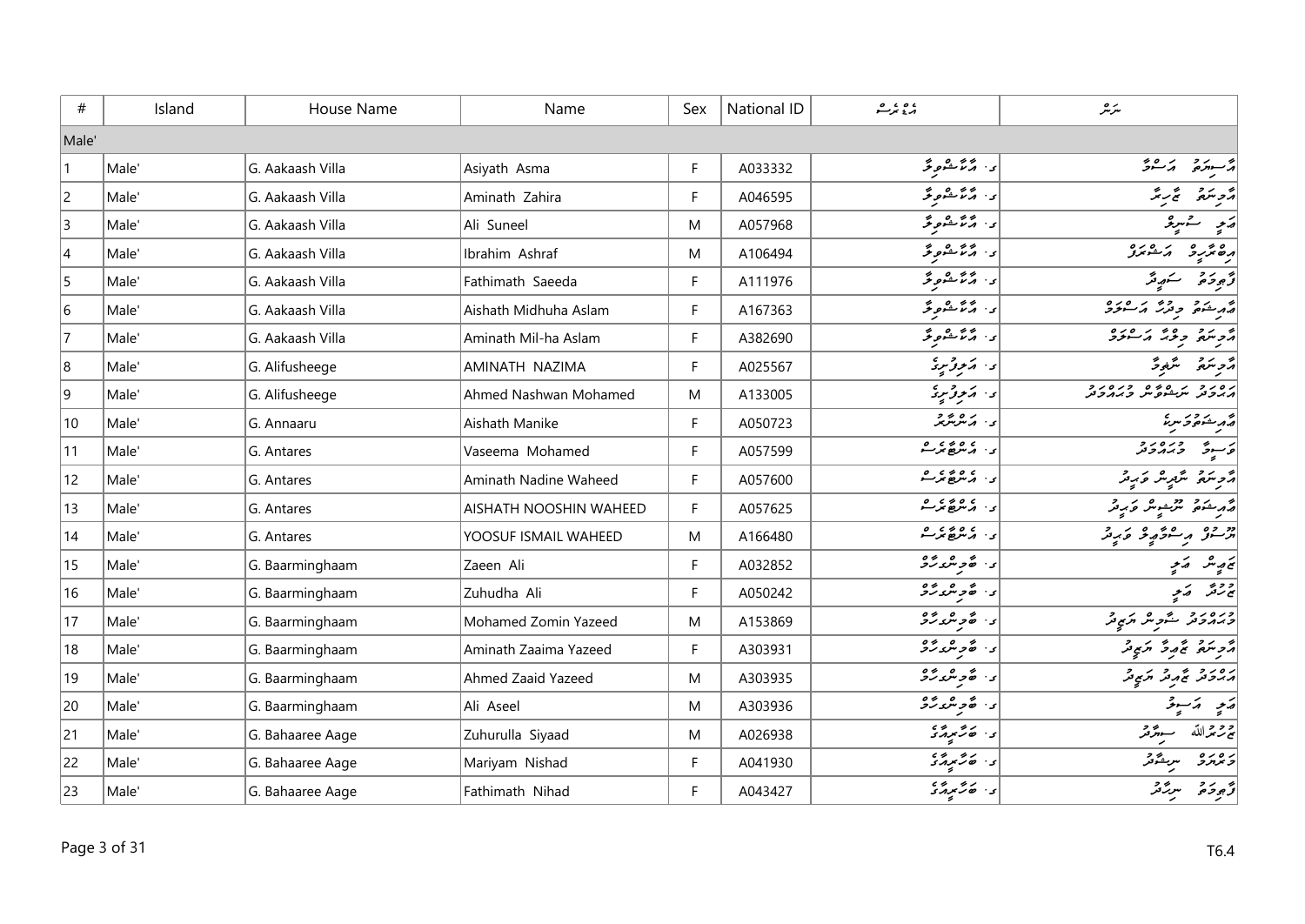| 24 | Male' | G. Bahaaree Aage           | Abdulla Miyad        | M  | A043469 | ئەڭ ئەرەم ئ                       | برە قراللە<br>ر برگر                                                                                                                                                                                                            |
|----|-------|----------------------------|----------------------|----|---------|-----------------------------------|---------------------------------------------------------------------------------------------------------------------------------------------------------------------------------------------------------------------------------|
| 25 | Male' | G. Bahaaree Aage           | Aishath Vidaad       | F. | A055211 | <br>  ئەن ئەڭ ئېر <b>ە</b> ر ئ    | حوفرقر<br>پ <sup>ھ</sup> پر ڪويج                                                                                                                                                                                                |
| 26 | Male' | G. Bahaaree Aage           | Aminath Rishaad      | F  | A057589 | ئەڭ ئىرادى<br>  ئەڭ ئىرادى        | أأدوسكم المتحمد                                                                                                                                                                                                                 |
| 27 | Male' | G. Bahaaree Aage           | Khadeeja Almasa      | F  | A071860 | $57 - 20.5$                       | رەۋشە<br>  تر ورقعً                                                                                                                                                                                                             |
| 28 | Male' | G. Bahaaree Aage           | Majeedha Shakir      | F  | A126142 | ى ئەڭ بىرەكى<br>ئ                 | دَي <sub>وٍ</sub> تَرٌ شَ <sub>مَ</sub> رِيرُ                                                                                                                                                                                   |
| 29 | Male' | G. Bavathi                 | Aishath Shareef      | F  | A010147 | ی که کوهی                         | و د شو شو د د کار د کار د کار د کار د کار د کار د کار د کار د کار د کار د کار د کار د کار د کار د کار د کار د<br>مار کار کار کار د کار د کار د کار د کار د کار د کار د کار د کار کار د کار کار کار کار د کار کار کار کار کار کا |
| 30 | Male' | G. Bavathi                 | LAILA FIRAG          | F  | A035849 | ی که کوهی                         | تمدثر ويزة                                                                                                                                                                                                                      |
| 31 | Male' | G. Birmingham Irumatheebai | Zahida Ali           | F  | A026674 |                                   | ې په کړې<br>م                                                                                                                                                                                                                   |
| 32 | Male' | G. Birmingham Irumatheebai | Nooruzada Hassan     | F  | A038231 | ى ھىروسى ئە مىدە مەم              | در دره در برگستر میکند.<br>سرهری فر                                                                                                                                                                                             |
| 33 | Male' | G. Birmingham Irumatheebai | Abdulla Adhuham      | M  | A044673 |                                   | ەھىراللە<br>ەردەرە                                                                                                                                                                                                              |
| 34 | Male' | G. Birmingham Irumatheebai | Mohamed Shaam        | M  | A046910 |                                   | ورەر دەر يە                                                                                                                                                                                                                     |
| 35 | Male' | G. Birmingham Irumatheebai | Mauroofa Luthfee     | F. | A050813 | ى ھىروسى ئە مەدەم ھەر             | ر و دور<br>تر پرتر<br>ترجمي                                                                                                                                                                                                     |
| 36 | Male' | G. Birmingham Irumatheebai | Riffath Ali          | M  | A055359 |                                   | برودة وكمع                                                                                                                                                                                                                      |
| 37 | Male' | G. Birmingham Irumatheebai | Mohamed Imran        | M  | A055521 | ى ھىروسى ئە مەركەم ھەر            | وره رو و ده.                                                                                                                                                                                                                    |
| 38 | Male' | G. Birmingham Irumatheebai | Ibrahim Shamiu       | M  | A056211 | ى ھەردىدى ئە مەردە ھەر            | ەر ھەتتەر 2<br>ر<br>ستگردگر                                                                                                                                                                                                     |
| 39 | Male' | G. Birmingham Irumatheebai | Ali Samah            | M  | A056212 |                                   | أوسمح سنوجز                                                                                                                                                                                                                     |
| 40 | Male' | G. Birmingham Irumatheebai | Aminath Saneetha     | F  | A056213 | ى ھىروسى ئە مەنزە مەن             | ۇ بەيدە كەلبەتم                                                                                                                                                                                                                 |
| 41 | Male' | G. Birmingham Irumatheebai | Ismail Shifaz        | M  | A056214 |                                   | ر مەركەر ئىسىرىسى<br>بار مەركەر كەن ئىسىرىسى                                                                                                                                                                                    |
| 42 | Male' | G. Birmingham Irumatheebai | Fathimath Samha      | F  | A158087 | 3. قامر وسي من مرير و موقع الم    | و څې د ځه<br>سەۋىر                                                                                                                                                                                                              |
| 43 | Male' | G. Birmingham Irumatheebai | Aminath Rooya Jaufar | F  | A328984 | ى ھىروسى ئە مەركبوھىر             | ת גב בבת גבוד.<br>הכיתם מהית בהציג                                                                                                                                                                                              |
| 44 | Male' | G. Birmingham Irumatheebai | Asaal Riffath        | F  | A341089 | ى ھىروسى ئە مەترە ھەر             | و و ده ده.<br>د څو د مروه و                                                                                                                                                                                                     |
| 45 | Male' | G. Blue Garden             | Ibrahim Firushan     | M  | A124273 | ە دەپەر بەر<br>يەس ھىرى ئىرى ئىر  | رەنزىر رىزىشىر                                                                                                                                                                                                                  |
| 46 | Male' | G. Blue Stream             | Mohamed Wisham       | M  | A037864 | 0.0070.5                          | و ر ه ر د<br>تر پر ژ تر<br>ە مەشىمى                                                                                                                                                                                             |
| 47 | Male' | G. Blue Stream             | Mariyam Jaidha       | F  | A331157 | ه ده ده ده و ه<br>د ۱ هنر سوم برد | ر ه بر ه<br><del>ر</del> بربرگر<br>تح پر قر                                                                                                                                                                                     |
| 48 | Male' | G. Bodumaa                 | Maail Ahmed Afaal    | M  | A332099 | $550 - 5$                         | و و برورد بره ده و                                                                                                                                                                                                              |
| 49 | Male' | G. Bodumaa                 | Raeel Ahmed Afaal    | M  | A347612 | $55 - 5$                          | ر و رور د روده<br>برد و دروند د وره                                                                                                                                                                                             |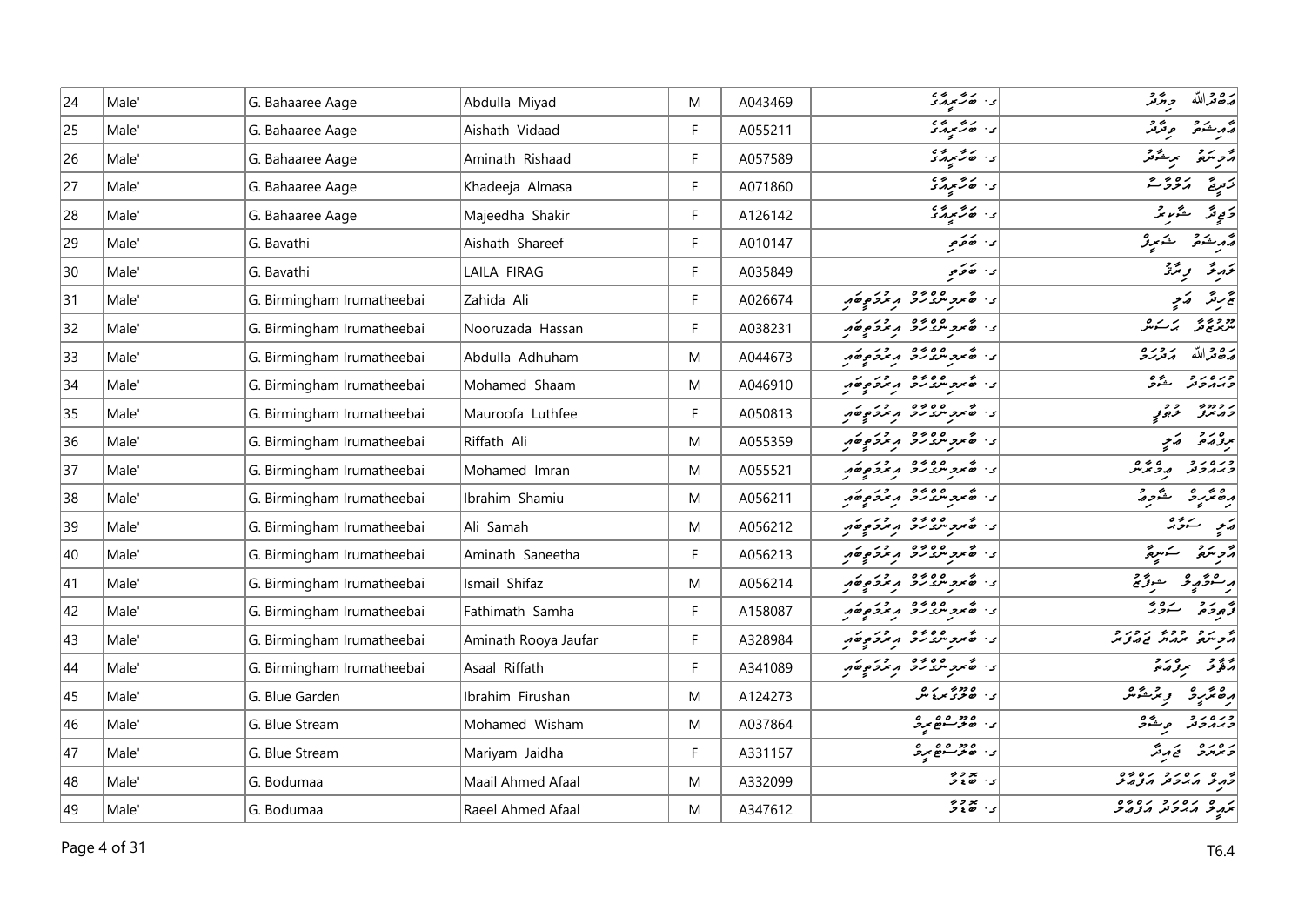| 50 | Male' | G. Canon            | Rasheeda Ali                              | F  | A052909 | ى - ئائىرىش                                | يَرَڪونَدُ - ايرَ يَوِ                                                                       |
|----|-------|---------------------|-------------------------------------------|----|---------|--------------------------------------------|----------------------------------------------------------------------------------------------|
| 51 | Male' | G. Chaandhaneemaage | Fathmath Mausooma Mohamed<br>Abdul Rahman | F  | A009798 | ى ، ئۇشكىرسىدىگە ئ                         | י ד מי י ד ג סיד ג ס ד סיד ה שירי ה<br>ד ה ה-ד כ ה הרב ה ה סיבה ה הרב ייק<br>ا تو بر در<br>ا |
| 52 | Male' | G. Chaandhaneemaage | Hussain Sujau                             | M  | A009799 | <sub>ى</sub> ، ئۇسرىرسرچ <sup>ى</sup>      | چرىسى سىقىم                                                                                  |
| 53 | Male' | G. Chaandhaneemaage | Ismail Shujau                             | M  | A034857 | <sub>ى</sub> ، ئۇسرىرسرچ <sup>ى</sup>      | د قيم د قيم د قيم د                                                                          |
| 54 | Male' | G. Chaandhaneemaage | Hassan Shujau                             | M  | A052773 | ى گەش ئەرسىدى                              | برسكس المشترقين                                                                              |
| 55 | Male' | G. Chaandhaneemaage | Ibrahim Sujau                             | M  | A053386 | ى سەھەر بولى                               | ە ھەترىر <sup>ى</sup><br>ستەھەر                                                              |
| 56 | Male' | G. Chaandhaneemaage | Ahmed Shujau                              | M  | A054993 | ى سەھەر بىرى                               | رەر دەرد<br>مەردىر شەق                                                                       |
| 57 | Male' | G. Chaandhaneemaage | Aishath Mausooma                          | F  | A058818 | ى سەھەر بەر                                | و در دره<br>مگرشوه و در دو                                                                   |
| 58 | Male' | G. Chaandhaneemaage | Suzie Mohamed                             | F  | A060350 | ى سەھەر سەرتى                              | دو په دره دو                                                                                 |
| 59 | Male' | G. Chaandhaneemaage | Abdullah Qaid Adam                        | M  | A072280 | ى سەھەر بىر ئەس                            | أروحهالله تجميعه محدد                                                                        |
| 60 | Male' | G. Chaandhaneemaage | ABDULLA QAID ADAM                         | M  | A099446 | ى سەھەر ئىرىگە ئ                           | مَصْعَدَاللَّهُ تَحْصِرَ مَعْدَدَ                                                            |
| 61 | Male' | G. Chaandhaneemaage | Mathaath Ibrahim Sujau                    | F  | A103140 | ى سەھەر بورى                               |                                                                                              |
| 62 | Male' | G. Chaandhaneemaage | Aishath Sharoofa Ahmed                    | F  | A114175 | ى سەھەر ئىرىگە ئ                           |                                                                                              |
| 63 | Male' | G. Chaandhaneemaage | Malak Ibrahim Sujau                       | F. | A131872 | <sub>ى س</sub> ەمگەنگەرسىدىگە ئى           | دره ره پژرو دود                                                                              |
| 64 | Male' | G. Chaandhaneemaage | Haid Hussain Mohamed                      | M  | A149152 | <sub>ى س</sub> ەھمەتكە سوچ <sup>ى</sup>    | مهر د د کشته شده در د د                                                                      |
| 65 | Male' | G. Chaandhaneemaage | Abdulla Sharooh Ahmed                     | M  | A405726 | <br>  ئەستىم ئىرىكىز س <sub>ى</sub> رىگە ئ | رە داللە خەمزد برە رو                                                                        |
| 66 | Male' | G. Dheriyaa         | Ibrahim Jameel                            | M  | A027460 | ى قرىرىژ                                   | رە ئرىر ئىچە                                                                                 |
| 67 | Male' | G. Dheriyaa         | Ahmed Ijuan                               | M  | A105250 | ى گەرگە                                    | גפגב הבבית                                                                                   |
| 68 | Male' | G. Dheriyaa         | Aminath Ravsham                           | F  | A300298 | ى ئىرىرىد                                  | پر <i>ہ</i><br>مربوشہ بر<br>و څخه سره                                                        |
| 69 | Male' | G. Dheriyaa         | Hawwa Rashma                              | F  | A301958 | ى قرىرىژ                                   | رەپ برشۇ                                                                                     |
| 70 | Male' | G. Dholhiyadhoo     | Amir Yoosuf                               | M  | A034088 | ى بە ئىزىر برود<br>مەسىر                   | پر پر پر دو                                                                                  |
| 71 | Male' | G. Dholhiyadhoo     | Mariyam Manike                            | F  | A046676 | ء به محرور دو<br>د اقرمو مرفر              | קסקס<br>  <i>ב</i> ינו <i>נ</i> פלינט                                                        |
| 72 | Male' | G. Dholhiyadhoo     | Thashryf Shareef                          | F. | A051223 | ء سمجميع پر 25<br>و سمجميع پيرونس          | مَ شَمْرِ وْسُ سَمَرِ وْ                                                                     |
| 73 | Male' | G. Dholhiyadhoo     | Mohamed Rahath Junaid                     | M  | A123887 | ء · تروبردد<br>• تروبرتر                   |                                                                                              |
| 74 | Male' | G. Eelam            | Ahmed Ishan                               | M  | A051174 | ى بەرگە                                    | أرەر دىشەر                                                                                   |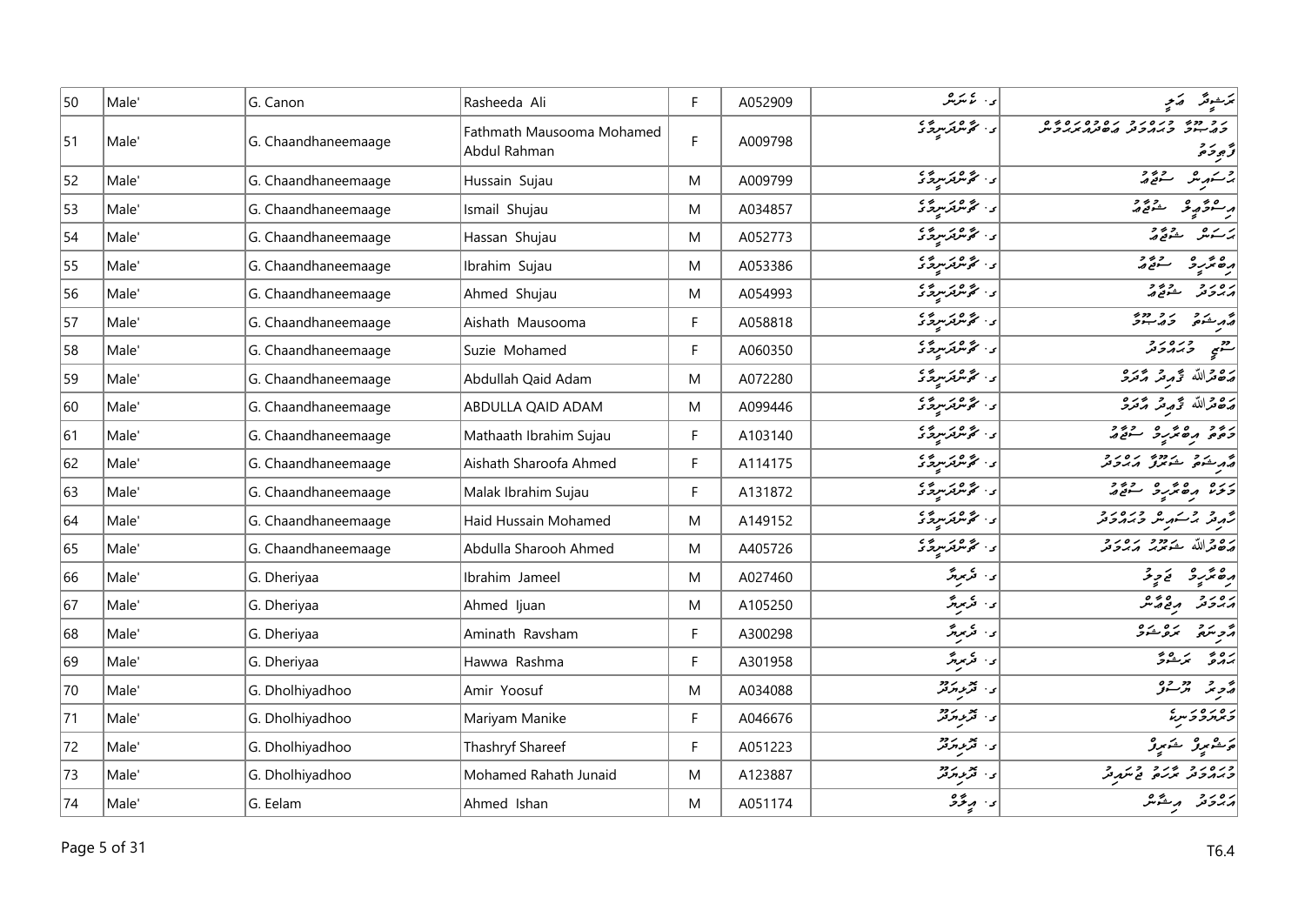| 75  | Male' | G. Ekraa            | Shareefa Mohamed          | F           | A059311 | ى بەر ئەنگە             | شەرق دېرەرد                                                                                                                                  |
|-----|-------|---------------------|---------------------------|-------------|---------|-------------------------|----------------------------------------------------------------------------------------------------------------------------------------------|
| 76  | Male' | G. Ekraa            | <b>Abdul Haris</b>        | M           | A063272 | ى بەر ئەنگە             | ر ه و ه و م<br>د ه تر تر تر <sub>فو</sub>                                                                                                    |
| 77  | Male' | G. Equator          | Abdulla Asjad             | M           | A060183 | $x = \frac{1}{2}$       | مَدْهِ قَدْ اللّهِ مَدَّ مَقْ قَدْ                                                                                                           |
| 78  | Male' | G. Equator          | Ali Amjad                 | M           | A060191 | $x e^{ac}_{A}$          | $\begin{vmatrix} 2 & 2 & 2 \\ 2 & 2 & 2 \end{vmatrix}$                                                                                       |
| 79  | Male' | G. Equator          | Aminath Wafa              | $\mathsf F$ | A060192 | $\frac{1}{\sqrt{2}}$    | أأديتم وتمح                                                                                                                                  |
| 80  | Male' | G. Equator          | Eanas Amjadh              | F           | A150302 | ى مەمەم                 | ړ شرت پره ده.                                                                                                                                |
| 81  | Male' | G. Etna             | Sifa Mohammed             | $\mathsf F$ | A046484 | ى ئەھ ئىگە              | دۇ دىرەرد                                                                                                                                    |
| 82  | Male' | G. Etna             | Ahmed Eadhan Ashraf       | M           | A048001 | ی گەھ تگر               | رور د پژیر ټه ور                                                                                                                             |
| 83  | Male' | G. Fainuge          | Hussain Sifaau            | M           | A010357 | ء وَمرينمنگ             | ج سەر شىر ئەرگە                                                                                                                              |
| 84  | Male' | G. Fainuge          | Ahmed Shinan              | M           | A010369 | ء وَمريندُ              | رەرو شوش                                                                                                                                     |
| 85  | Male' | G. Fainuge          | Fathimath Ihusana         | F           | A010370 | ء وَمريندُ              | ۇۋە قىرىشى                                                                                                                                   |
| 86  | Male' | G. Fainuge          | Mohamed Inaz              | M           | A028033 | ء وَمريندُ              | وره دو دره                                                                                                                                   |
| 87  | Male' | G. Fainuge          | Aishath Sifana            | F           | A037800 | ء وَمريندُ              | ۇرىسكى سوۋىگە                                                                                                                                |
| 88  | Male' | G. Fainuge          | Haseena Moosa             | $\mathsf F$ | A040156 | ، ئەرشى                 | ىز سونىڭ مەھمىگە<br>ئە                                                                                                                       |
| 89  | Male' | G. Fainuge          | Aminath Sirufa            | $\mathsf F$ | A040241 | ، ئەرشى                 | أأرمر سنرتز                                                                                                                                  |
| 90  | Male' | G. Fainuge          | Zulaikha Hassan           | F           | A040242 | <sub>ئ</sub> ئۇمرىترىگە | ة بم تركيب بركت مركز المركز المركز المركز المركز المركز المركز المركز المركز المركز المركز المركز ال                                         |
| 91  | Male' | G. Fainuge          | Silaah Abbas              | M           | A079173 | ء وَمريندُ              | 250/27                                                                                                                                       |
| 92  | Male' | G. Fainuge          | Sayyah Abbas              | M           | A141720 | ء وَمريندُ              | سره ده بره می د                                                                                                                              |
| 93  | Male' | G. Fainuge          | Sibah Abbas               | M           | A141721 | ء وَمريندُ              | رەپچە<br>سوة ج                                                                                                                               |
| 94  | Male' | G. Fainuge          | Aminath Lamha Latheef     | $\mathsf F$ | A157026 | ئ ئۇمەيتىنى             | أزويتم ذوقا ذوو                                                                                                                              |
| 95  | Male' | G. Fainuge          | Mohamed Aiham Shafeeg     | M           | A346654 | <sub>ى</sub> ئۇمرىترىگە | ورەرو رورزۇ خرړپى                                                                                                                            |
| 96  | Male' | G. Fainuge          | Afaaf Mohamed Inaz        | $\mathsf F$ | A357032 | ئ ئۇمرىتىمىگە           | روه درورد پرس.                                                                                                                               |
| 97  | Male' | G. Fainuge          | <b>IFAAF MOHAMED INAZ</b> | F           | A357033 | ئ ئۇمرىتىنى             | وقرق وبرەبرو ويترج                                                                                                                           |
| 98  | Male' | G. Fithuroanu Villa | Aishath Naseer            | $\mathsf F$ | A043215 | <sub>ئ</sub> پوءچمىنىدۇ | أقهر منكفي الترجيح                                                                                                                           |
| 99  | Male' | G. Fithuroanu Villa | Mariyam Nisha             | F           | A096847 | <sub>ئ</sub> وچرىئىموگ  | رەرە سرگ                                                                                                                                     |
| 100 | Male' | G. Fithuroanu Villa | Fathmath Mumthaz Dole     | F           | A103622 | ى بوەچمىتىمۇ            | $\begin{array}{ c c c c c }\hline 0 & 0 & 0 & 0 & 0 & 0 & 0 \\ 0 & 0 & 0 & 0 & 0 & 0 & 0 \\ 0 & 0 & 0 & 0 & 0 & 0 & 0 \\ \hline \end{array}$ |
|     |       |                     |                           |             |         |                         |                                                                                                                                              |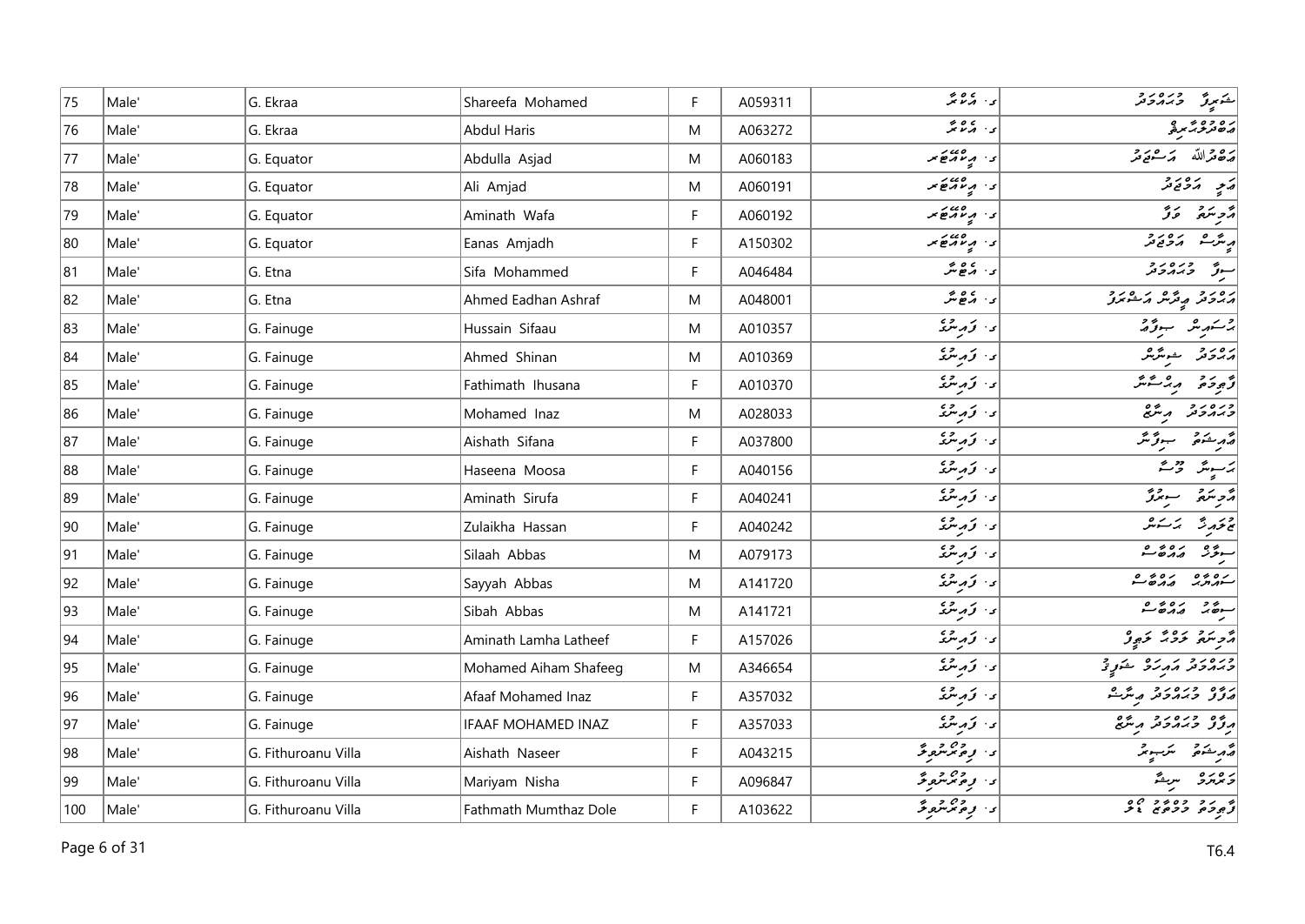| 101 | Male' | G. Fithuroanu Villa | Shanaz Dole              | F | A103623 | ، رەۋىرىتر <sub>ىم</sub> ۇ                                                                                                                      | م و<br>اشەمتى                                                                                                                                                                                                                          |
|-----|-------|---------------------|--------------------------|---|---------|-------------------------------------------------------------------------------------------------------------------------------------------------|----------------------------------------------------------------------------------------------------------------------------------------------------------------------------------------------------------------------------------------|
| 102 | Male' | G. Fithuroanu Villa | Hawwa Rasha              | F | A285231 | ن وه پر شموځه                                                                                                                                   | برە ئ<br>ىرىشە                                                                                                                                                                                                                         |
| 103 | Male' | G. Fiyala           | <b>IBRAHIM IQBAL</b>     | M | A001923 | ای ویژنځه<br>__                                                                                                                                 | ەر ئەھمى<br>ە ھېڭرىر <sup>ە</sup>                                                                                                                                                                                                      |
| 104 | Male' | G. Fiyala           | Ran Fulhu                | F | A032870 | ى ويرى                                                                                                                                          | ر ه د د<br>برس د                                                                                                                                                                                                                       |
| 105 | Male' | G. Fiyala           | Fathimath Shareef        | F | A045511 | ای- ویژنځه<br>__                                                                                                                                | و څو څه د<br>شەمرىژ                                                                                                                                                                                                                    |
| 106 | Male' | G. Fiyala           | Ayeshath Iqbal           | F | A045556 | ای- ویژنځ                                                                                                                                       | پ <sup>ر</sup> مرشومی<br>مرم<br>ەر ئەھ                                                                                                                                                                                                 |
| 107 | Male' | G. Fiyala           | Yusuf Iqbal              | M | A045557 | ى الموادى                                                                                                                                       | در حره<br>د ځ څ و                                                                                                                                                                                                                      |
| 108 | Male' | G. Fulooniyaa Hiyaa | Ali Naail                | M | A064121 | ، ئۇتۇس ئەر                                                                                                                                     | ړې شمړی                                                                                                                                                                                                                                |
| 109 | Male' | G. Fulooniyaa Hiyaa | Aishath Neeza            | F | A064122 | ى تۇقتىرىدىگە بەرگە                                                                                                                             | پ <sup>و</sup> مرشومو<br>مرم<br>سرچٌ                                                                                                                                                                                                   |
| 110 | Male' | G. Fus              | Aishath Ena Naseem       | F | A051034 | ی۰ قرمشه                                                                                                                                        | ۇرىشكى بېش سەسرە                                                                                                                                                                                                                       |
| 111 | Male' | G. Fus              | Ali Edam Naseem          | M | A079511 | ى زىر ئە                                                                                                                                        | ړې ږېژو برَب                                                                                                                                                                                                                           |
| 112 | Male' | G. Goalhithereyge   | Ismail Abdul Gadhir      | M | A033370 | م<br>د کومونوری<br>ر                                                                                                                            | ر موځ ده ده ده ورونو در                                                                                                                                                                                                                |
| 113 | Male' | G. Goalhithereyge   | Mohamed Abdul Gadir      | M | A038233 | $rac{c}{s}$                                                                                                                                     | وره ر و ده وه په د<br><i>وبرو دو م</i> ه ترموتی ترمر                                                                                                                                                                                   |
| 114 | Male' | G. Goalhithereyge   | Zubaida Abdul Gadir      | F | A053690 | م و د د د د د<br>د ۱۰ کاملومونوری                                                                                                               | ج <i>کو</i> رنگر در مرد و محمد بر در محمد بر در محمد بر در محمد بر در محمد استفاده برای کوچک بر محمد برای کوچک بر مح<br>محمد استفاده برای محمد برای محمد برای محمد برای محمد برای محمد برای محمد برای محمد برای محمد برای محمد برای مح |
| 115 | Male' | G. Goalhithereyge   | Hussain Fazeel           | M | A053691 | $rac{c}{s}$                                                                                                                                     | يزختهرش تخاشيوها                                                                                                                                                                                                                       |
| 116 | Male' | G. Goalhithereyge   | Aminath Fazna            | F | A053744 | $rac{c}{s}$                                                                                                                                     | أأروسكم وكالمجاشر                                                                                                                                                                                                                      |
| 117 | Male' | G. Goalhithereyge   | Ahmed Fazeen             | M | A053755 | ر جمع عدد عدد عدد المليوم.<br>محمد المليوم عليه عدد المليوم.<br>محمد المليوم المليوم المليوم المليوم المليوم المليوم المليوم المليوم المليوم ال | ړه پروتر نومړينه                                                                                                                                                                                                                       |
| 118 | Male' | G. Goalhithereyge   | Abdul Hakeem Abdul Gadir | M | A069856 | ر جمع عدد عدد عدد المحمد السياسي.<br>  تحرير المحمد عدد المحمد العدد المحمد السياسي.                                                            | ره وه رر و مره وه در و د<br>مان مرکز در مان مرکز توریز                                                                                                                                                                                 |
| 119 | Male' | G. Goalhithereyge   | Ahmed Elaaf Mohamed      | M | A152306 | $rac{c}{s}$                                                                                                                                     | גם גב תוכני כגם גב<br>גגבת תוכני כגבים                                                                                                                                                                                                 |
| 120 | Male' | G. Goalhithereyge   | Aishath Abdul Gadir      | F | A217847 | م د ده د ده.<br>د ۲ کومونور                                                                                                                     | د .<br>په د شوې د په مرمونو مرمر                                                                                                                                                                                                       |
| 121 | Male' | G. Goalhithereyge   | Ibrahim Iyaau Mohamed    | M | A326263 | $rac{c}{s}$                                                                                                                                     | ת מיני בי החד בגביבה                                                                                                                                                                                                                   |
| 122 | Male' | G. Goalhithereyge   | Fathimath Ali Rasheed    | F | A333660 | $rac{c}{s}$                                                                                                                                     | ڙوڌو ڏي ترجيڙ                                                                                                                                                                                                                          |
| 123 | Male' | G. Goalhithereyge   | Mariyam Ali Rasheed      | F | A333661 | ر جي دي.<br>د کومونور                                                                                                                           | ويمركز كالمج المرشوقر                                                                                                                                                                                                                  |
| 124 | Male' | G. Goalhithereyge   | Aminath Ali Rasheed      | F | A337951 | م د ده د د د د د<br>د ۲ د لومونورو                                                                                                              | أأدمتم أرائح المتوافر                                                                                                                                                                                                                  |
| 125 | Male' | G. Gonaafaru        | Inayath Siddeeq          | M | A052079 | ى سىمىمىمى بىر                                                                                                                                  | ە ئىرىز ئىسرە بىر                                                                                                                                                                                                                      |
| 126 | Male' | G. Gonaafaru        | Mariyam Hanaan Siddeeg   | F | A330428 | ى سىمىمىتى ئىر                                                                                                                                  | رەرە بەشرىر سەھىرىي                                                                                                                                                                                                                    |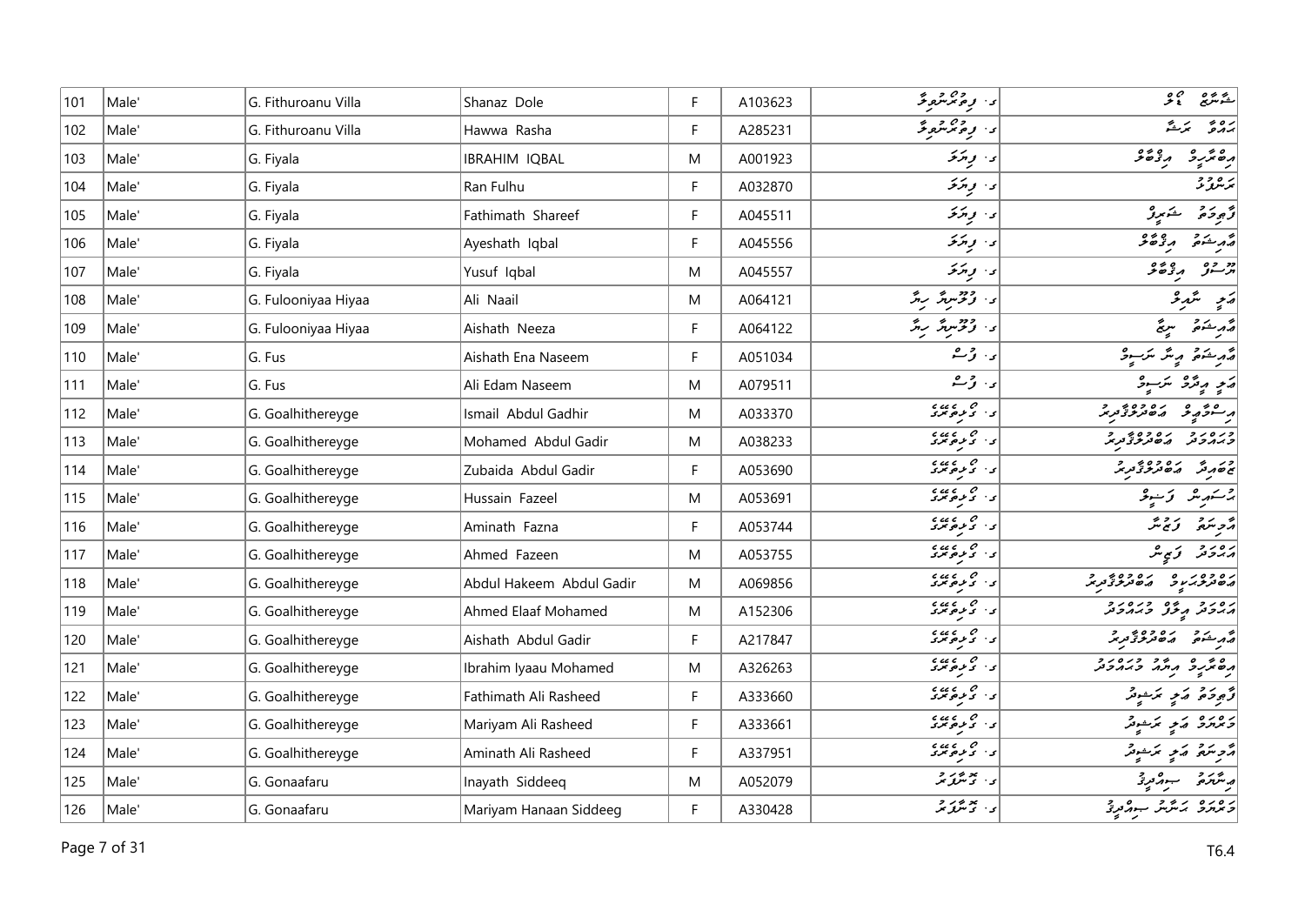| 127 | Male' | G. Hilihilaage         | Moosa Imran Zaki            | M           | A010909 |                                                         | دحمشه و پژهر نم                                      |
|-----|-------|------------------------|-----------------------------|-------------|---------|---------------------------------------------------------|------------------------------------------------------|
| 128 | Male' | G. Hilihilaage         | Hussain Irfan Zaki          | M           | A048975 | ء ·   روروٌء<br>シンジ                                     | ر مسر شهر در بروژنگر نماید<br>مسلم مسلم              |
| 129 | Male' | G. Hilihilaage         | Husam Hussain               | M           | A053237 | ، رورۇ،                                                 | د ده د کرده<br>را د د کرده                           |
| 130 | Male' | G. Hilihilaage         | Ibrahim Dhanish Hamdan Zaki | M           | A155468 | ى - رورۇئى<br>シンジ                                       | مەھكرىدە ترسرىغا بروترىش ترىر                        |
| 131 | Male' | G. Hiyaleegey Aage     | Aminath Rafeeu              | $\mathsf F$ | A035646 | ، رگروی وی<br>د رگروی                                   | مٌ وِ سَيَمٌ مَن مِ                                  |
| 132 | Male' | G. Hiyaleegey Aage     | Moosa Rafeeu                | M           | A038644 | ی ریگر می بی می<br>د ریگر می بی بی                      | ورځ بروړ                                             |
| 133 | Male' | G. Hiyaleegey Aage     | Ayshath Jenifer Ahmed       | F           | A040850 | ی ریگر می دی<br>د ریگر دیگر                             | وكرمشو وعسر وكالمروفر                                |
| 134 | Male' | G. Hiyaleegey Aage     | Abdulla Rafeeu              | M           | A045906 | ی ریگر می بره<br>د ریگر پروژه                           | أرە دالله تروپه                                      |
| 135 | Male' | G. Hiyaleegey Aage     | Adham Rafeeu                | M           | A053161 | ی ریگر می بره<br>د ریگر پروژه                           | پروژو   ټرړ پر                                       |
| 136 | Male' | G. Hiyaleegey Aage     | Ibrahim Rafeeu              | M           | A058850 | ی ریگر می بی و<br>د ریگر پی                             | ە ھېڭرىر<br>س<br>بمروره                              |
| 137 | Male' | G. Hiyaleegey Aage     | Hamid Rafeeu                | M           | A068752 | ی رمز دی.<br>د رمز دی.                                  | ر د تروړ                                             |
| 138 | Male' | G. Hiyaleegey Aage     | Aishath Rafeeu              | F           | A072433 | $\frac{1}{5}$                                           | مەر شىم كىرىم                                        |
| 139 | Male' | G. Hiyaleegey Aage     | Ali Rafeeu                  | M           | A072434 | ی ریگر می بره<br>د ریگر پروژه                           | أوسم التمرير وأرا                                    |
| 140 | Male' | G. Hiyaleegey Aage     | Mohamed Shazil              | M           | A153722 | ی ریگر منعمدی<br>د ریگر دیگر                            | و ره ر و<br><i>و ټ</i> رو تر<br>ىش <sup>ى</sup> م ئو |
| 141 | Male' | G. Hiyaleegey Aage     | Mariyam Rayaa Ismail        | F           | A164713 | $\frac{cscason}{s}$                                     | גם גם גיב תשכתב                                      |
| 142 | Male' | G. Hiyaleegey Aage     | Ahmed Afraaz                | M           | A343406 | ی ریگر می بره<br>د ریگر پروژه                           | גם גם גם גם<br>הגבע הציבה                            |
| 143 | Male' | G. Insiyya Manzil      | Abdul Gafoor Mohamed        | ${\sf M}$   | A096920 | ى بەر مەسىرە ئەرگە ئىرىدى.<br>مەسىر ئىسىر ئىرگىزىنى ئىر | נספסנמפ בנסנב<br>הסנקלת במהכנק                       |
| 144 | Male' | G. Insiyya Manzil      | Aminath Nishana             | F           | A128263 | ى مەھرىسى <i>مەمگەنگىنى</i> ئ                           | أوالمحر ستراكض سريشتر                                |
| 145 | Male' | G. Insiyya Manzil      | Aminath Insiyya             | F           | A128349 | ى مەھرىسىز <i>ە ئەڭ ھې</i> مو                           | ەر سرىسەدە ئىر<br>ړځ پره                             |
| 146 | Male' | G. Irutha              | Ahmed Mahid                 | M           | A045225 | ی که موجو                                               | ۇرىر<br>ر ە ر د<br>م.رى                              |
| 147 | Male' | G. Irutha              | Aminath Mohamed Maniku      | $\mathsf F$ | A045241 | ی که مرکز                                               | כנים ניכן יינול<br>הממיד בתוכ יינול<br>ړګر سرچ       |
| 148 | Male' | G. Isthafaage          | Hawwa Mohamed               | F           | A073708 | و ۱ هر وره<br>د ۱ هر سوهونو د                           | رە بە<br>برادى<br>و ره ر د<br><i>د ب</i> رگرفر       |
| 149 | Male' | G. Isthafaage 2 Number | Aminath Musheeda            | F           | A011353 | ی بر حوزی 2 شرحه د                                      | ړ د سرچ<br>ر حم محر                                  |
| 150 | Male' | G. Isthafaage 2 Number | Mariyam Musheera            | $\mathsf F$ | A011354 | ی پر شودی 2 شرحه د                                      | ر ه ر ه<br><del>ر</del> بربرگ<br>تر شو پژ<br>پ       |
| 151 | Male' | G. Isthafaage 2 Number | Fathimath Mohamed Manik     | $\mathsf F$ | A050230 | د . م سعود د 2 شر شهده م                                | ومجدد ورود وديرة                                     |
| 152 | Male' | G. Isthafaage 2 Number | Mansha Maaish               | F.          | A158968 | ی ارسوی 2 شرحه د                                        | كالمراسية المتحارسة                                  |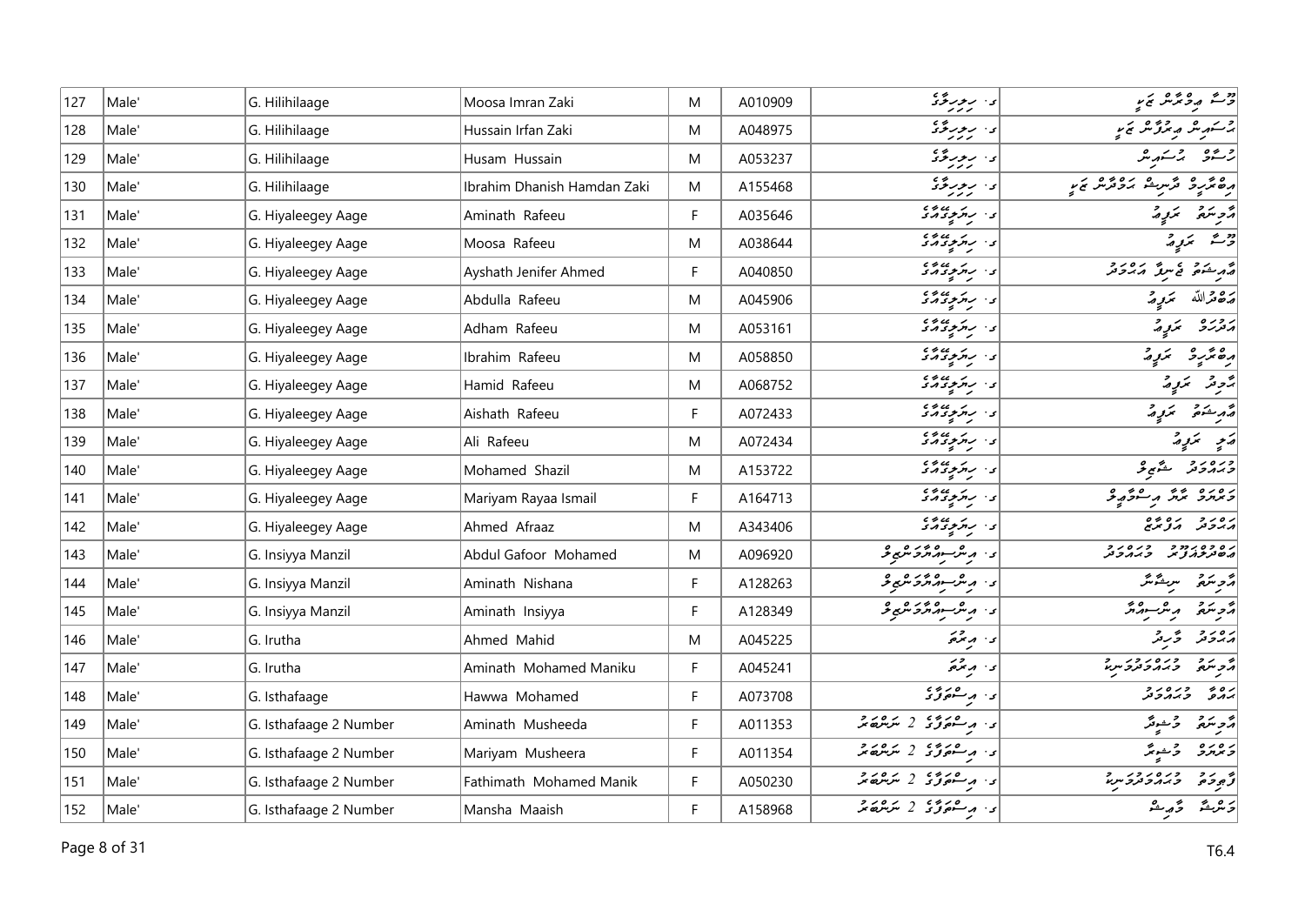| 153 | Male' | G. Isthafaage 2 Number | AISHATH FAATHIN MASEEH  | F  | A335914 | ی منصوفی 2 شهره د                                                                          | مەم شەق ۋە بىر دىس                   |
|-----|-------|------------------------|-------------------------|----|---------|--------------------------------------------------------------------------------------------|--------------------------------------|
| 154 | Male' | G. Javaahirumaage      | Aishath Reetho          | F  | A071839 | ، ئەۋرىر <i>ە</i> ئ                                                                        | و مرکز در<br>مرکز مشور               |
| 155 | Male' | G. Javaahirumaage      | Hamid Ibrahim           | M  | A077487 | ، ئەۋرىردى<br>، ئ <i>ەۋرىردى</i>                                                           | ە ھەترىرى<br>لجحر فر                 |
| 156 | Male' | G. Javaahirumaage      | Ahmed Rabeeu            | M  | A081558 |                                                                                            | پروژو<br>برُه ژ                      |
| 157 | Male' | G. Javaahirumaage      | Ibrahim Shareef         | M  | A083590 | ر په روپرو<br>د کاظی مرحرد                                                                 | ە ھەترىر <sup>ە</sup>                |
| 158 | Male' | G. Javaahirumaage      | Ismail Ibrahim          | M  | A091816 | ر په دره ده د<br>د ۱۰ قانو ترونو                                                           | بر شۇ ئەيۋ<br>دە تۈرۈ                |
| 159 | Male' | G. Javaahirumaage      | Fathimath Saffana       | F  | A113495 | ى سىم ئەسرىرى ئى<br>ئ                                                                      | و محمد حرم<br>اقرام حرم<br>سەدە ئەشر |
| 160 | Male' | G. Javaahirumaage      | Khadheeja Ibrahim       | F  | A153565 | ى بى ئۇر برىرى                                                                             | كتريع وكالمربو                       |
| 161 | Male' | G. Javaahirumaage      | Mariyam Rasma           | F  | A166938 | ، ئەقرىرى»                                                                                 | ئەبىر بىر 2<br>ىر ئەبى               |
| 162 | Male' | G. Javaahirumaage      | Hussain Saliq           | M  | A344820 | ى سىمى ئەمەدى<br>ئ                                                                         | برسكهر شريح ويحرج                    |
| 163 | Male' | G. Javaahirumaage aage | Ahmed Afaal             | M  | A000459 | $\begin{array}{cc} c \neq c \neq 2 & \neq & c \\ s \neq 3 & s \neq s \neq 0 \end{array} .$ | גם גם גם 20<br>הגבה הצהב             |
| 164 | Male' | G. Javaahirumaage aage | Aminath Shareef         | F  | A063984 | ر د د د ده د د د<br>د ۲ فور پرو د د د                                                      | أأترجع المستورقر                     |
| 165 | Male' | G. Javaahirumaage aage | Mohamed Afsheen Shareef | M  | A144394 | ى سىم ئىر ئەم ئەم ئە<br>ئ                                                                  | ورورو روحيه خبرو                     |
| 166 | Male' | G. Kepri               | Mishal Razak            | F  | A080537 | ى ، ئۇچمىيە                                                                                | ويشو برە بور                         |
| 167 | Male' | G. Kepri               | Nihan Razak             | F  | A080538 | ای عوی                                                                                     | سرشش محمد مع                         |
| 168 | Male' | G. Keveli              | Yunan Ibrahim           | M  | A040310 | ء عمقبر                                                                                    | أدشرس مصريره                         |
| 169 | Male' | G. Lakeeru             | Khadeeja Jameel         | F. | A063544 | ى كەنبەتتى                                                                                 | زَمِرِةً نَحْ وِ وُ                  |
| 170 | Male' | G. Lakeeru             | Aishath Malha Mohamed   | F. | A350254 | ى كەنبەتتى                                                                                 | ه دشته و دره دره در و                |
| 171 | Male' | G. Lakeeru             | Hussain Azhaan          | M  | A350270 | ى ئەتمەتتى                                                                                 | برستىرىكى ئەفرىشى                    |
| 172 | Male' | G. Liyon               | Fathimath Minnath Ahmed | F  | A032867 | ی ۔ موہر شر                                                                                | ومجمع ومرموم مدوم                    |
| 173 | Male' | G. Liyon               | Ibrahim Latheef         | M  | A066290 | ای وجه پیش<br>نسب                                                                          | رەنزىر ئەبۇ                          |
| 174 | Male' | G. Liyon               | Ahmed Eqan Farhath      | M  | A329623 | ی بروگر                                                                                    | رور د پژیر زمرد.                     |
| 175 | Male' | G. Mailaa              | Aishath Mohamed Manik   | F  | A045242 | اء کارگ                                                                                    | הת לים במתכנבת                       |
| 176 | Male' | G. Mailaa              | Mohamed Hafeez Hassan   | M  | A355999 | ى ئەرگە                                                                                    | ورەرو رۇپ رىك                        |
| 177 | Male' | G. Masodige            | Mohamed Ziyau           | M  | A057611 | ی کر میں م                                                                                 | כנסני הייתר<br><i>בג</i> ובני הייתר  |
| 178 | Male' | G. Masodige            | Ahmed Ismail            | M  | A061659 | ی کر صد ہ                                                                                  | גפניק גיילקיל                        |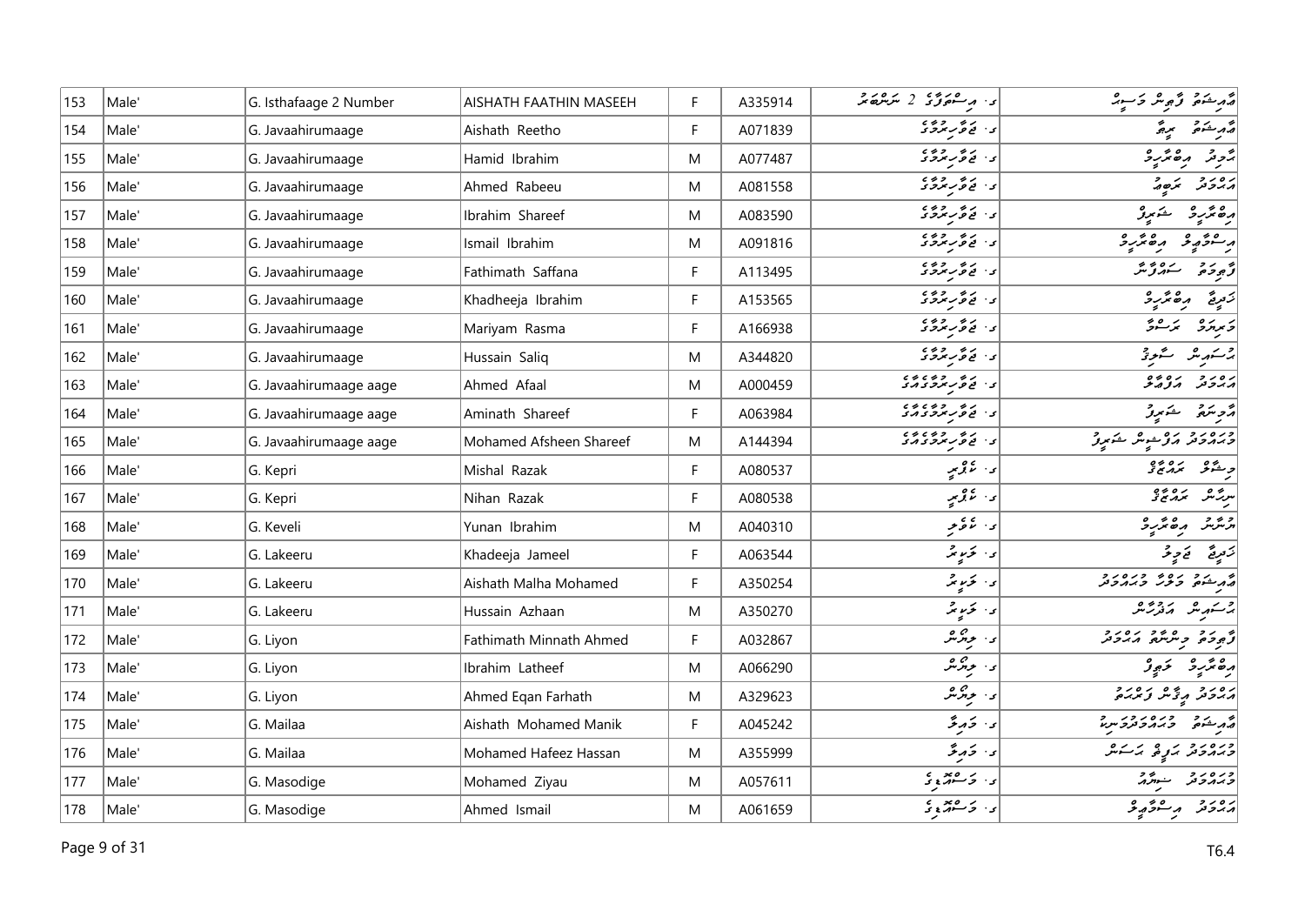| 179 | Male' | G. Masodige    | Shifla Ibrahim              | F  | A067202 | ی کر صبحہ ی                             | ەھ ترىرى<br>خوتر گر                                                                                                                                                                                                              |
|-----|-------|----------------|-----------------------------|----|---------|-----------------------------------------|----------------------------------------------------------------------------------------------------------------------------------------------------------------------------------------------------------------------------------|
| 180 | Male' | G. Masodige    | Ruhaila Ismail              | F  | A071781 | ى ئەھەدى                                | ەرسىۋەيۋ<br>برژمەتخە                                                                                                                                                                                                             |
| 181 | Male' | G. Masodige    | Shuaiba Ismail              | F  | A071782 | ر د هغه ولا<br>د افرانسه د د            | ەرسىۋەپەي<br>شەھەرە                                                                                                                                                                                                              |
| 182 | Male' | G. Masodige    | Fahumeedha Shakeeb          | F. | A077143 | ی کر صد ہی                              | تر <sup>ح</sup> چ مگر<br>0.44                                                                                                                                                                                                    |
| 183 | Male' | G. Masodige    | Mohamed Shakeeb             | M  | A092575 | ى ئەسىم ئ                               | و ر ه ر د<br>و پر پر تر تر<br>شەرە                                                                                                                                                                                               |
| 184 | Male' | G. Masodige    | Mahamooda Shakeeb           | F  | A092969 | ی کره پورې<br>ي                         | $5 - 1$<br>ر ر دو بر<br>تر بر و تر                                                                                                                                                                                               |
| 185 | Male' | G. Masodige    | Ihsanudheen Rasheed         | M  | A124065 | ر کرے ہے<br>د کرے گھری                  | ىر ئەستىر ئىرىدى ئىشلىقى ئىشلار ئىشلار ئىستىر ئىستىر ئىستىر ئىستىر ئىستىر ئىستىر ئىستىر ئىستىر ئىستىر ئىستىر ئ<br>ئىستىر ئىستىر ئىستىر ئىستىر ئىستىر ئىستىر ئىستىر ئىستىر ئىستىر ئىستىر ئىستىر ئىستىر ئىستىر ئىستىر ئىستىر ئىستى |
| 186 | Male' | G. Masodige    | Hamadh Mohamed              | M  | A146889 | ی کر صحی ی                              | ره دو دره دو<br>برمرونر وبرمرونر                                                                                                                                                                                                 |
| 187 | Male' | G. Mujumaraage | Asifa Mohamed               | F  | A022039 | و و دره د و.<br>د ۱ ارق و برد           | و رە ر د<br>تر پروتر<br>ۇ سىز                                                                                                                                                                                                    |
| 188 | Male' | G. Mujumaraage | Rukhshath Ibrahim Didi      | F  | A049617 | و و دره د و.<br>د ۱ ارق و برد           | د د بر د<br>ە ھەترىر ۋىرىر<br>رەھ ترىر ۋىرىر                                                                                                                                                                                     |
| 189 | Male' | G. Mujumaraage | Abdulla Niyaz               | M  | A049724 | و و دره و و<br>د ۰ گرافتونو کرد         | برە تراللە<br>سرگرمج                                                                                                                                                                                                             |
| 190 | Male' | G. Mujumaraage | Fathimath Zahira            | F. | A059815 | و و دره د و.<br>د ۱ ارق و برد           | وٌموِ رَم<br>پر<br>پنج ريخه                                                                                                                                                                                                      |
| 191 | Male' | G. Mujumaraage | Azmath Ibrahim              | F  | A079518 | و و در پر د<br>د ۱ گرافتانو مگری        | پر و بر و<br>پر بح تر پی                                                                                                                                                                                                         |
| 192 | Male' | G. Mujumaraage | Mariyam Ibrahim             | F  | A079519 | و و ر په و<br>و ۰ گرونو کرد             | ە ھەترىر <sup>ە</sup><br>ر ه ر ه<br><del>د</del> بربرگ                                                                                                                                                                           |
| 193 | Male' | G. Mujumaraage | Ibrahim Mohamed Didi        | M  | A079520 | و و دره د و<br>د ۱ گرافو مرد            | و ر ه ر و<br>تر پر تر تر تر تر<br>س<br>ە ھەتمەر 2<br>س                                                                                                                                                                           |
| 194 | Male' | G. Mujumaraage | Faruhath Ibrahim            | F  | A092406 | و و دره د و.<br>د ۱ ارق و برد           | ر ور د<br>نو برنده<br>ەھ ترىرى                                                                                                                                                                                                   |
| 195 | Male' | G. Mujumaraage | Ahmed Azmy                  | M  | A105448 | و و دره د و.<br>د ۱ ارق و برد           | د ۱۵ د سی د ح                                                                                                                                                                                                                    |
| 196 | Male' | G. Mujumaraage | Hussain Harish              | M  | A119831 | و و دره و و<br>د ۰ گرافتونو کرد         | برسكريش الرهبط                                                                                                                                                                                                                   |
| 197 | Male' | G. Mujumaraage | Nishfa Ibrahim              | F. | A155627 | و و دره د و.<br>د ۱ ارق و برد           | ەھ تررۈ<br> سريشوگر<br> -                                                                                                                                                                                                        |
| 198 | Male' | G. Mujumaraage | Jaah Latheef                | M  | A156134 | و و دره د و.<br>د ۱ ارمن و برد          | ة ترجمية من المجموز بين المجموز بين المجال المجال المجموعية بين المجموعية المجموعية المجموعية المجمو<br>المجموعية                                                                                                                |
| 199 | Male' | G. Mujumaraage | Juvaana Latheef             | F  | A156135 | و و ر پر د<br>د ۰ و بح <del>و</del> بود |                                                                                                                                                                                                                                  |
| 200 | Male' | G. Mujumaraage | Mohamed Dhanyal Faiz        | M  | A325397 | ه د ور ور<br>د ۰ و تع <del>و</del> بور  | ورەر دېرە دەپە ئەر                                                                                                                                                                                                               |
| 201 | Male' | G. Naaru       | Ahmed Anas Zaki             | M  | A156165 | ى ، سرگىر                               | גפינק געל אי                                                                                                                                                                                                                     |
| 202 | Male' | G. Naaru       | Fathmath Inasa Mohamed Zaki | F  | A329223 | ى ، سرچر                                |                                                                                                                                                                                                                                  |
| 203 | Male' | G. Nalaha      | Raheema Moosa               | F. | A114065 | ى - ئىرىچەتر                            | ىر ئەڭ ئەسىگە                                                                                                                                                                                                                    |
| 204 | Male' | G. Nasru       | Abida Mohamed               | F  | A011630 | ى - ئىترىيەتر                           | ه وره رو<br>مگاهگر از جمله ج                                                                                                                                                                                                     |
|     |       |                |                             |    |         |                                         |                                                                                                                                                                                                                                  |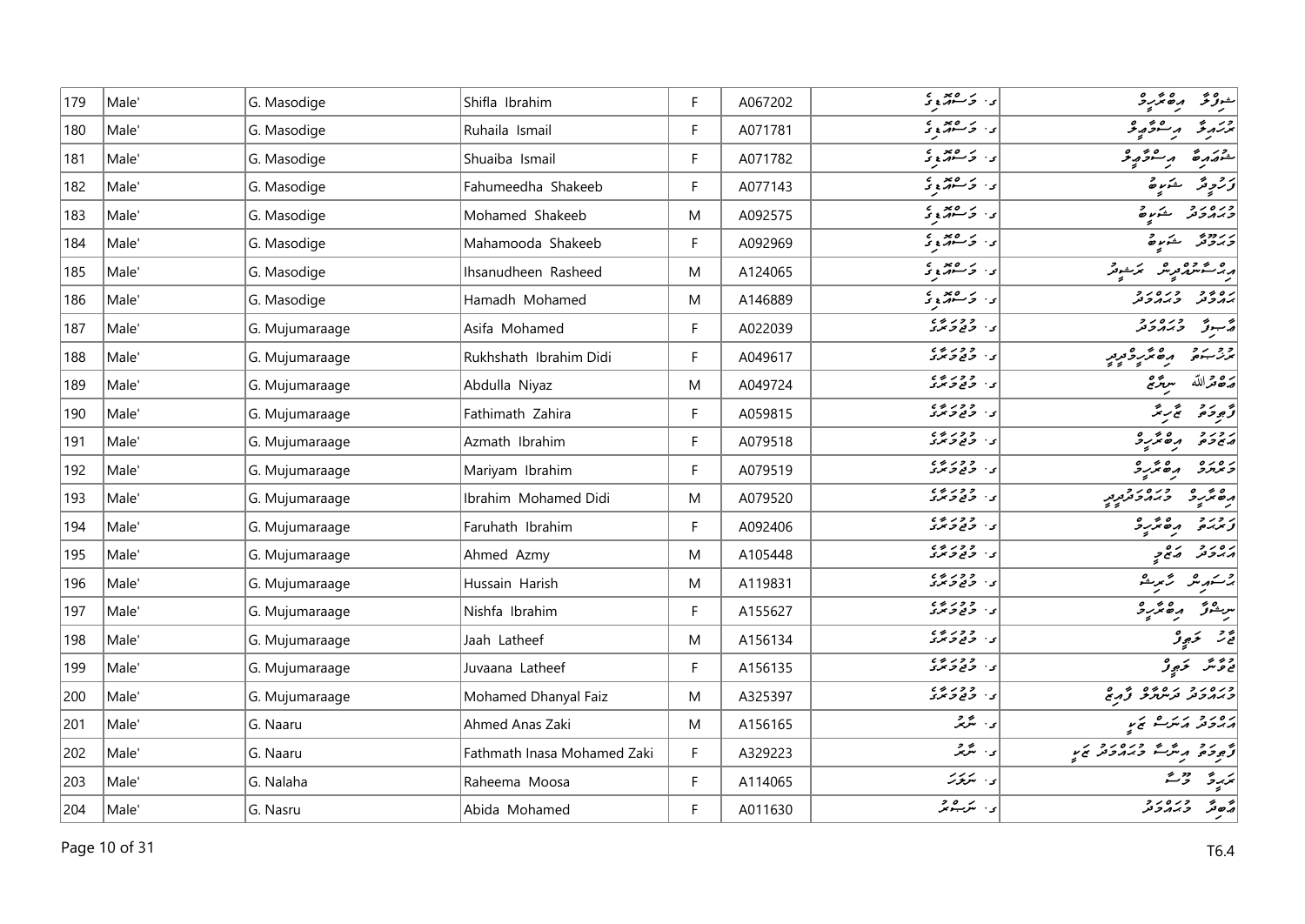| 205 | Male' | G. Nasru        | Abdul Haadhee Ali Didi | M | A012058 | ى سىرسىمى                              | ره وه بحر مکونرنر<br>مصر در مکونرن |
|-----|-------|-----------------|------------------------|---|---------|----------------------------------------|------------------------------------|
| 206 | Male' | G. Nasru        | Fathimath Shizleen     | E | A053756 | ى - ئىزىيەتتىر                         | وحدة المستوجا ويتكر                |
| 207 | Male' | G. Nasru        | Mohamed Fazul          | M | A098336 | ى سىرسىمى                              | ورەر و دوۋ                         |
| 208 | Male' | G. Nasru        | Hussain Joodh          | M | A368085 | ى - ئىترىپىچى                          | جر شهر سر دو د                     |
| 209 | Male' | G. Nasru Villa  | Hussain Mohamed Maniku | M | A050788 | ، ئىر شەمگە ئەتىرى ئە                  | ג' האקייר במחכתביתי                |
| 210 | Male' | G. Nasru Villa  | Fathimath Shabana      | F | A068063 | ى سىر بىر ئىر ئىرى ئى                  | توجوخوا الشقائر                    |
| 211 | Male' | G. Nasru Villa  | Aminath Rifna          | F | A068518 | ى سىر بىر ئىرو ئۇ                      | أأرجا المتحر المروثار              |
| 212 | Male' | G. Nasru Villa  | Asfa Hussain           | F | A119992 | ى سەسەمگەمۇ                            | ىر ھۇسىم ئەسىمبىر                  |
| 213 | Male' | G. Nasru Villa  | Ali Fahud              | M | A123880 | ى سەسەمگەرىگە                          | أة يو توريخ                        |
| 214 | Male' | G. Nasru Villa  | Ibrahim Asfan          | M | A306147 | ى سىر ئەچمىرىگە                        | مەھترىرى كەسترىتر                  |
| 215 | Male' | G. Nooran Fehi  | Hafeeza Ibrahim        | F | A055128 | ى ئەشرىكتى بە                          | برَرٍ فَرَ رَه مُرْرِد             |
| 216 | Male' | G. Nooran Fehi  | Mohamed Yammai         | M | A056231 | ى سىر ئىر ھۇپ                          | כנסנכ נדי<br>כג'וכנג ולכן          |
| 217 | Male' | G. Nooran Hiyaa | Hafsa Ibrahim          | F | A054447 | ى سىرتىر سىر بىر                       | بروية مصريرة                       |
| 218 | Male' | G. Nooran Hiyaa | Mariyam Shahana Mufeed | F | A061586 | ى سىر بىر سىر بىر<br>سىر بىر بىر بىر   | رەرە شەھەر دېر                     |
| 219 | Male' | G. NooranFini   | Ahmed Faisal           | M | A068090 | ى بىر قرىر مىزىيە<br>مەسىر ئىرلىرىش    | أرەر دەسكى                         |
| 220 | Male' | G. NooranFini   | Maryam Insha Faisal    | F | A141499 | ، مشرش معر مبر<br>مستر مشروع           | ويرمرو أرشيق وأرجنو                |
| 221 | Male' | G. NooranFini   | Mohamed Ishraq Faisal  | M | A152742 | <sub>ئ</sub> . ئىز <i>ئىر تىرى بىر</i> | ورەرو رىشمۇق ۋەسكى                 |
| 222 | Male' | G. Noorange     | Mohamed Faisal         | M | A044311 |                                        | כנסגב בתהבצ                        |
| 223 | Male' | G. Noorange     | Naazly Ibrahim         | F | A057302 | و د ده ده و                            | شمع مقترح                          |
| 224 | Male' | G. Noorange     | Maryam Jaihan Faisal   | F | A067312 | د . هم ده ده<br>د . سرچرسری            | כמוקם גם המי צוק היב               |
| 225 | Male' | G. Noorange     | Ayesha Junaina Faisal  | F | A067313 | د . هر ده د                            | مكر منتظم تحسير متكر وكالمستكل     |
| 226 | Male' | G. Noorange     | Ibrahim Jumain Faisal  | M | A165823 | ی میں مرکز دی                          | رە ئەر ئەندىر ئەر ئىگە             |
| 227 | Male' | G. Noorange     | Fazra Fayyaz           | F | A330748 | ی میں مرکز کر                          | ترەپ تەرەپتى                       |
| 228 | Male' | G. Nooranveli   | Fayyaz Faisal          | M | A116063 | - موره ده د<br>د اسرپرسرو پو           | وەر ئەسىسى ئەرب                    |
| 229 | Male' | G. Nooranveli   | Faena Fayyaz           | F | A160314 |                                        | زەش زەمۇر                          |
| 230 | Male' | G. Noovilaage   | Sakeena Ali            | F | A146270 | ى شموڭرى                               | سكيانتش الأمج                      |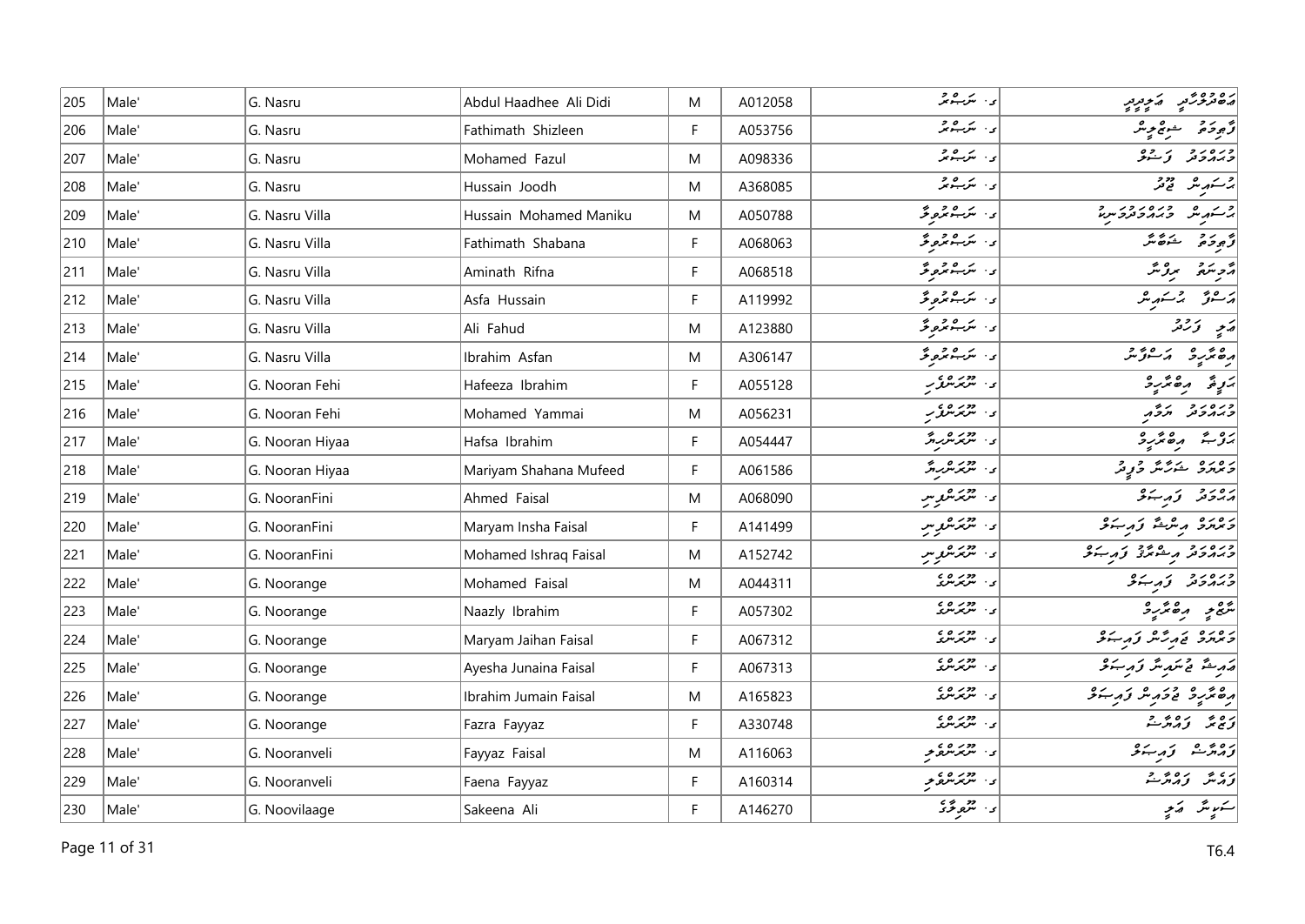| 231 | Male' | G. Noovilaage    | Hussain Shamil          | M         | A368241 | ى سىمبۇ ئۇ                          | ر <i>جستهر بنگ</i> ور میگردید.<br>منابع میگردید                  |
|-----|-------|------------------|-------------------------|-----------|---------|-------------------------------------|------------------------------------------------------------------|
| 232 | Male' | G. Noovilaage    | Hassan Nahil            | M         | A371512 | ى شىم ئۇي                           | ير سند عمد و                                                     |
| 233 | Male' | G. Okam          | Ibrahim Mohamed Manik   | M         | A038937 | 31.3.5                              | כ מ מ מ כ מ יישור<br>פ מ ח פ נקב יישו<br>  رە ئ <sup>ۆ</sup> ر ۋ |
| 234 | Male' | G. Okam          | Nadiya Ibrahim          | F         | A045499 | ى بەر ئە                            | تربرة رەترىر                                                     |
| 235 | Male' | G. Okam          | Hussain Ibrahim         | M         | A045500 | ى بەرە چ                            | بر سکر سره بره مرکز د                                            |
| 236 | Male' | G. Okam          | Mariyam Ibrahim         | F         | A045501 | ى بەر ئە                            | ە ھەترىرى<br>برھ ترىرى<br>ر ه ر ه<br>تر <del>ب</del> ر بر        |
| 237 | Male' | G. Oslo          | Ahmed Hafeez            | ${\sf M}$ | A034343 | ى بىر ھېچە                          | دەر د برېږ                                                       |
| 238 | Male' | G. Oslo          | Haseena Moosa           | F         | A035626 | ى ئېر ھېچ                           | پرسپ تر میں ح                                                    |
| 239 | Male' | G. Oslo          | Shamiya Ali             | F         | A035785 | ى ئېزىقجە                           | شَرْدِ مَرْ                                                      |
| 240 | Male' | G. Oslo          | Mohamed Muzaffar Ahmed  | M         | A131427 | ى ئېر ھېچ                           | כנסנכ כנסנכ נסנכ<br>קממכת כ <u>א</u> מצי <i>נ ממכ</i> ת          |
| 241 | Male' | G. Oslo          | Aishath Muzna Ahmed     | F         | A167247 | ى ئېر مەمۇ                          | و دیکھ دی شر ده د د<br>وگړ شکو د پی کربرو تر                     |
| 242 | Male' | G. Oslo          | Fathimath Muzaina Ahmed | F         | A167248 | ى ئېر مەمۇ                          | و و د د ديم په د ورد                                             |
| 243 | Male' | G. Oyenaashi     | Athfaan Mohamed Amir    | M         | A155470 | ى بىر بىر مىتزىيە                   |                                                                  |
| 244 | Male' | G. Penzeeaage    | Shahid Hussain          | ${\sf M}$ | A059811 | ى ئۇشىچەدى                          | شەرىر برگىدىد                                                    |
| 245 | Male' | G. Penzeemaa     | Mausoom Shakir          | ${\sf M}$ | A038740 | <sub>ى:</sub> بۇش <sub>چ</sub> ۇ    | رو دوه شگر د                                                     |
| 246 | Male' | G. Penzeemaa     | Ismail Azaan Mausoom    | ${\sf M}$ | A147269 | <sub>ى</sub> . بۇش <sub>ك</sub> ېۇ  | د مشرقه د به ده در دره دره<br>د مشرقه قرار د به مشرق             |
| 247 | Male' | G. Penzeemaage   | Ali Usaid               | M         | A045554 | ، ئۇش <sub>ىي چ</sub> ە             | أەنى ەسىئەرىتى                                                   |
| 248 | Male' | G. Penzeemaage   | Ibrahim Fikry           | M         | A055918 | ، ئۇش <sub>ىپ</sub> وگ <sub>ۇ</sub> | مرە ئۆر ئەربىر                                                   |
| 249 | Male' | G. Penzeemaage   | Abdul Rahman Aboobakur  | M         | A068473 | ى ئۇشىچ ۋى                          |                                                                  |
| 250 | Male' | G. Penzeemaage   | Fathimath Usaid         | F         | A077851 | ى ئۇشپۈتەك                          | أوجوحه ومسكوفر                                                   |
| 251 | Male' | G. Penzeemaage   | Nasooh Abdul Rahman     | M         | A116259 | ، ئۇش <sub>ىپ</sub> وگە             | ק מכן קספסקסים<br>תניינג הסטנה <i>הגב</i> ית                     |
| 252 | Male' | G. Penzeemaage   | Nuha Abdul Rahman       | F         | A316620 | ، ئۇش <sub>ىم</sub> ۇ ئ             | وه ده ده ده ده و<br>سربر مان موماند برگ                          |
| 253 | Male' | G. Penzeemaage   | Aishath Usaid           | F         | A342252 | <sub>ى:</sub> گۆشمېچ <sup>ى</sup> ك | ۇرمىنو مەسىر                                                     |
| 254 | Male' | G. Penzeemaage 1 | Aishath Shaan Shakir    | F         | A056985 | $1$ ، بۇ شمېرۇ ئى $\mid$            | ر<br>ر <sub>گ</sub> ر شور شگر شگر بر                             |
| 255 | Male' | G. Penzeemaage 1 | Alysha Ahmed Shakeel    | F         | A345430 | $1$ ، بۇ شېچ دى $ $                 | ړې ده ده ده کړې                                                  |
| 256 | Male' | G. Penzy Nectar  | Raziyya Mohamed Didi    | F         | A005563 | ، ئۇنى <i>گې ئىرىق</i> ق            |                                                                  |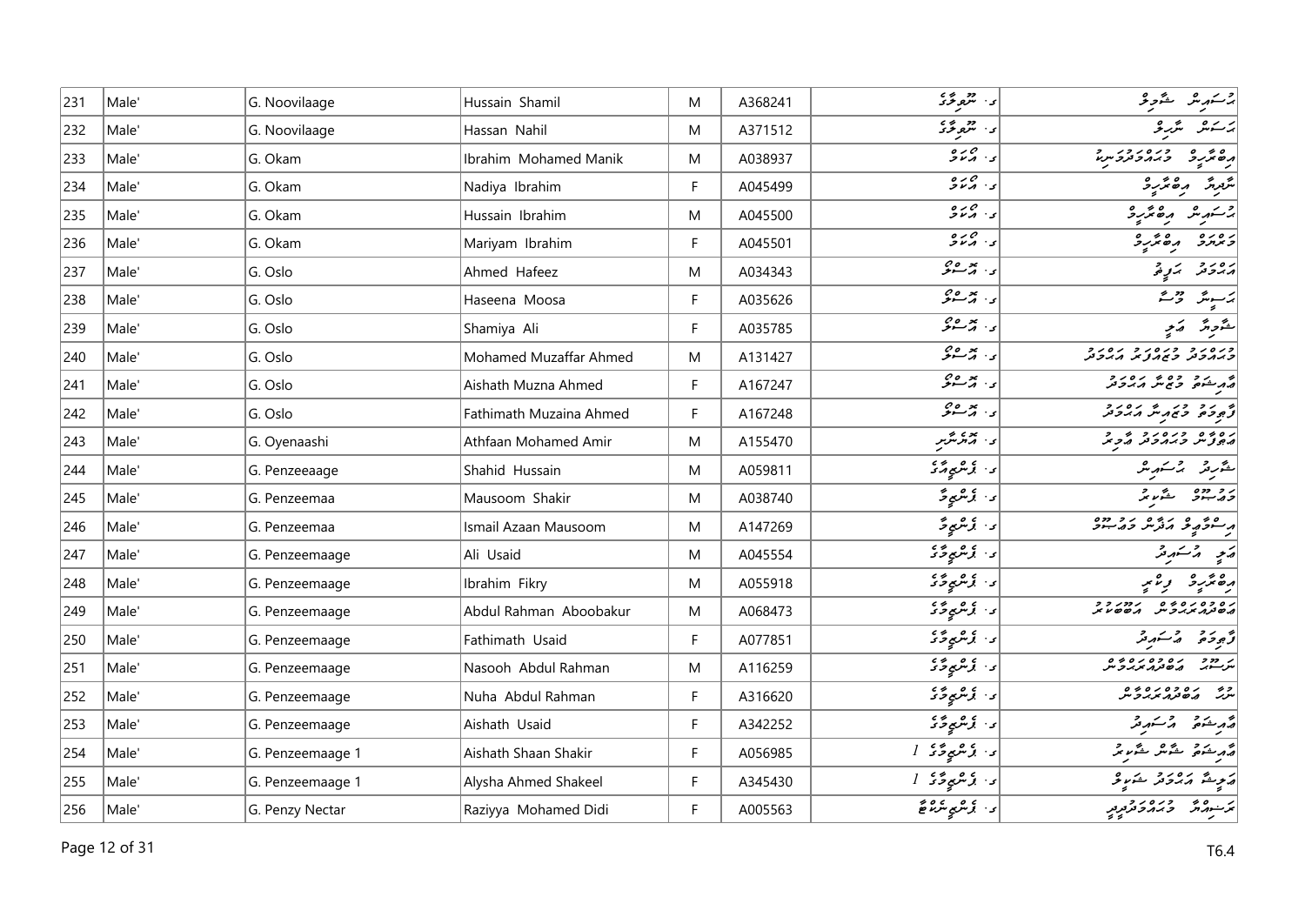| 257 | Male' | G. Pernice         | Fathimath Naheed          | F  | A032762 | ء گەرسرىشە                                                                                                                                                                                                                                                                                                                         | قَ وَجَعَةٍ مُحْرَبِةٍ                             |
|-----|-------|--------------------|---------------------------|----|---------|------------------------------------------------------------------------------------------------------------------------------------------------------------------------------------------------------------------------------------------------------------------------------------------------------------------------------------|----------------------------------------------------|
| 258 | Male' | G. Pernice         | Nazeeha Ahmed             | F. | A045490 | <sub>ی</sub> . بوٌمه میریند                                                                                                                                                                                                                                                                                                        | يرىم ئەرەر ئەر                                     |
| 259 | Male' | G. Pernice         | Mohamed Fayaz             | M  | A045491 | ئ جو محمد سرم مصر<br> -                                                                                                                                                                                                                                                                                                            | ورەرو روم                                          |
| 260 | Male' | G. Pernice         | Ibrahim Fayaz             | M  | A045492 | د · گرمرسر م                                                                                                                                                                                                                                                                                                                       | رەپزىر زېژىنە                                      |
| 261 | Male' | G. Pernice         | Nahiza Ahmed              | F  | A045493 | ء : قرمرسرے                                                                                                                                                                                                                                                                                                                        | ترریخ پره رو                                       |
| 262 | Male' | G. Pernice         | <b>Ahmed Manik</b>        | M  | A045494 | <sub>ى</sub> . بۇ يرىبرىشە                                                                                                                                                                                                                                                                                                         | ر ۲۰ <i>۰۰ ور</i><br>مربر <del>د</del> تر در ر     |
| 263 | Male' | G. Pernice         | Nashath Ahmed             | F  | A049954 | ى : ئۇيرىبرىشە                                                                                                                                                                                                                                                                                                                     | سَرْڪُمُ درورو                                     |
| 264 | Male' | G. Pernice         | Nazfa Ahmed               | F  | A051368 | ء : بُرْ مَرْ سِرِ مُشْهِ                                                                                                                                                                                                                                                                                                          | شرە ئەسمىدە ئەر                                    |
| 265 | Male' | G. Pernice         | Aishath Nazhath           | F  | A062974 | ء : بُرْ مَرْ سِرِ مُ                                                                                                                                                                                                                                                                                                              | پر 2 پر 13<br>سرچ سرچ<br>ەگەر شەھ                  |
| 266 | Male' | G. Pernice         | Hassan Fayaz              | M  | A078480 | [ <sub>ى:</sub> بۇ يرىبرىشە                                                                                                                                                                                                                                                                                                        | برسەش ئەبۇرشە                                      |
| 267 | Male' | G. Pernice         | Hussain Fayaz             | M  | A095187 | د · گرسرسه                                                                                                                                                                                                                                                                                                                         | برسكهر ترتره                                       |
| 268 | Male' | G. Pernice         | Najiya Ahmed              | F  | A095204 | <sub>ی</sub> . بو <sub>سم</sub> رسه                                                                                                                                                                                                                                                                                                | أنتزيج ترود ورقر                                   |
| 269 | Male' | G. Pernice         | Mariyam Neelam            | F  | A095246 | ى گەرسرىس                                                                                                                                                                                                                                                                                                                          | رەرە سرىكى                                         |
| 270 | Male' | G. Pernice         | Aminath Nazdheek          | F  | A096787 | ء : بُرْ مَرْ سِرْ مُشْهِ                                                                                                                                                                                                                                                                                                          | وحريتهم للتهجير                                    |
| 271 | Male' | G. Pernice         | Mohamed Rishwan Ahmed     | M  | A100890 | ء ، بُرُ مرسِرِ مشه                                                                                                                                                                                                                                                                                                                | ورەرو برخوش مەدور<br><i>دىمەدە</i> تر برخوش مەدونر |
| 272 | Male' | G. Pernice         | Nayasheen Ahmed           | F  | A128552 | ء گر مرسرے                                                                                                                                                                                                                                                                                                                         | أنترگر شوند الابر و تر                             |
| 273 | Male' | G. Pernice         | Fathimath Ihthisham Abeer | F. | A144813 | ء گەرسرىشە                                                                                                                                                                                                                                                                                                                         | وقودة مرموشة وموثر                                 |
| 274 | Male' | G. Pernice         | Mohamed Abaan Areef       | M  | A165298 | <sub>ی</sub> بوٌمهربٌ                                                                                                                                                                                                                                                                                                              |                                                    |
| 275 | Male' | G. Pernice         | Aishath Reesha Ahmed      | F. | A278528 | ئ بۇ ئەسرىسى<br>                                                                                                                                                                                                                                                                                                                   | أمر من أو المستقبل المركب والمراجع                 |
| 276 | Male' | G. Raiybageechaage | Ahmed Fathih              | M  | A001441 | <br>  د ۲۰ مر <i>ه ه د پ</i> خود                                                                                                                                                                                                                                                                                                   | دەر د ئۇم ئ                                        |
| 277 | Male' | G. Raiybageechaage | Mariyam Jameel            | F  | A036482 | ى سىرەھ <sub>كە</sub> مىي<br>ئ                                                                                                                                                                                                                                                                                                     | و بر بر و سي د عر                                  |
| 278 | Male' | G. Raiybageechaage | Fathimath Mohamed         | F  | A055009 | ى سىرەھ <sub>كې</sub> مۇ ئ                                                                                                                                                                                                                                                                                                         | أوجدد ورهدد                                        |
| 279 | Male' | G. Raiybageechaage | Fathimath Jazly Amir      | F  | A321481 | <br>  د ۲۰ مر <i>ه ه د پ</i> ور                                                                                                                                                                                                                                                                                                    | وتجارح وأمجمج ومحاجا                               |
| 280 | Male' | G. Raiybageechaage | Ibrahim Yushau Fathih     | M  | A340384 | د سره ده د په د                                                                                                                                                                                                                                                                                                                    | دە ئەرە بورد ۋە                                    |
| 281 | Male' | G. Raiybageechaage | <b>Ahmed Shius Faisal</b> | M  | A350088 | $\begin{bmatrix} 1 & 0 & 0 \\ 0 & 1 & 0 \\ 0 & 0 & 0 \\ 0 & 0 & 0 \\ 0 & 0 & 0 \\ 0 & 0 & 0 \\ 0 & 0 & 0 \\ 0 & 0 & 0 \\ 0 & 0 & 0 \\ 0 & 0 & 0 \\ 0 & 0 & 0 \\ 0 & 0 & 0 \\ 0 & 0 & 0 \\ 0 & 0 & 0 & 0 \\ 0 & 0 & 0 & 0 \\ 0 & 0 & 0 & 0 \\ 0 & 0 & 0 & 0 \\ 0 & 0 & 0 & 0 & 0 \\ 0 & 0 & 0 & 0 & 0 \\ 0 & 0 & 0 & 0 & 0 \\ 0 & $ | برورو حيره وربكو                                   |
| 282 | Male' | G. Raiyminaa       | Fathimath Nahid Shakir    | F. | A056984 | <sub>ی</sub> برگرمرمگر                                                                                                                                                                                                                                                                                                             | توجوخا مترستر مشربته                               |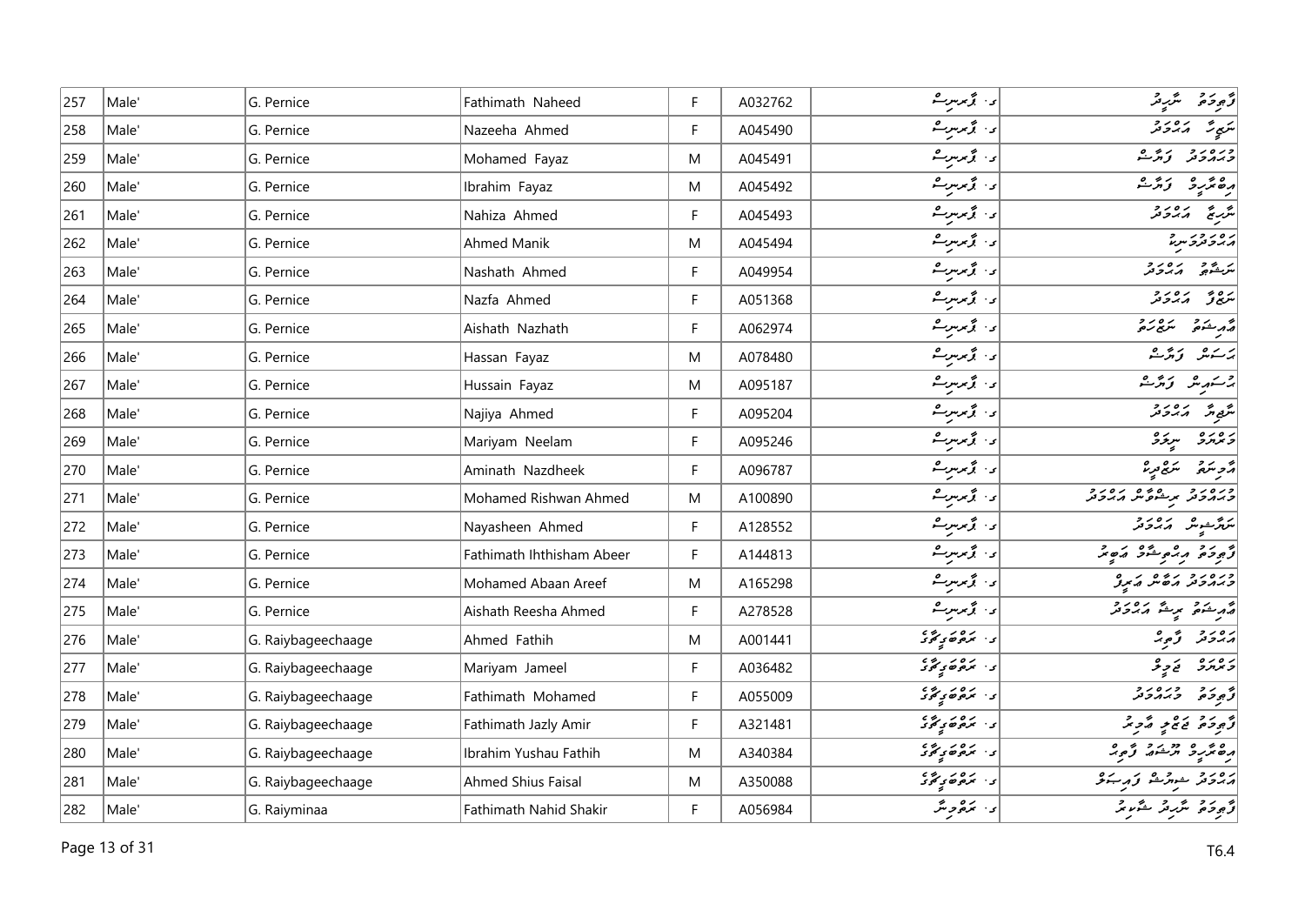| 283 | Male' | G. Raiymoo    | Abdulla Althof Shakir | M  | A038739 | ر ہ دو۔<br>ی محمد جرحر                                                                   | رە داللە مەد ئۇ ھەر                                      |
|-----|-------|---------------|-----------------------|----|---------|------------------------------------------------------------------------------------------|----------------------------------------------------------|
| 284 | Male' | G. Raiymoo    | Moomina Misaly Althof | F. | A334438 | ر ہ دو۔<br>ی محمد جرحر                                                                   | ودوبثه ولأبي منفرو                                       |
| 285 | Male' | G. Raiyniru   | Aishath Jumna         | F  | A028031 | <br> د· ترومبریز                                                                         | أور شكافته والمحافظ                                      |
| 286 | Male' | G. Raiyniru   | Idrees Badeeu         | M  | A054582 | <br> ء <sub>َ</sub> سَمَعْ سِرْمَهُ                                                      | أردر من كالمرد                                           |
| 287 | Male' | G. Raiyniru   | MOHAMED JAMEEL        | M  | A059237 | - ئىۋىىرىز                                                                               | ورەرو پەرو                                               |
| 288 | Male' | G. Raiyniru   | Aminath Jeen          | F  | A059244 | ى ئىرەپىرىگە                                                                             | أأترجم والمحمد                                           |
| 289 | Male' | G. Raiyniru   | Mariyam Jeeza         | F  | A064616 | ء <sub>ُ</sub> سموھ سرچر                                                                 | د ۱۳ د مخ مخ                                             |
| 290 | Male' | G. Raiyniru   | Ibrahim Junah         | M  | A112913 | -<br> ئ- ئىقومىزىتى                                                                      | و شرح<br>مع مترک <sup>2</sup><br>ارە ئ <sup>ې</sup> ر ئە |
| 291 | Male' | G. Raiyniru   | Saudulla Ali          | M  | A120905 | - ئىقمىرىتى                                                                              | ستوجر الله وكبحي                                         |
| 292 | Male' | G. Raiyniru   | Fathimath Shakira     | F  | A132403 | ى ئىمگەمبىر                                                                              | أوجوحهم يتحرير                                           |
| 293 | Male' | G. Raiyniru   | Ismail Qaish Badeeu   | M  | A335462 | <br>  <sub>ی</sub> ستمگرسریمه                                                            | و څوکړو تور شه ځېږه.                                     |
| 294 | Male' | G. Raiyniru   | Ahmed Aaish Hussain   | M  | A392002 | <br> د گروهریز                                                                           | رەرد ھەم ھەم جاسكى                                       |
| 295 | Male' | G. Red Rock   | Ahmed Shimail         | M  | A001968 | ې ده پوه<br>د ۱ مونځ مونو                                                                | د د د د شوگرونژ                                          |
| 296 | Male' | G. Red Rock   | Abdul Raheem          | M  | A081541 | $\begin{array}{c} 0 \times 0 & c \\ \times & \times \end{array}$                         | ره وه د ره<br>مه مرد نربر د                              |
| 297 | Male' | G. Red Rock   | Khadeeja Mohamed      | F  | A083317 | ې ده پره<br>د ۱ مرومر                                                                    | زَمِرِيحَ وَبَرُورُو                                     |
| 298 | Male' | G. Red Rock   | Fathmath Shereleen    | F  | A083318 | $\begin{array}{c} 0 \times 0 & c \\ \times & \times & c \end{array}$                     | توجرة الشمرية                                            |
| 299 | Male' | G. Red Rock   | Ismail Saneem         | M  | A120390 | ې ده پوه<br>د ۱ مونځ مونو                                                                | أرجو ويو مستسرو                                          |
| 300 | Male' | G. Red Rock   | Mohamed Abdul Raheem  | M  | A125799 | $\begin{array}{ccc} 0 & \times & 0 & c \\ \times & \times & \times & \times \end{array}$ | כנסנכ נסכסנס<br>כמתכת השתתמגב                            |
| 301 | Male' | G. Roze Wood  | Mohamed Niyaz         | M  | A024191 | م ه و ه و ه<br>د · محرج و و                                                              | כנסנכ תתם                                                |
| 302 | Male' | G. Roze Wood  | Khadeeja Mohamed Didi | F  | A071045 |                                                                                          | كرمرة وبروبروبرو<br>إن مريح وبرو وتربربر                 |
| 303 | Male' | G. Roze Wood  | Mariyam Rasheeda      | F  | A075509 |                                                                                          | رەرە ب <sub>ەشى</sub> ر<br>دىمەر بەشىر                   |
| 304 | Male' | G. Roze Wood  | Ahmed Nishan          | M  | A082483 |                                                                                          | د ه د و<br>  د بر و د س س سر شگر س                       |
| 305 | Male' | G. Saalimiyya | Abdul Sattar Mohamed  | M  | A007205 | ى سەمرىرە ئەرە                                                                           | נסכם נסמכ כנסנכ<br>השנה – מתמינ כגהכנג                   |
| 306 | Male' | G. Saalimiyya | Athika                | F. | A050559 | ى شودەپر                                                                                 | لقيمونتم                                                 |
| 307 | Male' | G. Saalimiyya | Maryam Maleesha       | F  | A155900 | ى سەمدە ھە                                                                               |                                                          |
| 308 | Male' | G. Saalimiyya | Mohamed Maaheen       | M  | A155901 | $rac{20}{70}$                                                                            | ورەرو ۋرىر                                               |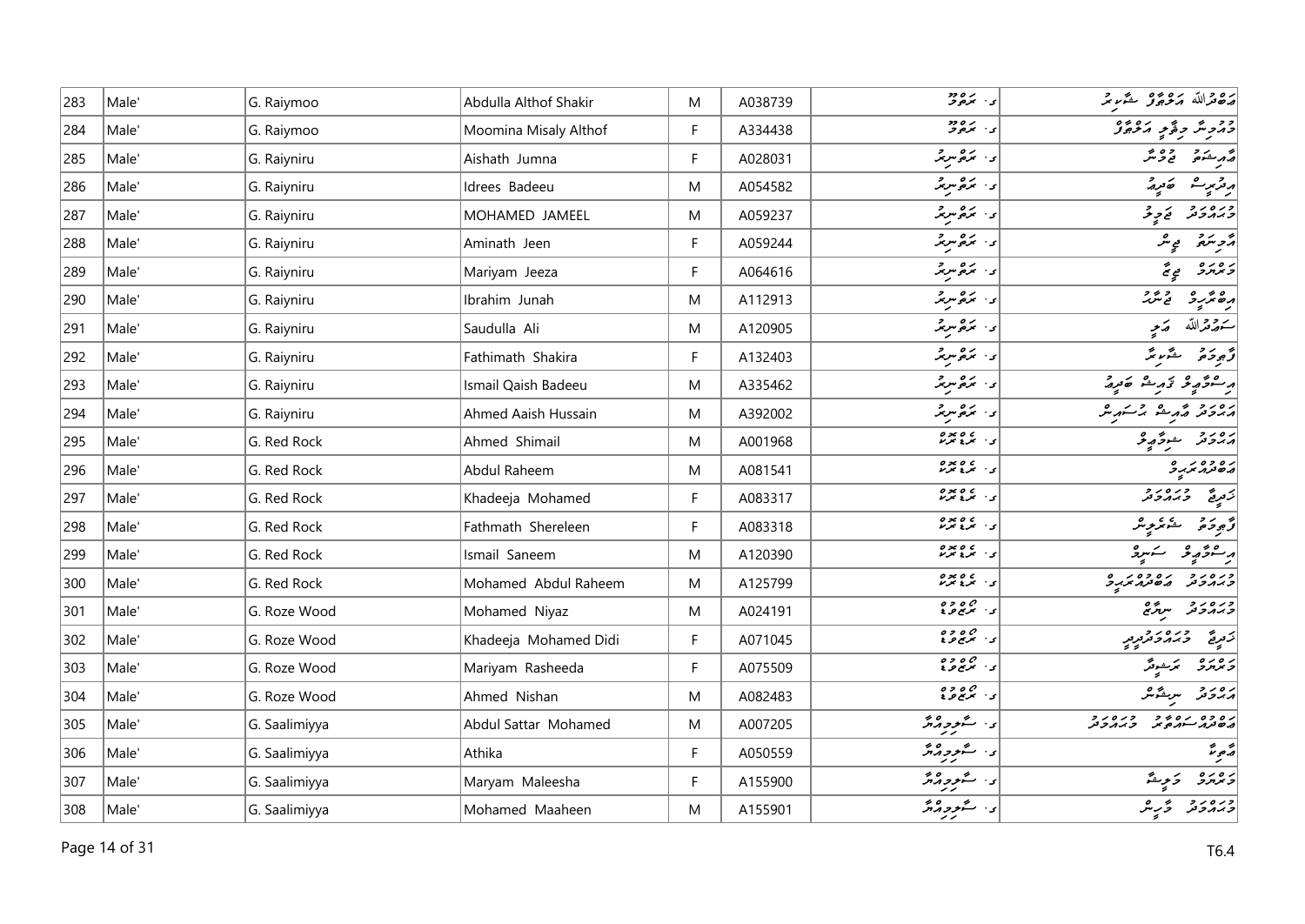| 309 | Male' | G. Saatanuge  | Aishath Rishtha          | F         | A027756 | ی گوشی وی                  | م ديده<br>مدينه موسفو                                                           |
|-----|-------|---------------|--------------------------|-----------|---------|----------------------------|---------------------------------------------------------------------------------|
| 310 | Male' | G. Saatanuge  | Aminath Rishma           | F         | A046400 | ی گوشیدی                   | أأوسكم برهو                                                                     |
| 311 | Male' | G. Saatanuge  | Tholhath Hassan          | ${\sf M}$ | A046401 | ى شۇمۇش                    | ر ه ر د<br>ج څرنه<br>ئەسەتىر                                                    |
| 312 | Male' | G. Saatanuge  | Saeeda Ali               | F         | A046402 | ی گوشیدی                   | سکوپنگر اوکامیر                                                                 |
| 313 | Male' | G. Saatanuge  | Tholaal Hassan           | M         | A120389 | ی گوشی وی                  | يۇقۇ بەسكىر                                                                     |
| 314 | Male' | G. Saatanuge  | Fathmath Hasma           | F         | A120444 | ی گوشی وی                  | $\overline{\begin{array}{ccc} 2 & 2 & 2 \\ 2 & 2 & 2 \\ 2 & 2 & 2 \end{array}}$ |
| 315 | Male' | G. Saatanuge  | Ahmed Zayan Mohamed      | M         | A334396 | ی گئے شرح                  | גם ג'ם - כגם בג'ם.<br>הגבת התית בגהבת                                           |
| 316 | Male' | G. Siret      | Fathimath Aboobakru      | F         | A055176 | ی سوټریج<br>مر             |                                                                                 |
| 317 | Male' | G. Siret      | Mariyam Waasifa          | F         | A055178 | $rac{1}{2}$<br>$rac{1}{2}$ | رەرە ئەبدۇ                                                                      |
| 318 | Male' | G. Siret      | Ahmed Aiham              | ${\sf M}$ | A354122 | ی سوټریځ<br>مر             | أمدوم مهرك                                                                      |
| 319 | Male' | G. Snow Line  | Aishath Shaheeba         | F         | A033271 | ى سەھەم بىر                | مەرشىق شىرق                                                                     |
| 320 | Male' | G. Snow Line  | Aminath Hamna Naseem     | F         | A073035 | ى ئەشرىخەر بىر             | أأأو بروا بروائر الرسور                                                         |
| 321 | Male' | G. Snow Line  | Mohamed Hamdhoon Naseem  | M         | A079057 | ى ئەشرىخەرىش               | وره رو بره دوه بر بره<br><i>وبرودو برو</i> ترس س                                |
| 322 | Male' | G. Sun Bright | Mariyam Moosa            | F         | A048135 |                            | د ه ده در م                                                                     |
| 323 | Male' | G. Sun Bright | Thagiyyu Moosa           | M         | A049740 | ى سەھ ئەرھ                 | پر وجو حقیقہ                                                                    |
| 324 | Male' | G. Sun Bright | Safiyyu Moosa            | ${\sf M}$ | A051835 | ى ئىش ھىم م                | په دورو دورو                                                                    |
| 325 | Male' | G. Sun Bright | Fathmath Maseera Ibrahim | F         | A071918 | ى سەھ ئەرھ                 | و و ده د سر په موه تر ده                                                        |
| 326 | Male' | G. Sun Bright | Ahmed Moosa              | M         | A078541 | ى سەھ ئەرەبى               | ړه رو دونه                                                                      |
| 327 | Male' | G. Sun Bright | Muhaimin Ahmed           | M         | A100637 | ى ئىش ھىم م                | وتهويش كملاحظ                                                                   |
| 328 | Male' | G. Sun Bright | Fathimath Mohamed        | F         | A131795 | $rac{1}{2}$                | و د د دره د د                                                                   |
| 329 | Male' | G. Sun Bright | Aroosha Ibrahim          | F         | A163305 |                            | پر دو پیچه<br>در کارمند<br>وە ئۆرۈ                                              |
| 330 | Male' | G. Sun Bright | Shuaiba                  | F         | A303864 | ى ئىش ھىم مۇ               | شتمدة                                                                           |
| 331 | Male' | G. Sun Bright | MOHAMED NAEEM            | ${\sf M}$ | A303866 | ى ئەھمدە                   | و ر ه ر و<br>تر پر تر تر<br>سمدقر                                               |
| 332 | Male' | G. Sun Bright | Ali Shivaan              | ${\sf M}$ | A303868 | ى ئەھمدە                   | أركمو الشوقر مكر                                                                |
| 333 | Male' | G. Sun Bright | Aishath Fainan Thagiyyu  | F         | A353365 | ى سەھ ئەرھ                 | مەر خوم كەر ئىر مۇمەر                                                           |
| 334 | Male' | G. Sun Set    | Ahmed Siyam Mohamed      | ${\sf M}$ | A055473 | ى سەھرىكەھ                 | גם גדי המסגר.<br>גגבת החתב בגגבת                                                |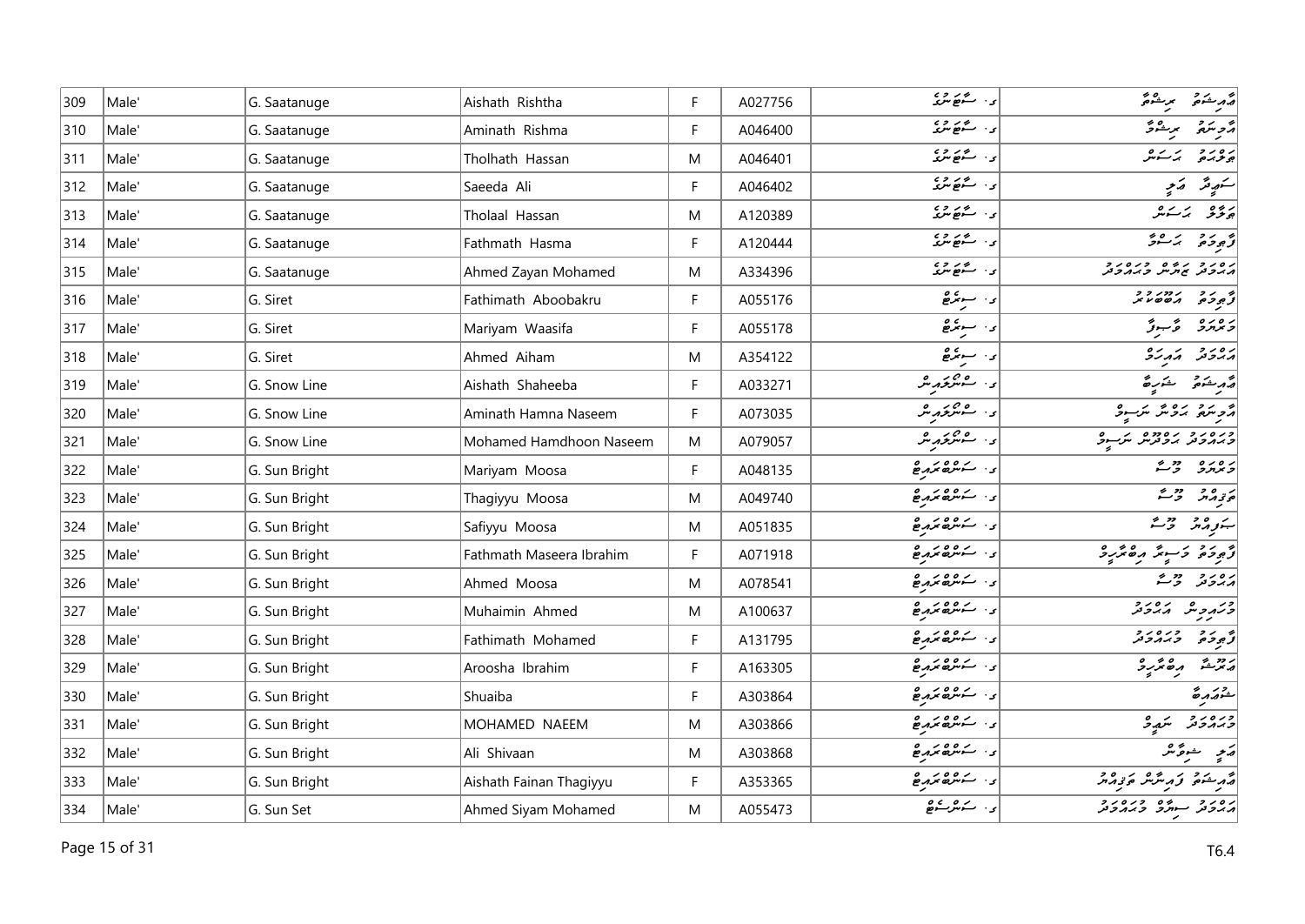| 335 | Male' | G. Sun Set        | Fathmath Sharau Shiyam    | F           | A097702 | ى سەھرىكەھ                                                                                        | وتجوحهم كمشركة كمستراكر                                 |
|-----|-------|-------------------|---------------------------|-------------|---------|---------------------------------------------------------------------------------------------------|---------------------------------------------------------|
| 336 | Male' | G. Sun Side Villa | Samaha Shaukath           | $\mathsf F$ | A062226 | ى سەھرىئەر ؟ ھەمجە                                                                                | سترخ شەدىرە                                             |
| 337 | Male' | G. Sun Side Villa | Aminath Nushath           | F           | A101514 | ى سىش ئىر ۋە ۋ                                                                                    | أأروبتهم الترامز                                        |
| 338 | Male' | G. Sun Side Villa | Murshida Shaukath         | F           | A102932 | ى سەھرىئەر دەرى                                                                                   | و د شوتر شکه در د                                       |
| 339 | Male' | G. Sun Side Villa | Ahmed Shihab              | M           | A102952 | ى سەنگەسىم قامۇق                                                                                  | رەر ئىرگە<br>مەركىر ئىرگە                               |
| 340 | Male' | G. Sun Side Villa | Sidhra Shaukath           | $\mathsf F$ | A141358 | ى سەھرىسىم دە بوڭ                                                                                 | سىدىگە شەھ بور ج                                        |
| 341 | Male' | G. Sun Side Villa | Sama Shaukath             | $\mathsf F$ | A163180 | ى سەھرىسىم قوڭر                                                                                   | سترق شەھرىدە                                            |
| 342 | Male' | G. Sun Side Villa | Mohamed Shihab            | M           | A167013 | ى سەنگەسىم قامۇق                                                                                  | ورەر د شەرى<br><i>دىد</i> ردىر شەر <i>ە</i>             |
| 343 | Male' | G. Sun Side Villa | Shamoon Shihab            | M           | A324769 | ، سەنگەر يەر قوڭر<br>مەنبەر يەر يەر يەر                                                           | ره دوه شوره<br> شورورس شوره                             |
| 344 | Male' | G. Suthulige      | Abdul Rasheed             | M           | A009919 | ى سەھىرى<br>سىھىرى                                                                                | ره وه پر <sub>شو</sub> تر<br>پره تر پر <sub>شو</sub> تر |
| 345 | Male' | G. Suthulige      | Sameera Mohamed Fulhu     | F           | A041695 | ء ستھوری<br> -                                                                                    | ر و د د د د د د د د د                                   |
| 346 | Male' | G. Suthulige      | Mohamed Rasheed Ismail    | M           | A041728 | ء ستموره<br> -                                                                                    | ورەرو برخون پرگوگوگو                                    |
| 347 | Male' | G. Suthulige      | Yumna Rasheed             | F           | A045125 | ء ستھوي <sup>ي</sup><br> -                                                                        | وه پر<br>افروس نمرشوتر                                  |
| 348 | Male' | G. Suthulige      | Mohamed Jinah             | M           | A056492 | د . شهود ،<br>اد . شهود                                                                           | ورەر د پرس                                              |
| 349 | Male' | G. Suthulige      | Yamin Rasheed             | M           | A066141 | ى سەھمىرى<br>ى                                                                                    | أثرج بكر مكرسوقر                                        |
| 350 | Male' | G. Swastika       | Mariyam Nizna Adam        | F           | A002435 | $\frac{1}{2}$ $\frac{1}{2}$ $\frac{1}{2}$ $\frac{1}{2}$ $\frac{1}{2}$ $\frac{1}{2}$ $\frac{1}{2}$ | נ פנים ניתוש ייתור בינים.<br>ביניות ברינים ולינים       |
| 351 | Male' | G. Swastika       | Ahmed Suzan               | M           | A009756 |                                                                                                   | رەر جەر                                                 |
| 352 | Male' | G. Swastika       | Iqbal Adam                | M           | A035514 | د سفره شعورته                                                                                     | ە ئەم ئەرە<br>مەنى ھۆر                                  |
| 353 | Male' | G. Swastika       | Mohamed Ziyad             | M           | A039729 | <br> د· سوه شوه شع                                                                                | כנסנכ<br>כגובבת הוצע                                    |
| 354 | Male' | G. Swastika       | Khadeeja Nusra            | F           | A046250 | د . سوڭ شوغ                                                                                       | ىتربىيەتىر<br>ئرَىمٍرٍ<br>س                             |
| 355 | Male' | G. Swastika       | Niyaza Adam               | $\mathsf F$ | A046251 | ى شۇشھۇ                                                                                           | سريح<br>پور ہ<br>مرکزو                                  |
| 356 | Male' | G. Swastika       | Hawwa Sifza               | F           | A049136 | ى سۇرمۇمۇ                                                                                         | $rac{20}{200}$<br>سبوثر                                 |
| 357 | Male' | G. Swastika       | Fareeda Ali               | F           | A049137 | ى شۇشھۇ                                                                                           | ترىرىتر - مەر                                           |
| 358 | Male' | G. Swastika       | Mariyam Shafa Ziyad       | F           | A158534 | ى شۇشھۇ                                                                                           |                                                         |
| 359 | Male' | G. Thoothumaa     | Ibrahim Ali               | M           | A043118 | د دود د.<br>د اوه د                                                                               | رە ئرىر ئىر                                             |
| 360 | Male' | G. Thoothumaa     | Dr. Asma Ibrahim Sulaiman | F           | A063102 | <br>  ی۰ می می حر                                                                                 |                                                         |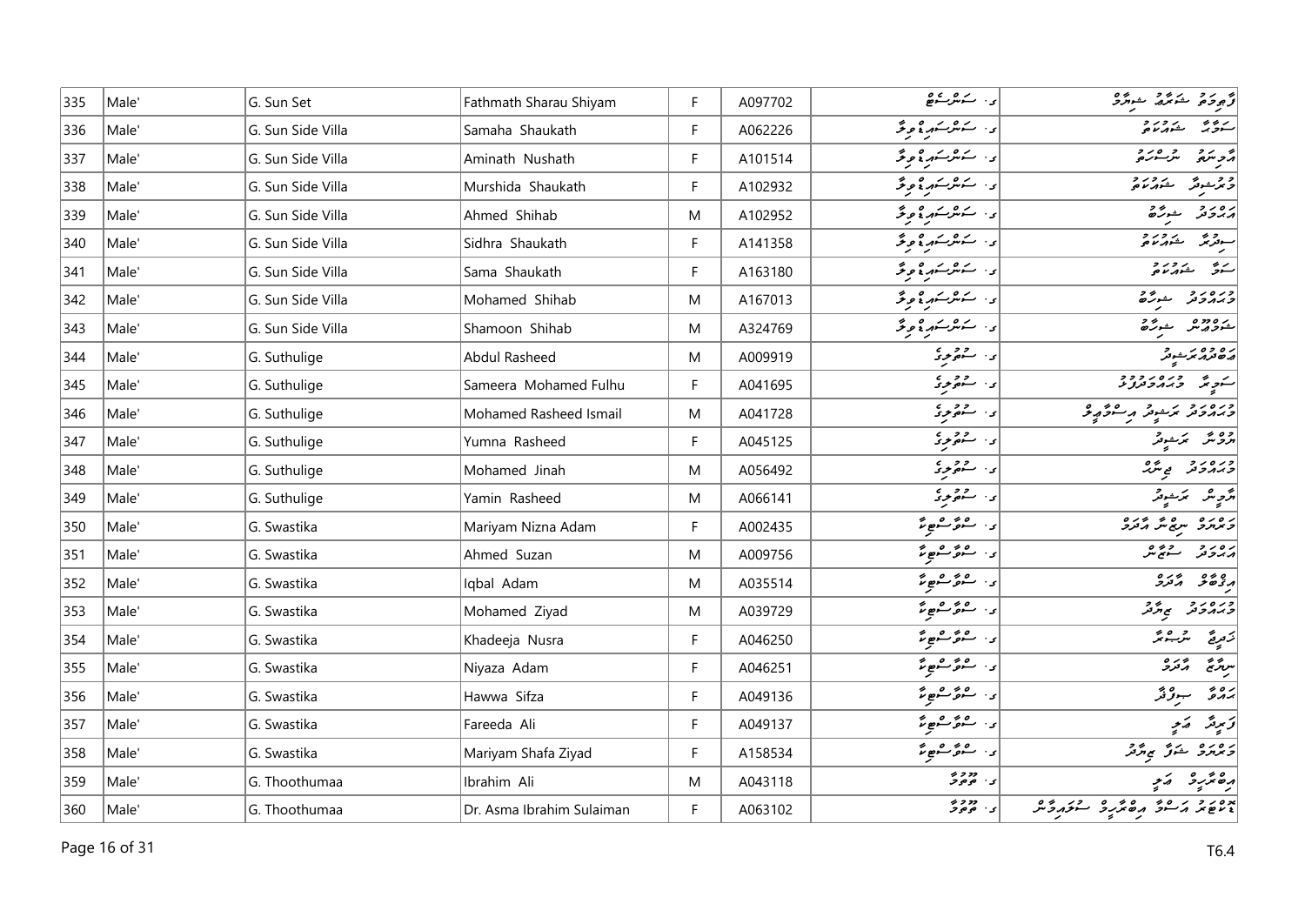| 361 | Male' | G. Thoothumaa  | Mausoom Ali            | M           | A064953 | د د د »<br>د ۰ ه ه و گ                        | ر د دوه<br>د پر سر<br>ەتە              |
|-----|-------|----------------|------------------------|-------------|---------|-----------------------------------------------|----------------------------------------|
| 362 | Male' | G. Thoothumaa  | Minvaal Ibrahim        | M           | A303995 | ود و در<br>د ۱ هرمو تر                        | اجر عدة فحر<br>ەھ ترىر 3               |
| 363 | Male' | G. Thoothumaa  | Meefa Ibrahim          | F           | A335593 | د د د ه<br>د ۰ می می تر                       | دِرٌ مِهْتَرِ دِ                       |
| 364 | Male' | G. Thoothumaa  | Mashaar Ibrahim        | M           | A347526 | د د د ه<br>د ۰ می می تر                       | ىر شەر<br>ەرھ ئ <sup>ۆ</sup> ر ۋ       |
| 365 | Male' | G. Thoothumaa  | Haleemath Baan Mausoom | F           | A350552 | د د د »<br>د ۰ ه ه وگ                         |                                        |
| 366 | Male' | G. Trust Home  | Ahmed Moosa            | M           | A122425 | ى ھىر مەم م                                   | ړه ده ده ش                             |
| 367 | Male' | G. Trust Home  | Mohamed Ahmed          | M           | A149517 | ى ھىر مەم م                                   | כנסנכ נסנכ<br>כגובת גגבת               |
| 368 | Male' | G. Trust Home  | Mariyam Ahmed          | F           | A149522 | ى ھىر مەم م                                   | נפנס נפנד.<br>כינו <i>נ</i> ב הגבע     |
| 369 | Male' | G. Trust Home  | Aminath Aboobakuru     | F           | A247731 | 3.90018.5                                     | י נר נחנדו                             |
| 370 | Male' | G. Trust Home  | Hussain Ahmed          | M           | A304879 |                                               | جر سکه شهر از براند و تعر              |
| 371 | Male' | G. Trust Home  | Aishath Ahmed          | F           | A304880 | ى ھىر مەم م                                   | مەر شەم ئەر دىر                        |
| 372 | Male' | G. Ufakaara    | Nasima Shiham          | $\mathsf F$ | A001410 | ى سىر ئەتمەتتىر                               | نگرىبود <sup>ى</sup> شو <i>رد</i> ۇ    |
| 373 | Male' | G. Ufakaara    | Ali Mukarram Ibrahim   | M           | A128386 | ى بەر ئەتر                                    | ג׳ בנוריב גם בים                       |
| 374 | Male' | G. Vaivani     | Ahmed Ashraf           | M           | A047860 | ى ئەمەئەس                                     | رەرو كەشەرە                            |
| 375 | Male' | G. Vaivani     | Sayyaf Ahmed Ashraf    | M           | A326408 | ى ئەمەئەس                                     | رەپە رەرد رەرد<br>سەمەمەنى مەركىر مشىر |
| 376 | Male' | G. Vanha       | Fathimath Jameel       | F           | A048498 | ى بە ئەنگەر                                   | تجمج فتحتفي فيحمح ومحمد                |
| 377 | Male' | G. Vanha       | Hawwa Suha Hassan      | F           | A354649 | ى بە ئەنگەر                                   | رەم ئەر ئەسەر                          |
| 378 | Male' | G. Vase        | Liyagath Ali           | M           | A000150 | ى بۇ شە                                       | ويزدة أيمو                             |
| 379 | Male' | G. Vase        | Mohamed Liyagath       | M           | A082677 | ى بۇ شە                                       | כנסים בינים                            |
| 380 | Male' | G. Vase        | Yumna Liyagath         | F.          | A143961 | ى بۇ شە                                       | כם מי ידיק ב<br>תכית ידיק בי           |
| 381 | Male' | G. Vesnaa      | Majda Shakir           | F           | A032636 | ى ئەھەتتە                                     | رەپر شەرىر                             |
| 382 | Male' | G. Vidhuvaruge | Ali Ahmed              | M           | A052900 | د ۰ وتروبر                                    | أەير مەدوم                             |
| 383 | Male' | G. Vidhuvaruge | Mohamed Evan           | M           | A167589 | و . موفر <i>و .</i><br>و . موفر <i>و بو</i> ر | وبرورو رؤيز                            |
| 384 | Male' | G. Vidhuvaruge | Mohamed Shifah         | M           | A249851 | ا د ۱۶ موتور و د د کار د ا                    | ورەر ئەرگە                             |
| 385 | Male' | G. Vidhuvaruge | Ahmed Imran            | M           | A357015 |                                               | גם גב הפית.<br>הגבת הכיתית             |
| 386 | Male' | G. View        | Aishath Jeehan         | F           | A061122 | ی وړ                                          | وكركو ويحمد                            |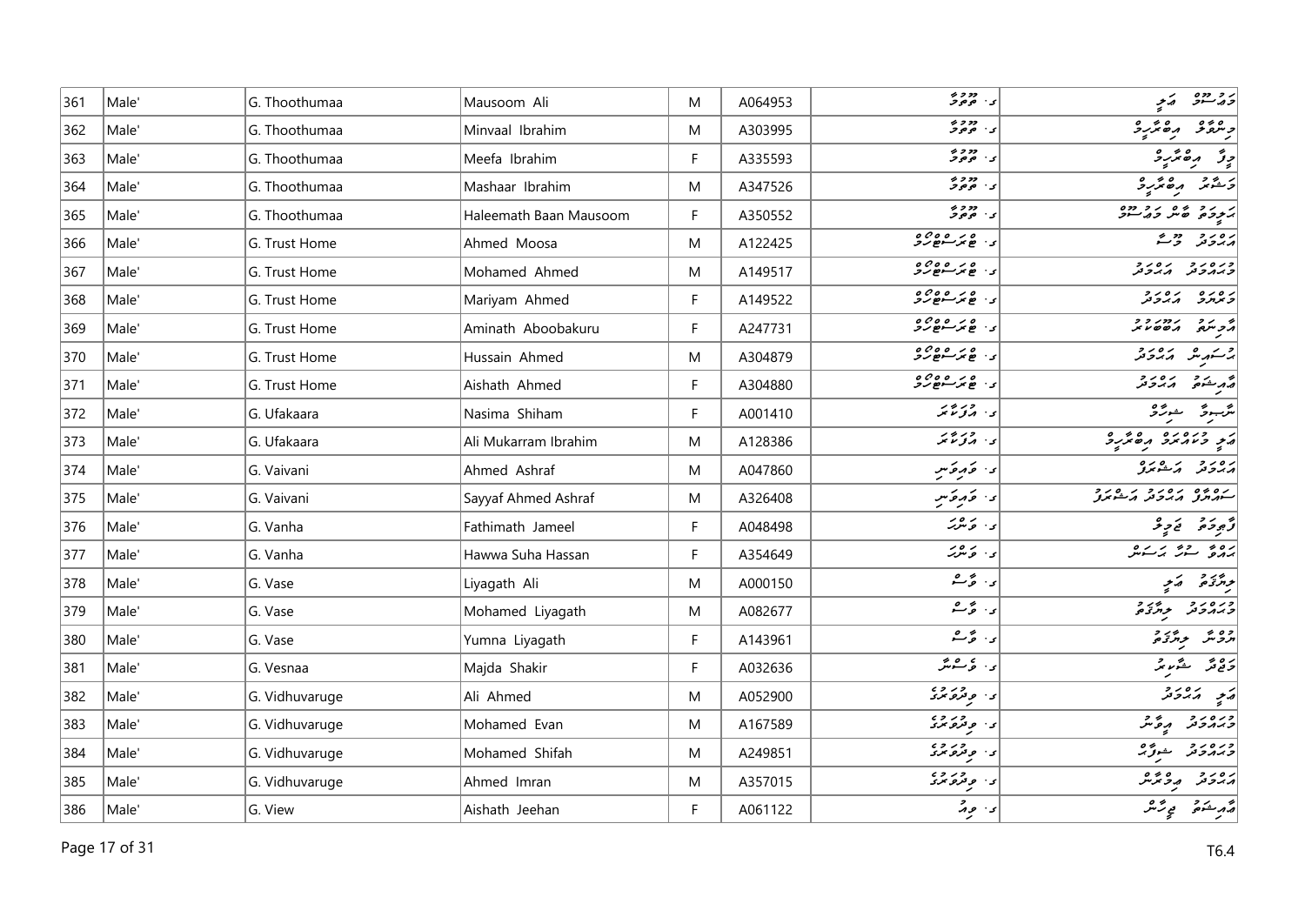| 387 | Male' | G. View            | Aminath Sausan        | F  | A061123 | ی وړ                               | $\begin{bmatrix} 2 & 2 & 2 & 2 & 3 \ 2 & 2 & 2 & 3 & 3 \ 2 & 2 & 2 & 3 & 3 \end{bmatrix}$                  |
|-----|-------|--------------------|-----------------------|----|---------|------------------------------------|------------------------------------------------------------------------------------------------------------|
| 388 | Male' | G. Waves           | Hassan Manik          | M  | A044697 | ی عوضه                             | ئەسەھەرىرە<br>  ئەسەھەرىرى                                                                                 |
| 389 | Male' | G. Waves           | Abdulla Faiz          | M  | A053545 | ی عروف                             | أرجع فرالله ومحمدهم                                                                                        |
| 390 | Male' | G. Waves           | Aishath Shaira Hassan | F. | A149037 | ی په چې ه                          | ۇرىئوق ئۇرگە كەسكىر                                                                                        |
| 391 | Male' | G. Waves           | Aminath Shaira Hassan | F  | A343391 | ی به عروف ه                        | ۇ دېنى شۇرىگە ئەسەس                                                                                        |
| 392 | Male' | G. Waves           | Mohamed Fareed Hassan | M  | A357023 | ی به چه ه<br>ی                     | ورەرو زىرى بەسەر                                                                                           |
| 393 | Male' | G. Waves           | Hussain Fazil Faiz    | M  | A381933 | ی ہے ہم ہے                         | رجستهر شر و محمد الله و محمد المحمد المحمد المحمد المحمد المحمد المحمد المحمد المحمد الله الله محمد المحمد |
| 394 | Male' | G. Wood Stock      | Abdulla Naval Ahmed   | M  | A076747 | $0 \times 0.02.5$                  | رە داللە سەۋىر مەدىر                                                                                       |
| 395 | Male' | G. Zamaanee Aakula | Ibrahim Sanih Ahmed   | M  | A035158 | ، ئۇسى <i>دىن</i>                  | رەپرىدۇ سەر ئەرەرد                                                                                         |
| 396 | Male' | G. Zamaanee Aakula | Fathimath Nazeera     | F  | A043495 | ، ئ <sup>ې</sup> رتىرى <i>دى</i> ئ | ژُهِ دَمْ دَ سَيَ پَرَ                                                                                     |
| 397 | Male' | G. Zamaanee Aakula | Mohamed Shaafiee      | M  | A046763 | .<br>ئ ئىگەمپەر <i>ئا</i> ر        | وره دو گور                                                                                                 |
| 398 | Male' | G. Zamaanee Aakula | Ismail Samih Ahmed    | M  | A046911 | ، ئ <sup>ې</sup> رتىرى <i>دى</i> ئ | رە ئور ئور دەرد                                                                                            |
| 399 | Male' | G. Zamaaneefehi    | Hajara Hassan Manik   | F  | A032960 | ى ئۇقسۇر                           |                                                                                                            |
| 400 | Male' | G. Zamaaneefehi    | Abdulla Thalaal Ahmed | M  | A056081 | ى ئۇقسىۋېر                         | رە داللە پرۇتر مەدىر                                                                                       |
| 401 | Male' | G. Zamaaneefehi    | Aishath Lynn Thalaal  | F  | A166251 | ى ئۇقسۇر                           | أمار شكافو المحمور وكالمحرف                                                                                |
| 402 | Male' | G. Zamaaneekula    | Aminath Niumath Ahmed | F  | A038505 | ى ئەڭ ئېرىدىم                      | أزويته بتمدده المدون                                                                                       |
| 403 | Male' | H. Amaanee         | Khadeeja Ahmed        | F. | A061204 | ر. ئەۋسە                           | زَمِرِيحَ   دَرُوَمَر                                                                                      |
| 404 | Male' | H. Aman            | Zubaidha Ahmed Maniku | F. | A061425 | ر. ئەخ ئىر                         | בטת ב הפרעבית                                                                                              |
| 405 | Male' | H. Aman            | Mohamed Thakurufaanu  | M  | A063705 | ر. مەخ تىر                         | و ر ه ر و ر و و و و<br><del>و</del> بر پر و ترمو س                                                         |
| 406 | Male' | H. Aman            | Ahmed Humood          | M  | A096767 | ر. مەخ تىر                         | ره رو ودوو<br>גرونر برونر                                                                                  |
| 407 | Male' | H. Aman            | Mohamed Hammad        | M  | A096768 | ر. ئەزىئە                          | כנסנכ נסשב<br>כגמכת גמכת                                                                                   |
| 408 | Male' | H. Aman            | Ifham Zahir           | M  | A156400 | ر. ئەخ ئىر                         | أمروشو مخرجه                                                                                               |
| 409 | Male' | H. Aroma Villa     | Ibrahim Shaheem       | M  | A063046 | ر. ، ، ، ، ، ، ،                   | رە ئەر ئىن ئ                                                                                               |
| 410 | Male' | H. Aroma Villa     | Mohamed Zaan Shaheem  | M  | A334405 | ر. دېږې د څ                        | ورەرو ئەر خىرى                                                                                             |
| 411 | Male' | H. Buruneege       | Mohamed Ibrahim Didi  | M  | A000131 | ر. ھېرسرچ                          | כנסנק גם ציב ענק                                                                                           |
| 412 | Male' | H. Buruneege       | Aneesa Ibrahim        | F. | A010707 | ر. ھېرسرچ                          | أمسيت مقترره                                                                                               |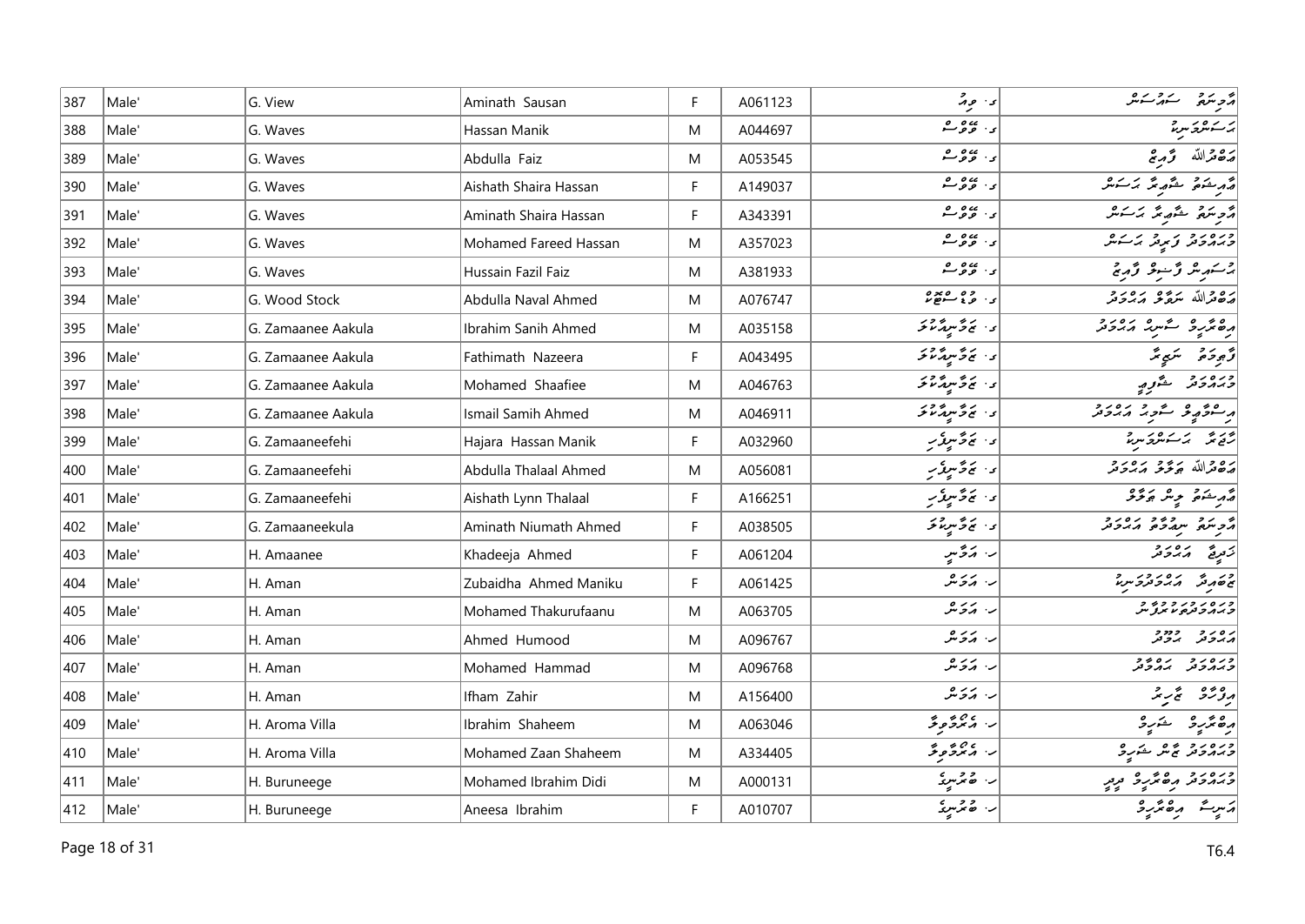| 413 | Male' | H. Buruneege            | Ibrahim Mohamed Didi        | M           | A011095 | ر، ھېرسري                                  | ره پر د در در در د                                           |
|-----|-------|-------------------------|-----------------------------|-------------|---------|--------------------------------------------|--------------------------------------------------------------|
| 414 | Male' | H. Buruneege            | Ali Mohamed Didi            | M           | A056611 | ر. ھېرسري                                  | أركمج وكالمروج والمحرور                                      |
| 415 | Male' | H. Buruneegey Dhekunuge | Ahmed Nilam Mohamed         | ${\sf M}$   | A000613 | ر . 22 درج اور 2012<br>ر. ن جرس و افراد مل | رەر دېدە درەر دې<br>مەردىيە سرگرى دىمەدىر                    |
| 416 | Male' | H. Buruneegey Dhekunuge | Mariyam Niloofer Mohamed    | E           | A007696 | ر. 22 در 20 و 20<br>ر. ھنجر سرچ تر 2 سرچ   | גם גם החג בגם גב<br>בינו <i>ניב</i> יינ <i>בציג בג</i> ובביק |
| 417 | Male' | H. Buruneegey Dhekunuge | Ismail Niyaz Mohamed        | M           | A049981 | ر. ھی سرچ موجودی<br>ر. ھی سرچ مرحم سرچ     | و صوفي و سرمان و دره د و                                     |
| 418 | Male' | H. Buruneegey Dhekunuge | Ali Nisthar Mohamed         | M           | A049982 | ر. 22 در ده ده ده ده د<br>ر. ه ترس در سر   | د موسوم دره در د                                             |
| 419 | Male' | H. Buruneegey Dhekunuge | Aminath Ibrahim Didi        | F           | A054333 | ر . ه چرم ده . د د . د                     | أأرمره مقاروس                                                |
| 420 | Male' | H. Dhanvaruge           | Aminath Simna               | F           | A024285 | ر ہے روے<br>رسمبر کا مرکز                  | وحريتكم السرحانير                                            |
| 421 | Male' | H. Dhanvaruge           | Aishath Zaina               | F           | A024363 | ر. تر بر و د<br>ر. تر بره برو              | ە مەستىقى ئىم مىگر                                           |
| 422 | Male' | H. Dhanvaruge           | Ali Manik                   | M           | A033643 | ر به تر شرح بر و پر                        | وَمزِدَ مربأ                                                 |
| 423 | Male' | H. Dhanvaruge           | Ahmed Asnan                 | M           | A095857 | ر ہے روے<br>رسمبر کا مرکز                  | رەرد برےشریر                                                 |
| 424 | Male' | H. Dhanvaruge           | Abdulla Khulaid             | M           | A167504 | ر ہے روے<br>رسمبر کا مرکز                  | رَة قرالله زَيَرَ وَتَرَ                                     |
| 425 | Male' | H. Dhanvaruge           | Mohamed Fauzan Rasheed      | M           | A342278 | ر. تر شرح بر و <sub>ب</sub>                | ورەر دېردىق كەشپەتر<br>جەمەدىر ۋەرتەش كەشپەتر                |
| 426 | Male' | H. Dhanvaruge           | Mohamed Hailam Ali          | M           | A350396 | ر ہے روے<br>رسمبر کا مرکز                  | ورەرو زېر دى ك                                               |
| 427 | Male' | H. Dhanvaruge           | Fathimath Samha             | F           | A357010 | ر ہے روے<br>رسمبر کا مرکز                  | أوجوحه سنوبر                                                 |
| 428 | Male' | H. Dhanvaruge           | Mariyam Leena               | F           | A362218 | ر ہے روے<br>رسمبر کا مرکز                  | د وړو په په                                                  |
| 429 | Male' | H. Dhanvaruge           | Khadheeja Layana            | $\mathsf F$ | A362219 | ر مرد و د<br>ر· مرسوم برو                  | زَمِيعٌ ۖ وَتَرْسَّرَ                                        |
| 430 | Male' | H. Dhanvaruge Aage      | Saudhiyya Hassan            | F           | A034778 | ر د ه ر و ، و ،<br>ر·   ترسره بر د بر د    | سەھەمەھ برسەش                                                |
| 431 | Male' | H. Dhanvaruge Aage      | Aishath Shaleen             | F           | A034783 | ر د ه ر و ، د ،<br>ر۰ ترس مرد برد .        | و<br>پر گرم شو م                                             |
| 432 | Male' | H. Dhanvaruge Aage      | Ibrahim Hisan               | M           | A035697 | ر مره د د د د د<br>ر۰ ترسرو برو د د        | ەھ ئۈرۈ                                                      |
| 433 | Male' | H. Dhanvaruge Aage      | Mohamed Fazeen              | ${\sf M}$   | A035698 | ر ده د د د د د<br>ر۰ ترسرو برد د د         | ورەرو كەنبەش                                                 |
| 434 | Male' | H. Dhanvaruge Aage      | Ismail Imran                | M           | A055632 | ر ه د د د د د د د<br>ر۰ ترسرو برو د د      | مەستۇم ئو مەر ئەس                                            |
| 435 | Male' | H. Dhanvaruge Aage      | Abdul Aleem Thalheen Fazeen | M           | A161468 | ر د ه ر و ، د ،<br>ر۰ ترس مرد برد .        | ره ده د و د ورپه ر <sub>کړ</sub> يد                          |
| 436 | Male' | H. Dhanvaruge Aage      | Abdulla Thiklam Fazeen      | M           | A330521 | ر ده د و ، و ،<br>ر۰ ترس و برد و د         | رەۋاللە موغۇۋ ئەسپىر                                         |
| 437 | Male' | H. Dhanvaruge Aage      | Aishath Thaima Fazeen       | F           | A330524 | ر د ه ر و ، و ،<br>ر·   ترسره بر د بر د    | مەر ئىكى كەرگە كەسپىل                                        |
| 438 | Male' | H. Dhanvaruge Aage      | Ali Thihnan Fazeen          | M           | A330526 | ر د ه ر و ، و ،<br>ر·   ترسره بر د بر د    | أرو مر شر تر تا با                                           |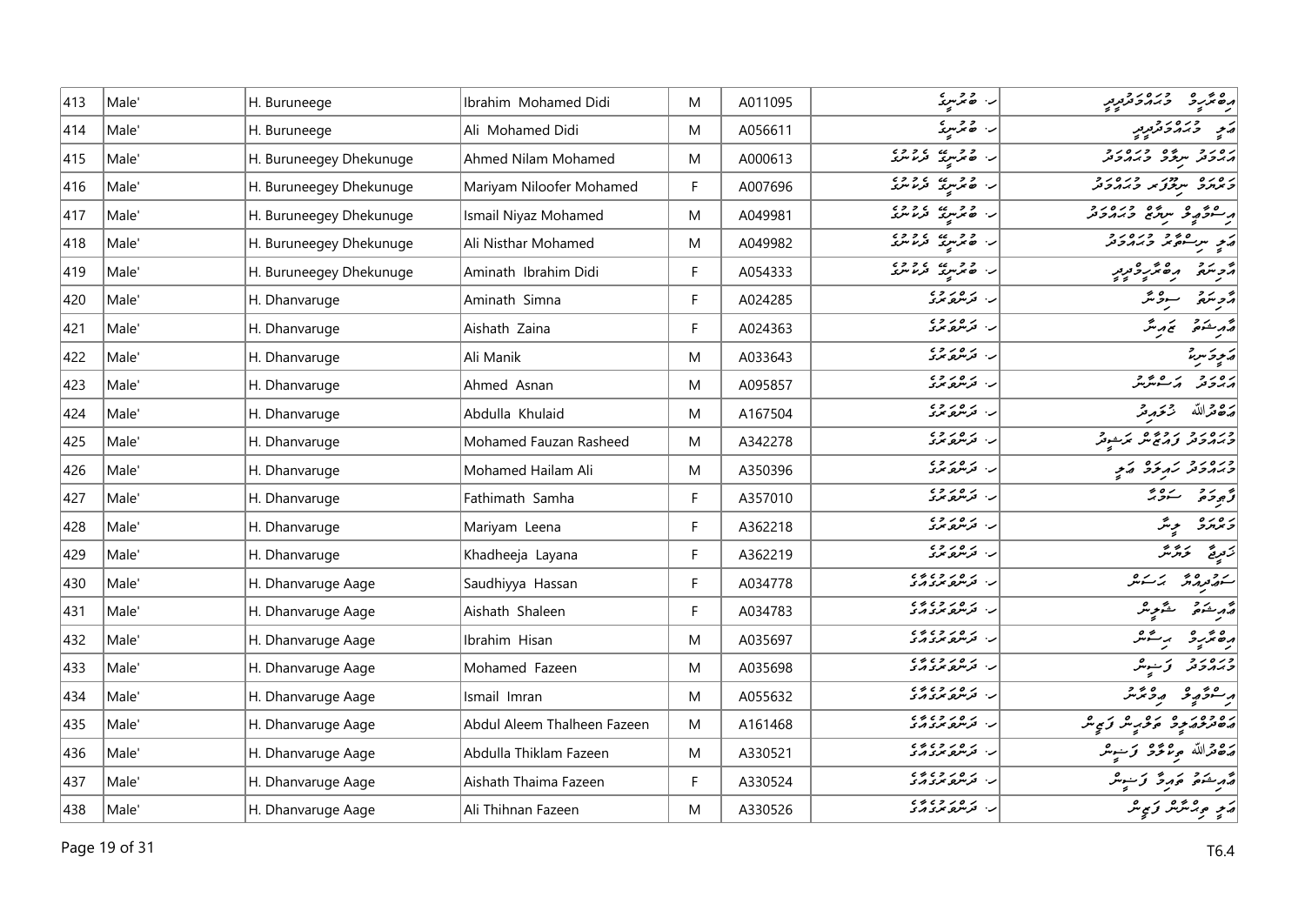| 439 | Male' | H. Dhanvaruge Aage | Kaisan Bin Hisan                 | M         | A345080 | ر ہے روے دے<br>روس کر برن کر دی             | أتأمر ستكشر حاشر الرستكشر                      |
|-----|-------|--------------------|----------------------------------|-----------|---------|---------------------------------------------|------------------------------------------------|
| 440 | Male' | H. Dhanvaruge Aage | Nusaika Binth Hisan              | F         | A345082 | ر ه د د د د د د د<br>ر۰ ترسرو برو د د       | مركبرة حاميم برسمبر                            |
| 441 | Male' | H. Dhanvaruge Aage | Sha'tha Binth Hisan              | F         | A345084 | ر ه ر و ، د ، د<br>ر·   ترسره برو برو       | أشمره و صرح برسكس                              |
| 442 | Male' | H. Emerald         | Aishath Ahmed                    | F         | A057265 | ، پر روه<br>ر <i>ونون</i> و                 | وكرمشتمو كرورو                                 |
| 443 | Male' | H. Emerald         | MOHAMED MIRSHAN HASSAN           | M         | A074474 | ر ، پروروه<br>ر ، پروبروه                   | ورەرو ویرشگر برگر                              |
| 444 | Male' | H. Emerald         | Fathima Nashida Hassan           | F         | A076940 | ، پر روه<br>ر <i>۰ م</i> رکوره              | ۇۋۇ شەرەر بەسەس                                |
| 445 | Male' | H. Emerald         | Aminath Naziya Hassan            | F         | A078884 | ، پر روه<br>ر <i>ونون</i> و                 | أأديره أأتبع أأركب                             |
| 446 | Male' | H. Fair View       | Ismail Naseem Hussain            | M         | A039873 | ر، ژوکر ود                                  | ر ھۇر ئەسرىرى بالسر                            |
| 447 | Male' | H. Falhoamaa       | Ismail Shan Rasheed              | M         | A033345 | ر . ۇردى                                    | رەمەر ھەشقىر<br>راسىۋە ھ                       |
| 448 | Male' | H. Falhoamaa       | Mohamed Rasheed                  | M         | A033465 | ر کورگانج                                   | ورەرو كەنبەتى                                  |
| 449 | Male' | H. Falhoamaa       | Sheeneez Rasheed                 | F         | A063384 | ر . ۇ ئەگ                                   | هېلينچ کې کړه کړه ک                            |
| 450 | Male' | H. Falhoamaa       | Ahmed Shadheen Rasheedh          | M         | A077831 | ر کورگانج                                   | أرور و شكور مر مر مورد                         |
| 451 | Male' | H. Falhoamaa       | Suzana Rasheed                   | F         | A077833 | ر . ۇ ئەگ                                   | السويج مين المحر شوقر<br>السويج مين المحر شوقر |
| 452 | Male' | H. Falhoamaa       | Aminath Shifana Rasheed          | F         | A077834 | ر کرگرگر                                    | أأدخر متعرفة المستورثة                         |
| 453 | Male' | H. Falhoamaa       | Ibrahim Ashraf                   | M         | A084503 | ر کورگانخ                                   | دە ئەرە ئەھمىر                                 |
| 454 | Male' | H. Falhoamaa       | Mariyam Wishaya Wildhan          | F         | A342308 | ر کورگانخ                                   | وبرود وشهر ووثرمر                              |
| 455 | Male' | H. Gireethereyge   | Mohamed Kamal                    | M         | A052974 | ے پر برے پے<br>ریس کو محری                  | 221 22012<br>CLRCK 45K                         |
| 456 | Male' | H. Haajee Edhuruge | Mohamed Ahmed Thuththu<br>Seedee | ${\sf M}$ | A049264 |                                             | 2000 2000 2000 سور<br>2000 2000 2000 ك         |
| 457 | Male' | H. Haajee Edhuruge | Raidh Mohamed Ahmed              | M         | A049474 | ر . گ م چ و و و و و<br>ر . گ مي چر تعريجو ي | ه و وره رو ره رو<br>جهر وبرمرو مدونر           |
| 458 | Male' | H. High Grove      | Mohamed Hijaz Haidaru            | M         | A057939 | ر که تره چره                                |                                                |
| 459 | Male' | H. Isaz            | Zainab Sitti                     | E         | A057264 | ر. برستم چ                                  | تمريته سرمو                                    |
| 460 | Male' | H. Junker          | Mohamed Musthaq                  | M         | A062455 | را کے مگرما تیل                             | وره رو ده ده.<br>جربه جر حسن سر                |
| 461 | Male' | H. Junker          | Samha Ibrahim Manik              | F         | A079212 | ر کے مگریم تنز                              |                                                |
| 462 | Male' | H. Junker          | Shamin Neumann                   | M         | A126714 | ر کے مگریم تنز                              | شور شهر سرد می                                 |
| 463 | Male' | H. Junker          | Nina Neumann                     | F         | A126715 | را کے مگرما مر                              | سرینڈ سروکر میں                                |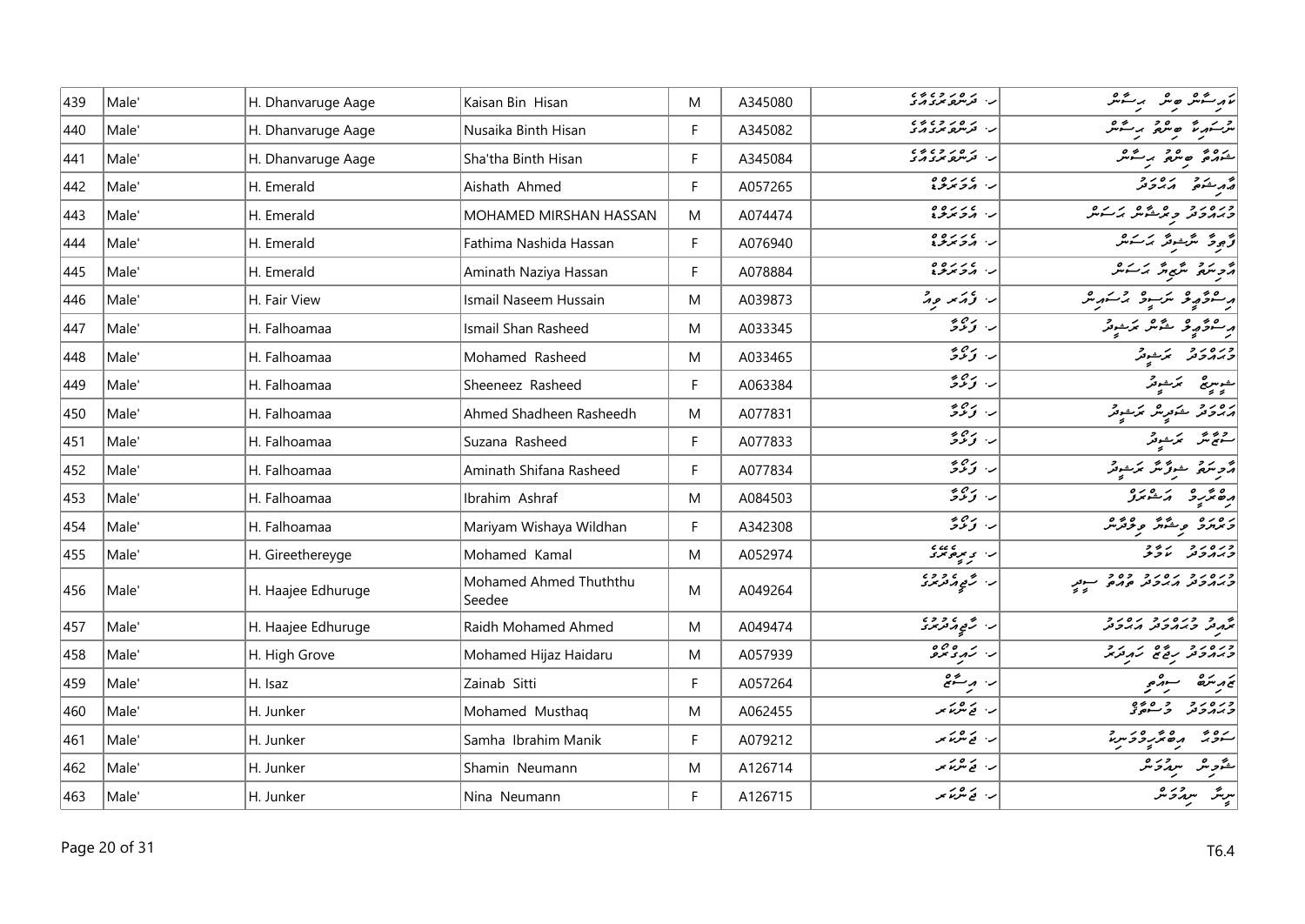| 464 | Male' | H. Junker                   | Zidan Neumann               | M         | A126716 | ر کے مگریم تنز                                                                                                                                                                                                                                                                                                                                                                                                                                                                              | يومَّرْسْ سِيرْدَسْ                    |
|-----|-------|-----------------------------|-----------------------------|-----------|---------|---------------------------------------------------------------------------------------------------------------------------------------------------------------------------------------------------------------------------------------------------------------------------------------------------------------------------------------------------------------------------------------------------------------------------------------------------------------------------------------------|----------------------------------------|
| 465 | Male' | H. Junker                   | Yoosuf Ayaan Musthaq        | M         | A378998 | ر کے مگرما مو                                                                                                                                                                                                                                                                                                                                                                                                                                                                               | מ כם גמם כםמם<br>ת—נו גתית כ—יםצ       |
| 466 | Male' | H. Karankaage               | Mohamed Rasheed             | M         | A044457 | ر. ئەنزىترىدى                                                                                                                                                                                                                                                                                                                                                                                                                                                                               | ورەرو كەشوتە                           |
| 467 | Male' | H. Karankaage               | Aminath Mohamed Rasheed     | F         | A328838 | ر. ئەندىر ھەمج                                                                                                                                                                                                                                                                                                                                                                                                                                                                              | ه دره دره در در د                      |
| 468 | Male' | H. Kudarikiluge             | Aminath Ibrahim             | F         | A044571 | ر ، گوتا پر کالوی<br>ر ، گوتا پر کالوی                                                                                                                                                                                                                                                                                                                                                                                                                                                      | أأدجني وكالمردد                        |
| 469 | Male' | H. Kudarikiluge             | Mohamed Shareef             | M         | A106282 | ر. ماء برماوه<br>ر. ماء برماوه                                                                                                                                                                                                                                                                                                                                                                                                                                                              | ورەرو ئىيرو                            |
| 470 | Male' | H. Kudarikiluge             | Ahmed Sujau                 | M         | A167356 | ر، گوتا پر بروی<br>ر، گوتا پر بروی                                                                                                                                                                                                                                                                                                                                                                                                                                                          | ره رح و و د<br>پررو تر                 |
| 471 | Male' | H. Kudarikiluge             | Aishath Shehenaz Ismail     | F         | A335359 | ر، گوتا تا تاریخ<br>مرد کا تاریخ                                                                                                                                                                                                                                                                                                                                                                                                                                                            | ۇرىشق شرىرى رىشتۇر                     |
| 472 | Male' | H. Kudarikilugey Aage       | Mohamed Waheed              | ${\sf M}$ | A048805 | ر دي برروده ده<br>ر لاء بررود در                                                                                                                                                                                                                                                                                                                                                                                                                                                            | دره در در در                           |
| 473 | Male' | H. Kudarikilugey Aage       | Mariyam Waheeda             | F         | A071787 | ر. روم سر د ده ده و                                                                                                                                                                                                                                                                                                                                                                                                                                                                         | د ۵ د م په تر                          |
| 474 | Male' | H. Kudarikilugey Aage       | Ahmed Ifshan                | M         | A071790 | $\frac{1}{2}$                                                                                                                                                                                                                                                                                                                                                                                                                                                                               | أرەر دۇشكەر                            |
| 475 | Male' | H. Kudarikilugey Aage       | Ibrahim Nasrulla Waheed     | M         | A147046 | $\begin{array}{c} c \nmid \alpha_2 \\ s \nmid \alpha_3 \nmid \alpha_4 \nmid \alpha_5 \nmid \alpha_6 \nmid \alpha_7 \nmid \alpha_8 \nmid \alpha_9 \nmid \alpha_9 \nmid \alpha_9 \nmid \alpha_9 \nmid \alpha_9 \nmid \alpha_9 \nmid \alpha_9 \nmid \alpha_9 \nmid \alpha_9 \nmid \alpha_9 \nmid \alpha_9 \nmid \alpha_9 \nmid \alpha_9 \nmid \alpha_9 \nmid \alpha_9 \nmid \alpha_9 \nmid \alpha_9 \nmid \alpha_9 \nmid \alpha_9 \nmid \alpha_9 \nmid \alpha_9 \nmid \alpha_9 \nmid \alpha_9$ | مرە ئرىرى ئىر بومراللە ئەبەتر          |
| 476 | Male' | H. Kudarikilugey Aage       | Aminath Samaha              | F         | A150119 | $\frac{1}{1}$                                                                                                                                                                                                                                                                                                                                                                                                                                                                               | ۇ جەمئە ئەسكە                          |
| 477 | Male' | H. Maabadeyrige Hulhangubai | Raihana Ibrahim             | F         | A033011 | ر ورده و در دوم                                                                                                                                                                                                                                                                                                                                                                                                                                                                             | بمدشش مقتربه                           |
| 478 | Male' | H. Maabandeyrige            | Rahmath Ibrahim Manik       | F         | A042779 | ر په څخه سره بر                                                                                                                                                                                                                                                                                                                                                                                                                                                                             | נפני הסילי פני ר                       |
| 479 | Male' | H. Maabandeyrige            | Ali Mirsham                 | M         | A062476 | ر. خەستەرى<br>ر. خەشتە بىرى                                                                                                                                                                                                                                                                                                                                                                                                                                                                 | ړې ورشوه<br>د ورشوه                    |
| 480 | Male' | H. Maadhooge                | Ahmed Aslam                 | M         | A033022 | ر به ود و تا<br>ر با انتخابی که                                                                                                                                                                                                                                                                                                                                                                                                                                                             | أرەر د سورە                            |
| 481 | Male' | H. Maadhooge                | Zahida Ali                  | F         | A063057 | ر به ود د<br>ر گرمزی                                                                                                                                                                                                                                                                                                                                                                                                                                                                        | لتج رقته وكامج                         |
| 482 | Male' | H. Maadhoovehi              | Hussain Amir                | M         | A045246 | سيدينې<br>رخو د کلوم                                                                                                                                                                                                                                                                                                                                                                                                                                                                        | برسكر شرور                             |
| 483 | Male' | H. Maadhoovehi              | Mohamed Jailam Amir         | M         | A151237 | ر به دوه ر<br>ر گلرگو ب                                                                                                                                                                                                                                                                                                                                                                                                                                                                     | כממכת בתוכל הקיל                       |
| 484 | Male' | H. Maadhoovehi              | Ali Jaishan Amir            | M         | A167249 | ر به دوه به                                                                                                                                                                                                                                                                                                                                                                                                                                                                                 | كالمح المحار وألاح المحاج المحر والمرا |
| 485 | Male' | H. Maaniga                  | Ali Shaheem Hussain         | M         | A137987 | ر. گەسمە                                                                                                                                                                                                                                                                                                                                                                                                                                                                                    | كالمح الحارق الاسكرانش                 |
| 486 | Male' | H. Mahasa                   | Maimoona Ahmed              | F         | A009627 | ر. ۇرُمىگ                                                                                                                                                                                                                                                                                                                                                                                                                                                                                   | בתכית המכת                             |
| 487 | Male' | H. Mahasa                   | Ahmed Haanee Naeem          | M         | A038121 | ر. ۇرُمىگ                                                                                                                                                                                                                                                                                                                                                                                                                                                                                   | رەر دېمبر سَمرٍ د                      |
| 488 | Male' | H. Mahasa                   | <b>AISHATH SAARAH NAEEM</b> | F         | A038122 | ر کارگ                                                                                                                                                                                                                                                                                                                                                                                                                                                                                      | مەم شىم كەنگە سەر 3                    |
| 489 | Male' | H. Megma                    | Aminath Zeena Zubair        | F         | A060044 | ر، ورو                                                                                                                                                                                                                                                                                                                                                                                                                                                                                      | أأروسكم بمستكم بمقاربه                 |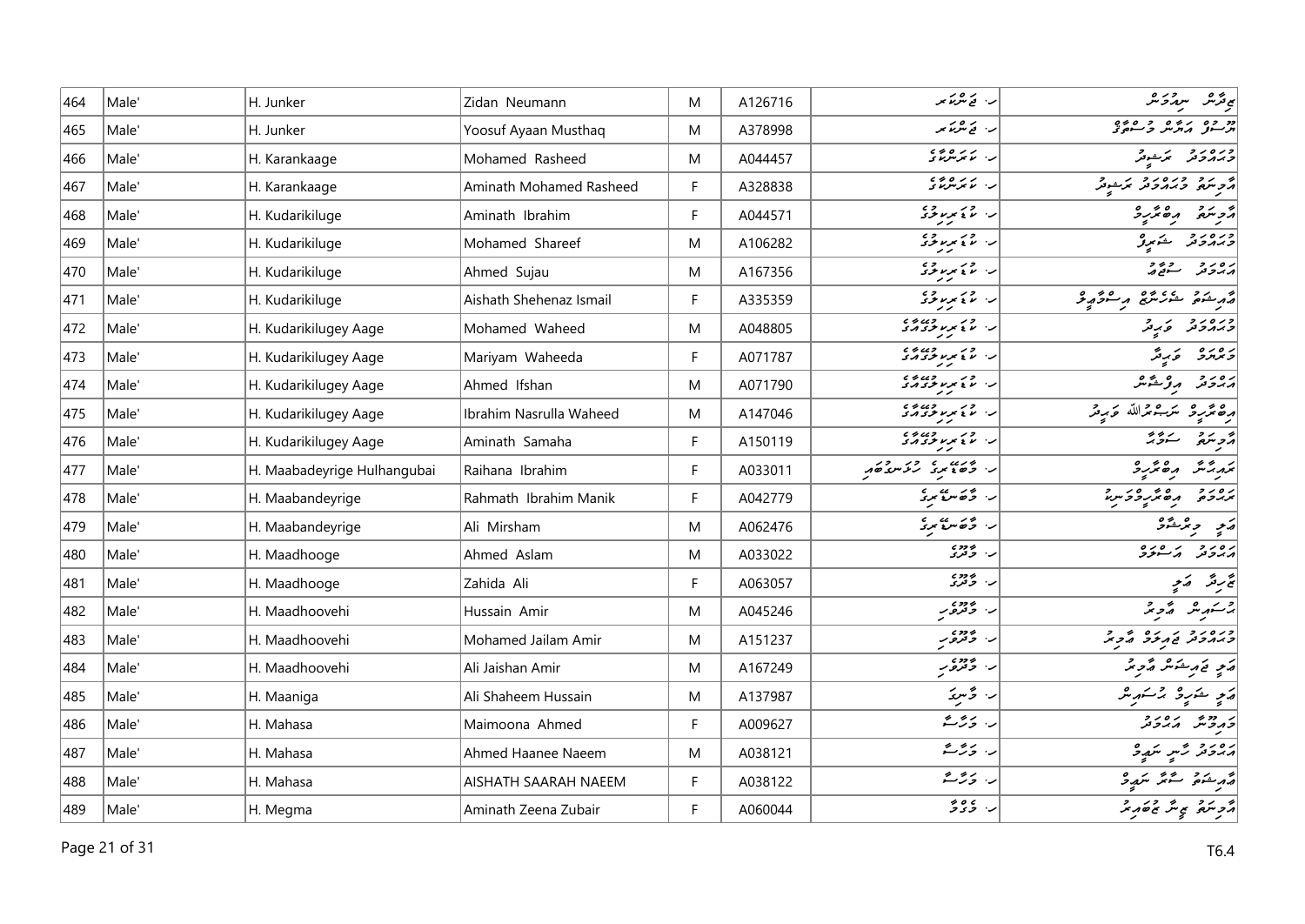| 490 | Male' | H. Megma       | Aishath Reesha Zubair            | F         | A060045 | ر کا دی گ          | أقهر شكافه مريش بمقاربته                                        |
|-----|-------|----------------|----------------------------------|-----------|---------|--------------------|-----------------------------------------------------------------|
| 491 | Male' | H. Misty Lodge | AMINATH SHABEENA                 | F         | A001863 | ر. ويشيخون         | أأرمر المتوسكر                                                  |
| 492 | Male' | H. Misty Lodge | Mohamed Shabeen                  | ${\sf M}$ | A040202 | ر. در شهوده        | ورەرو شەھ ش                                                     |
| 493 | Male' | H. Misty Lodge | Nasheeda Ahmed                   | F         | A041007 | ر. ورام پوه        | سَرَشوِتَرُ مَ بَرَه رَ وَ رَ                                   |
| 494 | Male' | H. Misty Lodge | Shamin Ahmed                     | M         | A041008 | ر. در شودهٔ        | شَرْحِ شَرْحَ رَحْمَدِ رَحْمَدِ اللَّهِ عَلَيْهِ وَاللَّهِ مِنْ |
| 495 | Male' | H. Misty Lodge | Shifan Ahmed                     | M         | A049108 | ر. در شودهٔ        | شوژ شهر پره پرو                                                 |
| 496 | Male' | H. Misty Lodge | Fathimath Shibana                | F         | A058795 | ر. بر شوده<br>ر    | أزُّبُودَةُ شِيڤَةٌ                                             |
| 497 | Male' | H. Misty Lodge | Ahmed Shiyaz Mohamed             | M         | A167551 | ر. در شودهٔ        | ر 2000 شورگرفتر و 2007<br>مربروتر شورگرفتر و برمروتر            |
| 498 | Male' | H. Misty Lodge | Ali Ahyan Ashraf                 | M         | A336800 | ار. ديسم پيوم      | وكمع وراد والمستحرق                                             |
| 499 | Male' | H. Misty Lodge | Aishath Shany Mohamed            | F         | A347445 | ر. در مقومترم      | مەر ئىكى ئىقس كەندە ب                                           |
| 500 | Male' | H. Neelaa      | Aishath Shaneez Luthfi           | F         | A045684 | ر. سرگر            | أُمَّ مِسْتَمْ شَمْسٍ مِنْ تَحْفَيْنِ                           |
| 501 | Male' | H. Neelaa      | Mohamed Luthfy                   | ${\sf M}$ | A058761 | ر . سرد .<br>مستق  | ورەر د د                                                        |
| 502 | Male' | H. Neelaa      | Ahmed Shamoon                    | ${\sf M}$ | A060067 | ر. سرگر            | ره رو در ده در ۵<br>م.رو تر شو <i>وم</i> س                      |
| 503 | Male' | H. Neelaa      | Rayyana Ibrahim Manik            | F         | A073248 | ار، سرچٌ<br>——"    | برووش مەھكروكە ئىر                                              |
| 504 | Male' | H. Neutrino    | Ali Akbar Naeem                  | M         | A022261 | ر. سرر قع پرسگر    |                                                                 |
| 505 | Male' | H. Neutrino    | Mohamed Shafiee                  | M         | A022262 | ر. سروھ سريگر      | ورەر د شور                                                      |
| 506 | Male' | H. Neutrino    | AISHATH ABBAS                    | F         | A022264 | ر. سردھ پریگر      | $2500 - 321$                                                    |
| 507 | Male' | H. Neutrino    | Shafiya Naeem                    | F         | A022265 | ر. سرد قاموینگر    | شَرْرِ مَدِدْ                                                   |
| 508 | Male' | H. Neutrino    | MOHAMED NAEEM HUSSAIN            | M         | A022267 | ر. سروفا پریگر     | ورەرو سَمرو برخىر                                               |
| 509 | Male' | H. Niruha      | Mariyam Saya Ahmed               | F         | A045017 |                    | נים נים המיני נים ניבוד.<br>המחניה היינה המיניית                |
| 510 | Male' | H. Niruha      | Aminath Bathool Ahmed<br>Rasheed | F         | A337272 | ر، سرچرچ           | ه د د درده د د د د کرخونه<br>مرد سره صور مددند نرخونه           |
| 511 | Male' | H. Oleander    | Aminath Sherin                   | F         | A057507 | ر به ترور مردیم سر | أأترجم والمحمر المراجح                                          |
| 512 | Male' | H. Oleander    | Fathimath Ibthihaj Athif         | F         | A222364 | ر بمورځ همه نمه    | وجود معمورة معود                                                |
| 513 | Male' | H. Oleander    | Mohamed Zayyan Nasheed           | M         | A336719 | ~ مجمورة عديم مد   | وره رو ره ۵ ه مرخونه<br>د بربرونر بربربر س                      |
| 514 | Male' | H. Osaka       | Aminath Rilwana Ibrahim          | F         | A034071 | ر، پڑتے تا         | أزويتهم برخوش وهنزرد                                            |
|     |       |                |                                  |           |         |                    |                                                                 |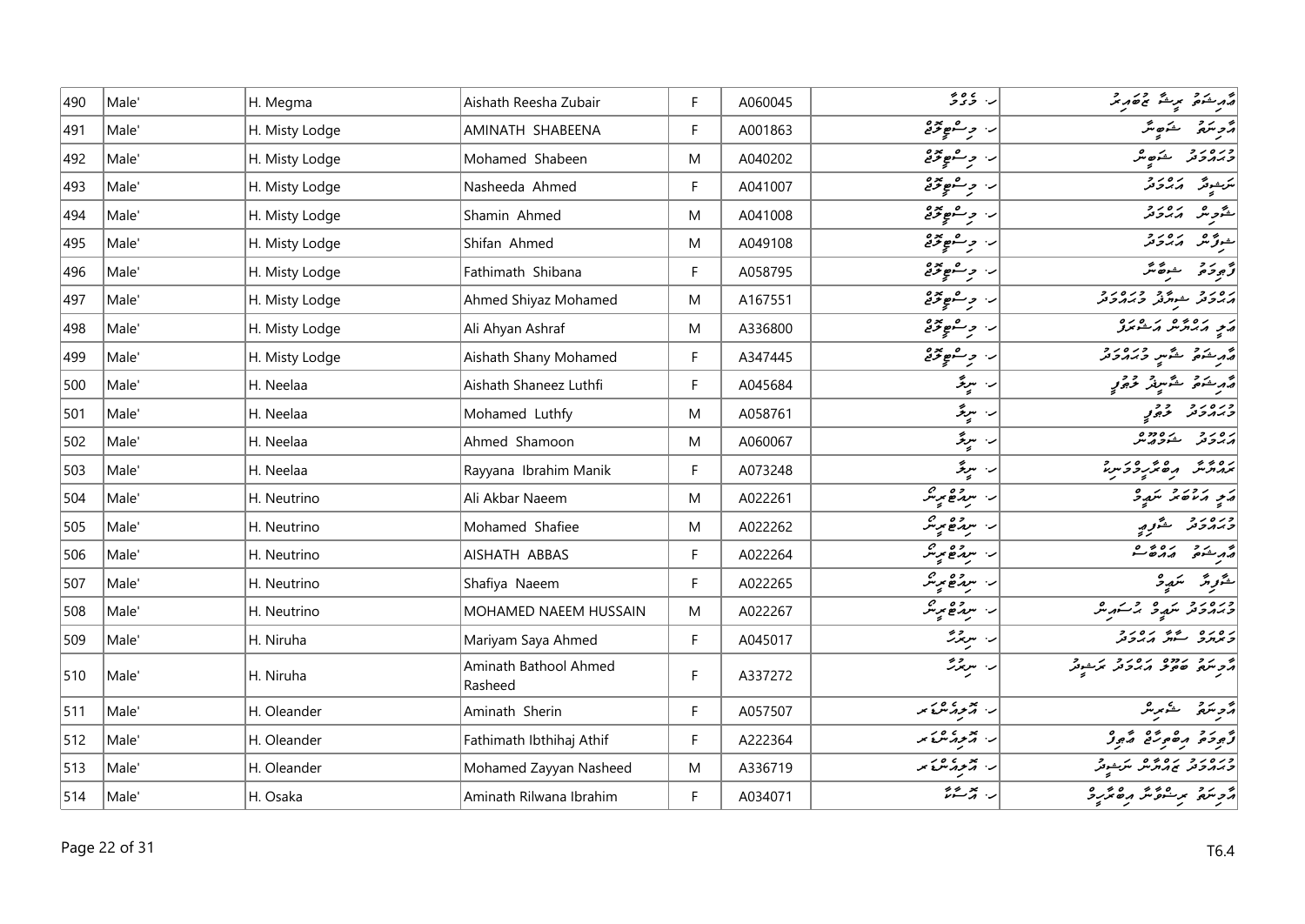| 515 | Male' | H. Osaka              | Mohamed Rizwan           | ${\sf M}$ | A034163 | ر. پوشهٔ                                                        | ورەرو دوھ                                                      |
|-----|-------|-----------------------|--------------------------|-----------|---------|-----------------------------------------------------------------|----------------------------------------------------------------|
| 516 | Male' | H. Osaka              | Ibrahim Manik            | M         | A035523 | ر، پر میٹر                                                      | ا دەنئەر دىن ئىرى <i>ن</i>                                     |
| 517 | Male' | H. Osaka              | Ahmed Razeen             | M         | A035524 | ر، پرمشند                                                       | رەرو پرېږم                                                     |
| 518 | Male' | H. Osaka              | Ahmed Akram Mohamed      | M         | A157823 | ر، پرمشند                                                       | גם גם גם גם כגם גב<br>הגבת העיגב בגהבת                         |
| 519 | Male' | H. Osaka              | Fathimath Shahula Nashid | F         | A157824 | ر، پرمشند                                                       | ۇي ئەر ئىكرى ئىر                                               |
| 520 | Male' | H. Osaka              | Ali Afrah Mohamed        | M         | A167554 | ر، پرمشنگ                                                       | ג'ב גם שם כנסנב                                                |
| 521 | Male' | H. Osaka              | Ahmed Atheek Hussain     | ${\sf M}$ | A333475 | ر. پوشهٔ                                                        | رورو روء رئيس                                                  |
| 522 | Male' | H. Osaka              | Mohamed Ahzam Nashid     | ${\sf M}$ | A339337 | ر، پڑتے تا                                                      | ورەرو رورە شىدۇ                                                |
| 523 | Male' | H. Osaka              | FATHMATH RIFA FAIZ       | F         | A344398 | ر، پر میٹر                                                      | و ده پرو و د                                                   |
| 524 | Male' | H. Progressive Centre | NASEEMA HUSSAIN          | F         | A051415 | ه بره ده ده ده ده در برخ<br>ر۰ بومرد مرسوح سومتریغ مر           | لترسوق الرسكير مر                                              |
| 525 | Male' | H. Progressive Centre | Mohamed Shaun Yoosuf     | M         | A079024 | ه بره ده ده ده ده در در کاربر<br>رسي بر مرد مر سر در سر مردم مر | وره رو در وه دو وه<br><i>و پرو</i> تر شوړس بر سوت <sub>ر</sub> |
| 526 | Male' | H. Progressive Centre | Fathimath Nasha Yoosuf   | F         | A331546 | ر. وبره و مره عمره بر                                           | و و د د سرگ دو وه                                              |
| 527 | Male' | H. Raadha             | Shaheema Hussain         | F         | A037669 |                                                                 | المتكرفة المرشر المراشر                                        |
| 528 | Male' | H. Sady Side          | Nasiha Omar              | F         | A035708 | ر. ڪ <sub>و</sub> پر ڪمبر ۾                                     | لترجيد المرواد                                                 |
| 529 | Male' | H. Sady Side          | Aminath Naeema Omar      | F         | A036412 | ر. ستوپە ئىكەر ي                                                | أأوسكم سمدفح الأوس                                             |
| 530 | Male' | H. Sady Side          | Omar Maniku              | M         | A038947 | ر. ستوپەتىدە قىلمىدە قىلمان<br>مەسىبە                           | ב ז' ב ז' גי                                                   |
| 531 | Male' | H. Sady Side          | Mariyam Naeema Omar      | F         | A052046 | ر. ڪ <sub>وڇ</sub> سنهر ۾                                       | במתכ תגל הכת                                                   |
| 532 | Male' | H. Sady Side          | Ismail Aiham Ibrahim     | ${\sf M}$ | A080391 | ر. ڪو <sub>ڇ سڪ</sub> ري                                        | و څوګړو مرکزو وهغږده                                           |
| 533 | Male' | H. Shady Lodge        | Nada Ahmed               | F         | A022441 | ر، ڪوچ چوچ                                                      | سَرَقَرَ - مَارِ وَ مَرْ                                       |
| 534 | Male' | H. Shady Lodge        | Fathimath Yulia Ahmed    | F         | A027409 | ر، ڪن <sub>ج چ</sub> ومج                                        | أوجوحه الرحالة برورد                                           |
| 535 | Male' | H. Shady Lodge        | AISHATH HIBA AHMED       | F         | A049471 | ر سننگج تخریج<br>ر                                              | م مشتور من مدون                                                |
| 536 | Male' | H. Shady Palm         | Faruhana Ahmed           | F         | A001353 | ر. ڪو ۽ گرمرو                                                   | ز وه شهر ده د و                                                |
| 537 | Male' | H. Shazaa             | Shiyama Hussain          | F         | A314684 | ر. ڪوڻج                                                         | شەرگە كەسكەرلىر                                                |
| 538 | Male' | H. Three Lights       | Fathimath Afiya          | F         | A067775 | ر. ئ <sub>ۇ بېرى</sub> زىرغ <sub>ش</sub>                        | وٌوِدَةٌ مُرْدِرٌ                                              |
| 539 | Male' | H. Victory Lodge      | Raheema Ibrahim Manik    | F         | A079079 | ر وروم پروم                                                     |                                                                |
| 540 | Male' | H. Wood Villa         | Shameema Hussain         | F         | A038698 | ر. وڏوڻ                                                         | المنورة المركبة                                                |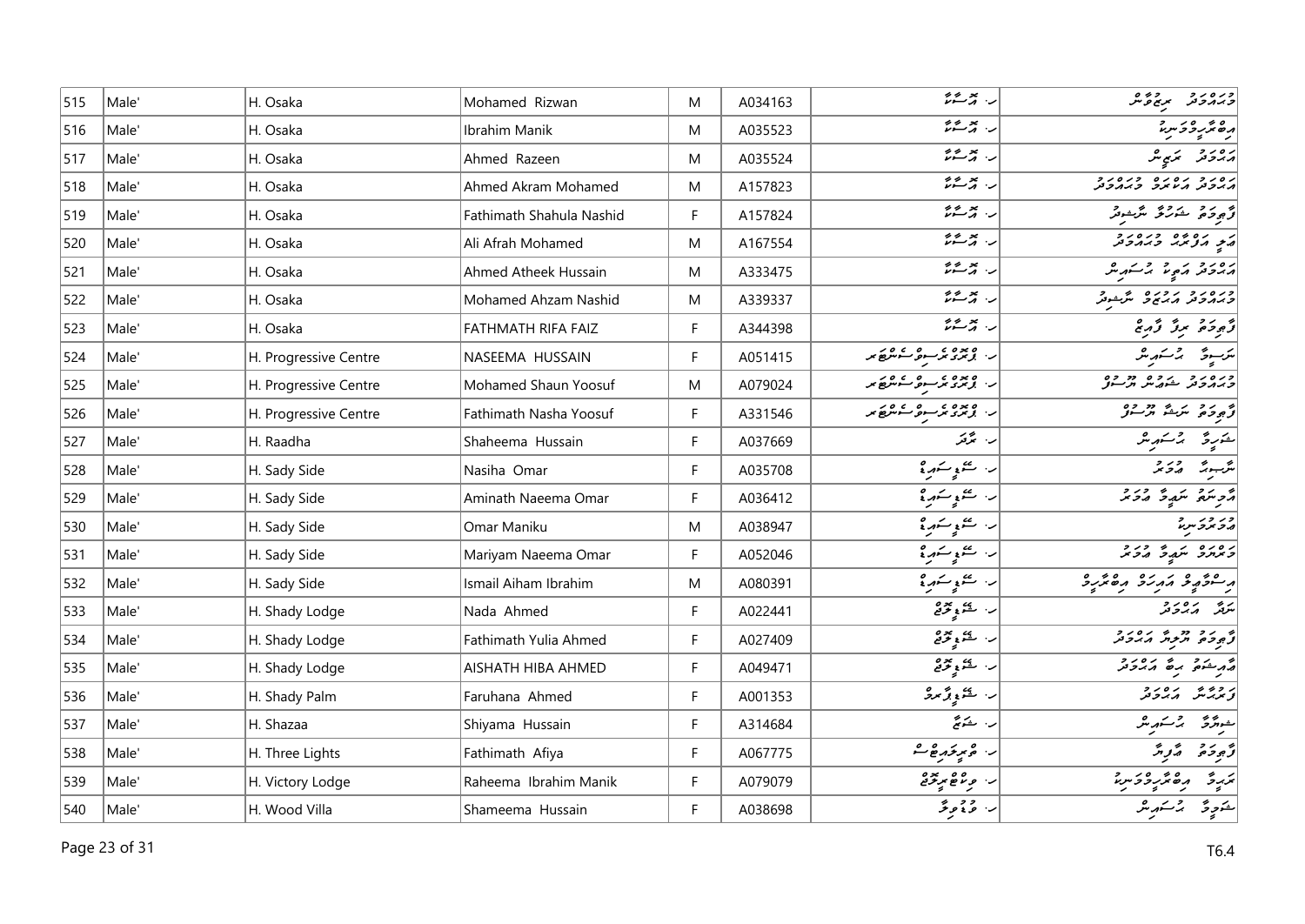| 541 | Male | Wood<br>. .<br>Villa | lhsan<br>Sadig | <b>IVI</b> | 11Q <sub>1</sub><br>A10<br>−⊤ | $\rightarrow$ 0.1 | ۔ در | سەس<br>ー |
|-----|------|----------------------|----------------|------------|-------------------------------|-------------------|------|----------|
|-----|------|----------------------|----------------|------------|-------------------------------|-------------------|------|----------|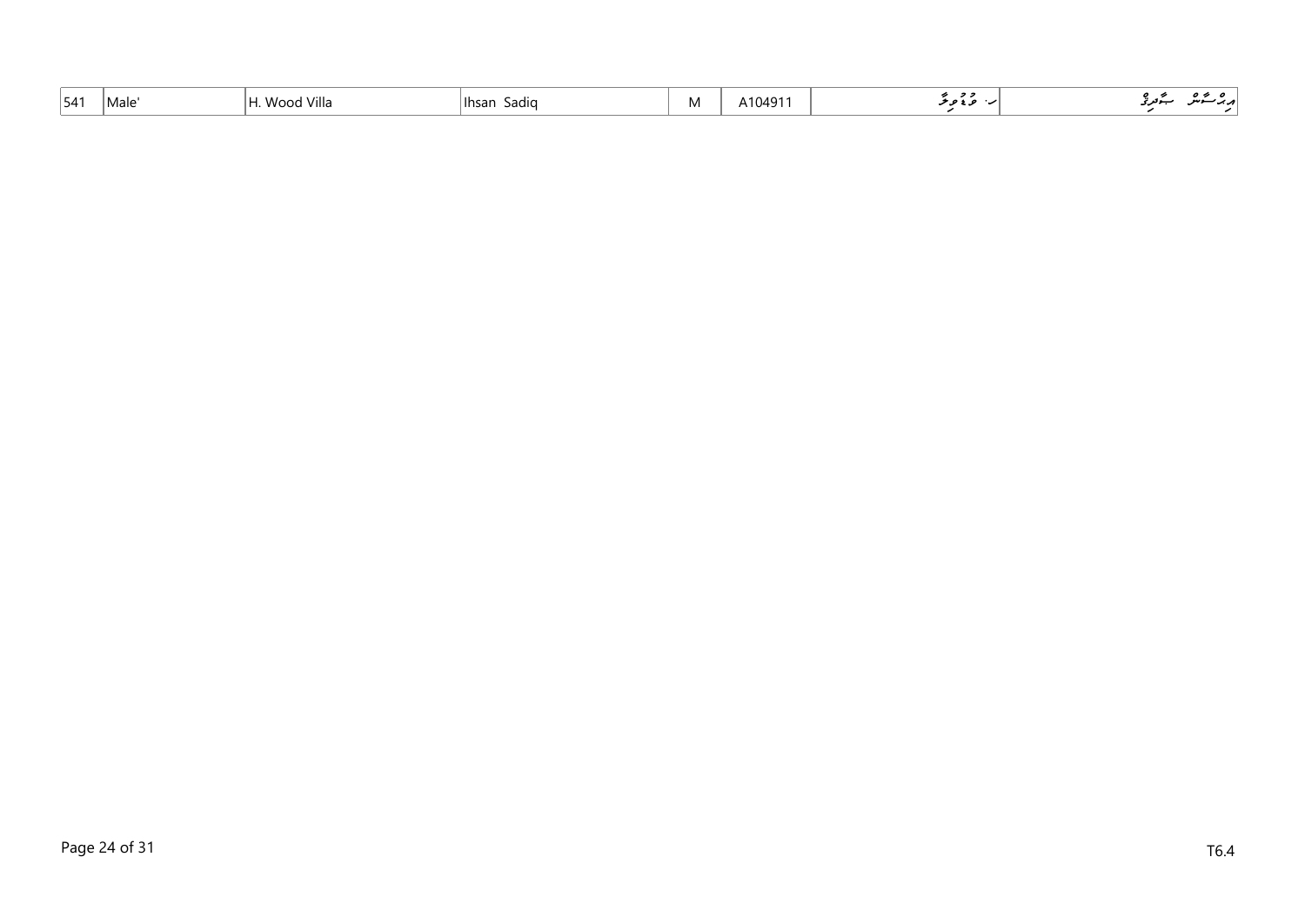## *w7qAn8m? sCw7mRo>u; wEw7mRw;sBo<*

| ' مرمر | 'يئرىثر: |
|--------|----------|
|        |          |
|        |          |
|        |          |

## *w7q9r@w7m> sCw7qHtFoFw7s; mAm=q7 w7qHtFoFw7s;*

| ىر تە | $\mathcal{O} \times$<br>$\sim$ | $\sim$<br>. . | لترنثر |
|-------|--------------------------------|---------------|--------|
|       |                                |               |        |
|       |                                |               |        |
|       |                                |               |        |

| $\frac{2}{n}$ | $^{\circ}$ | $\frac{2}{n}$ | $^{\circ}$<br>سرسر. |
|---------------|------------|---------------|---------------------|
|               |            |               |                     |
|               |            |               |                     |
|               |            |               |                     |

| ىرتىر: | 。<br>سر سر | .,<br>مرسر |
|--------|------------|------------|
|        |            |            |
|        |            |            |
|        |            |            |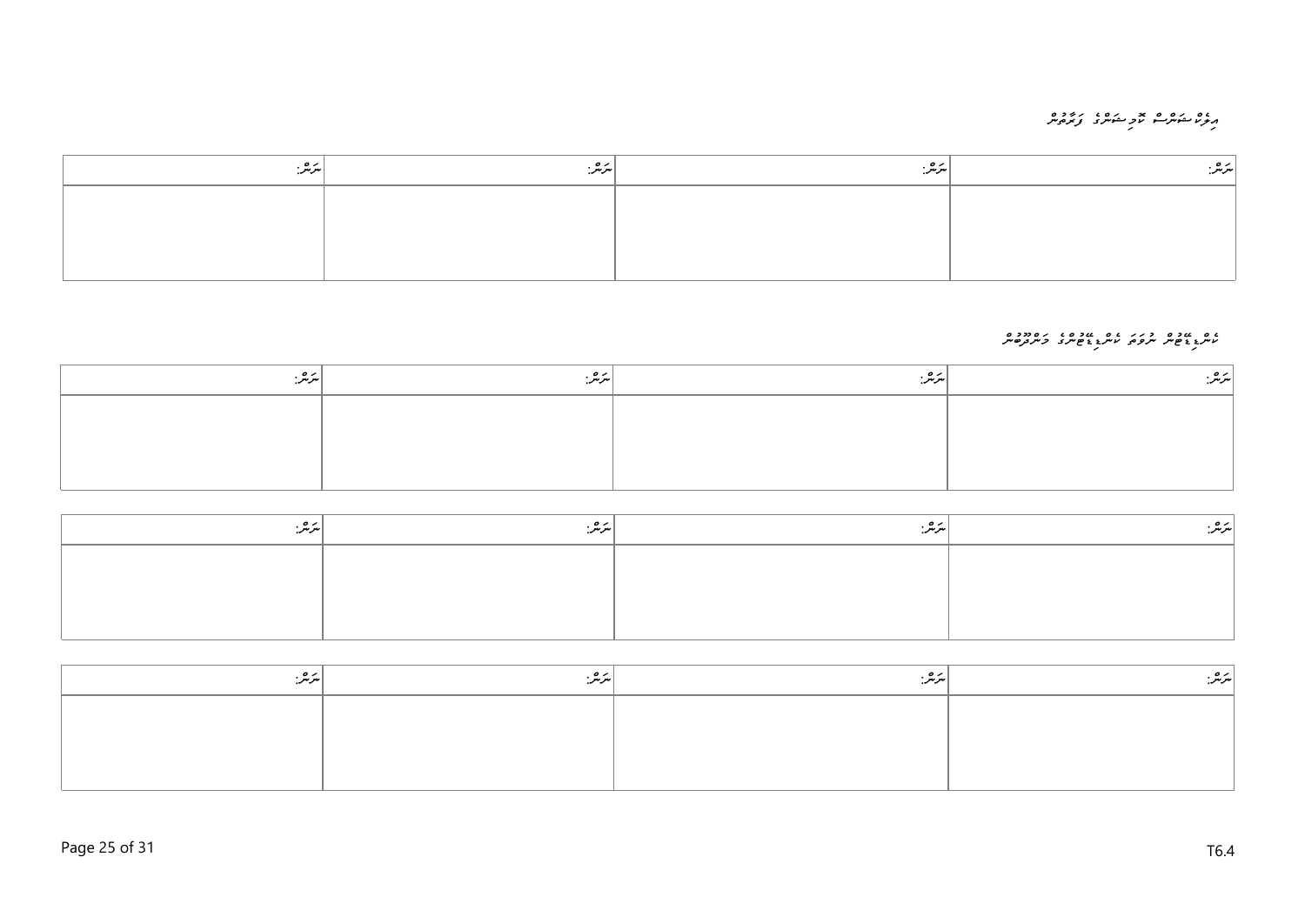| يزهر | $^{\circ}$ | ىئرىتر: |  |
|------|------------|---------|--|
|      |            |         |  |
|      |            |         |  |
|      |            |         |  |

| <sup>.</sup> سرسر. |  |
|--------------------|--|
|                    |  |
|                    |  |
|                    |  |

| ىئرىتر. | $\sim$ | ا بر هه. | لىرىش |
|---------|--------|----------|-------|
|         |        |          |       |
|         |        |          |       |
|         |        |          |       |

| 。<br>مرس. | $\overline{\phantom{a}}$<br>مر سر | يتريثر |
|-----------|-----------------------------------|--------|
|           |                                   |        |
|           |                                   |        |
|           |                                   |        |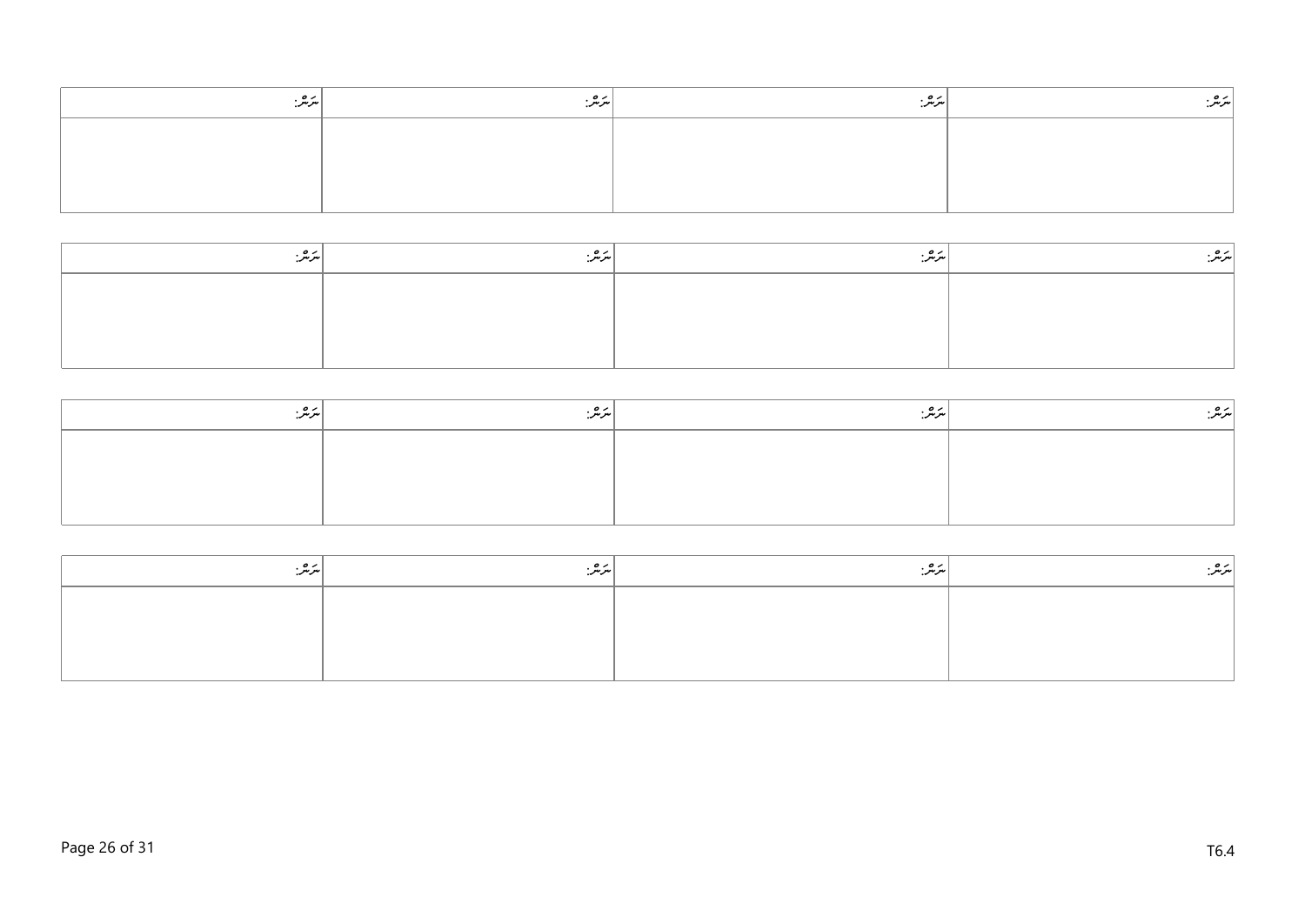| ير هو . | $\overline{\phantom{a}}$ | يرمر | اير هنه. |
|---------|--------------------------|------|----------|
|         |                          |      |          |
|         |                          |      |          |
|         |                          |      |          |

| ىر تىر: | $\circ$ $\sim$<br>" سرسر . | يترمير | o . |
|---------|----------------------------|--------|-----|
|         |                            |        |     |
|         |                            |        |     |
|         |                            |        |     |

| انترنثر: | ر ه |  |
|----------|-----|--|
|          |     |  |
|          |     |  |
|          |     |  |

|  | . ه |
|--|-----|
|  |     |
|  |     |
|  |     |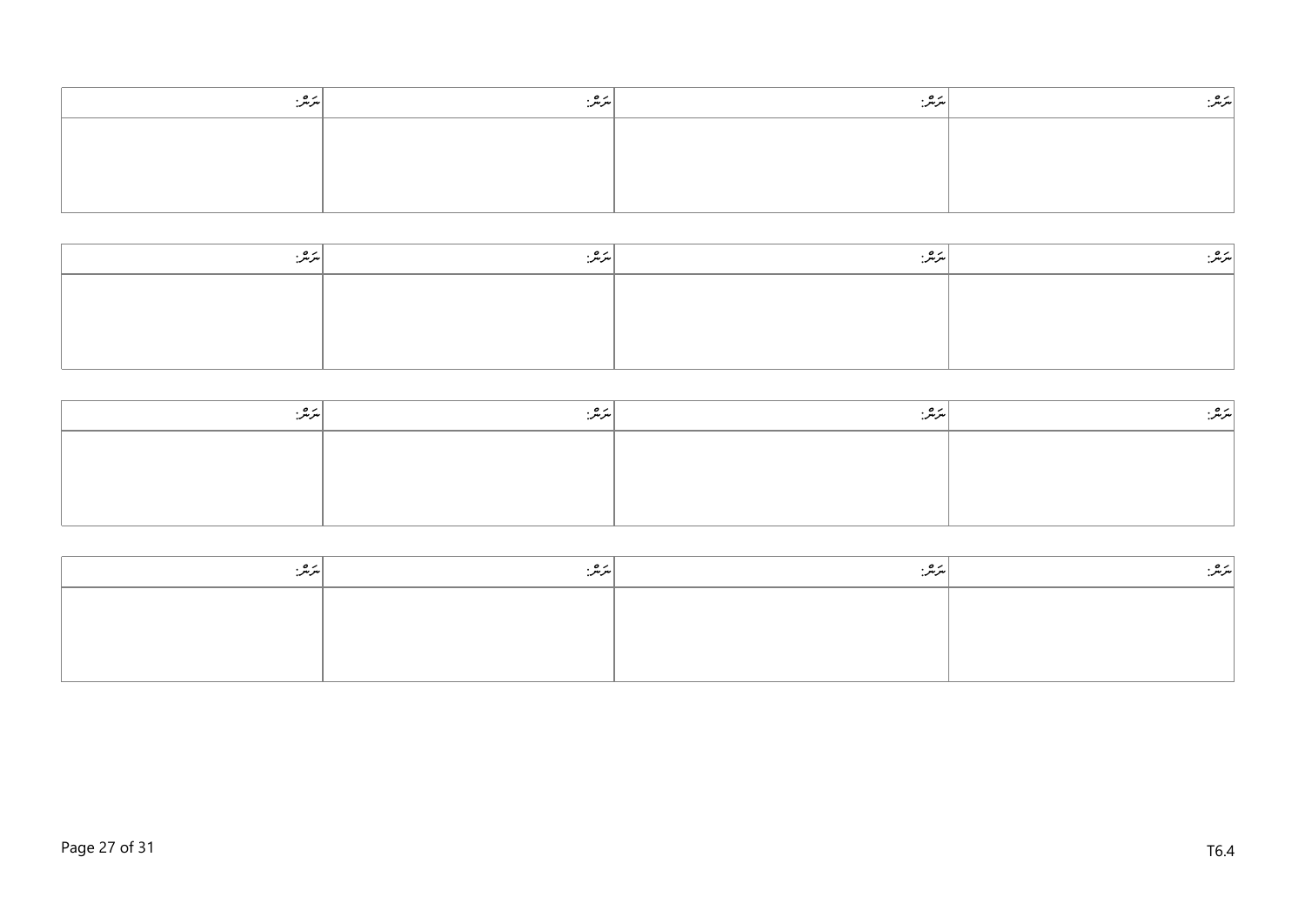| ير هو . | $\overline{\phantom{a}}$ | يرمر | اير هنه. |
|---------|--------------------------|------|----------|
|         |                          |      |          |
|         |                          |      |          |
|         |                          |      |          |

| ىر تىر: | $\circ$ $\sim$<br>" سرسر . | يترمير | o . |
|---------|----------------------------|--------|-----|
|         |                            |        |     |
|         |                            |        |     |
|         |                            |        |     |

| انترنثر: | ر ه |  |
|----------|-----|--|
|          |     |  |
|          |     |  |
|          |     |  |

|  | . ه |
|--|-----|
|  |     |
|  |     |
|  |     |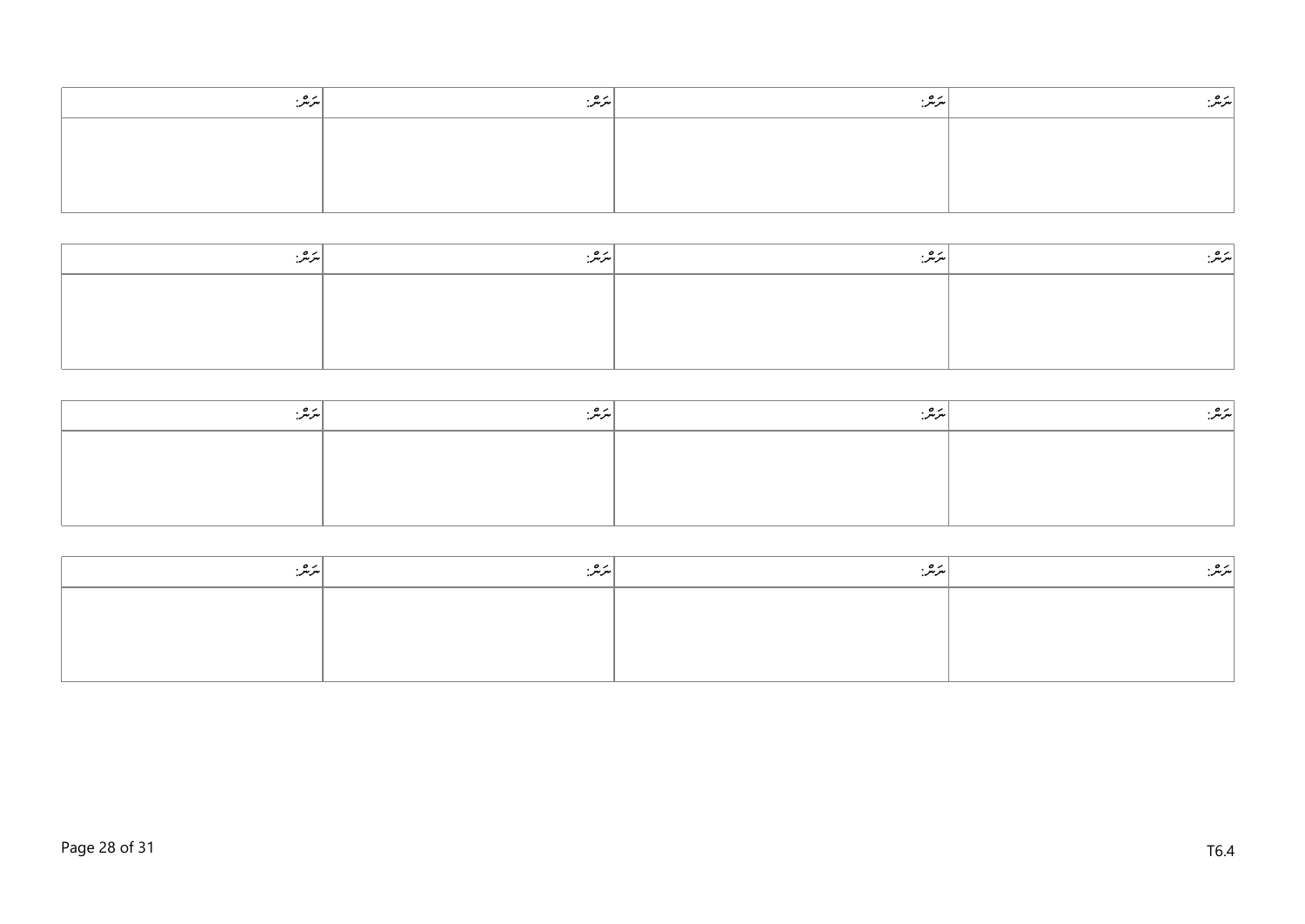| $\cdot$ | ο. | $\frac{\circ}{\cdot}$ | $\sim$<br>سرسر |
|---------|----|-----------------------|----------------|
|         |    |                       |                |
|         |    |                       |                |
|         |    |                       |                |

| ايرعر: | ر ه<br>. . |  |
|--------|------------|--|
|        |            |  |
|        |            |  |
|        |            |  |

| بر ه | 。 | $\sim$<br>َ سومس. |  |
|------|---|-------------------|--|
|      |   |                   |  |
|      |   |                   |  |
|      |   |                   |  |

| 。<br>. س | ىرىىر |  |
|----------|-------|--|
|          |       |  |
|          |       |  |
|          |       |  |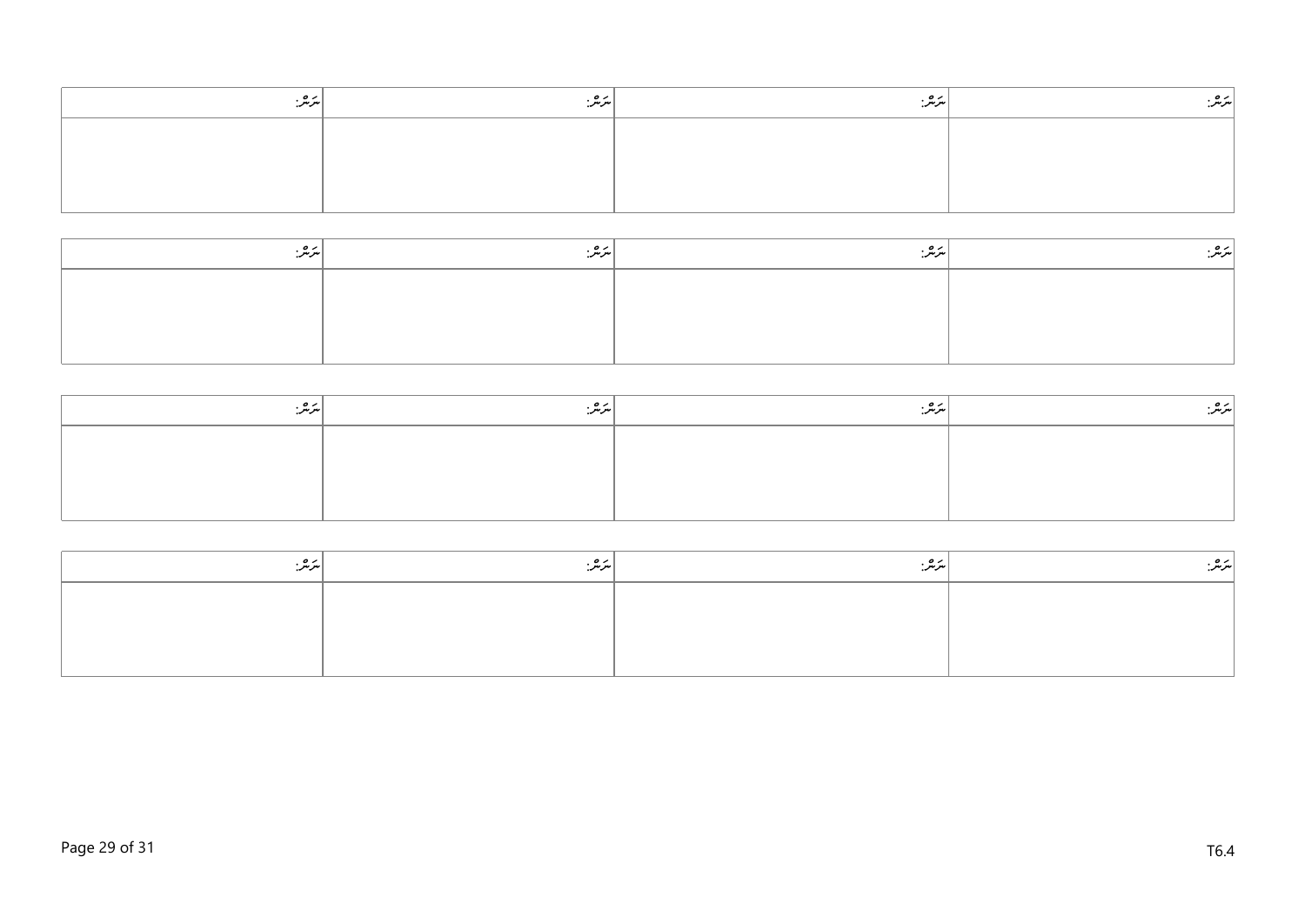| ير هو . | $\overline{\phantom{a}}$ | يرمر | اير هنه. |
|---------|--------------------------|------|----------|
|         |                          |      |          |
|         |                          |      |          |
|         |                          |      |          |

| ىر تىر: | $\circ$ $\sim$<br>" سرسر . | يترمير | o . |
|---------|----------------------------|--------|-----|
|         |                            |        |     |
|         |                            |        |     |
|         |                            |        |     |

| 'تترنثر: | ر ه |  |
|----------|-----|--|
|          |     |  |
|          |     |  |
|          |     |  |

|  | . ه |
|--|-----|
|  |     |
|  |     |
|  |     |